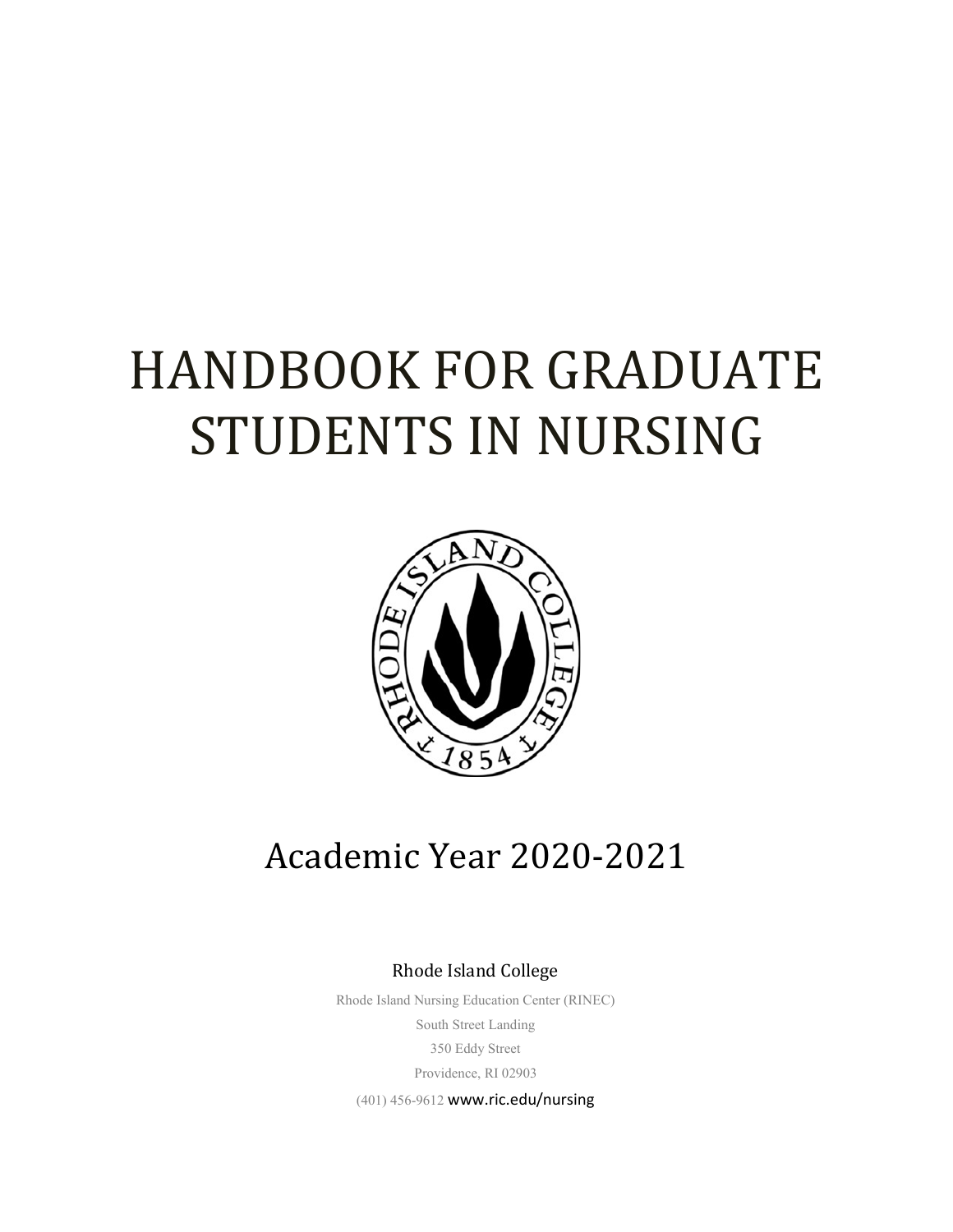*Welcome to Rhode Island College's School of Nursing Graduate Programs!*

*You have made a very important life decision. The decision to further your education in advanced practice nursing.*

*Now more than ever our country needs highly skilled, compassionate, health care provides who can meet the demands of today's challenging world. The RIC SON prepares you to think critically and respond ethically with dignity and respect for all.*

*You are part of an academic body comprised of students with both excellent academic achievements and a true sense of caring for individuals to make a difference in their lives. Nurses are the frontline and backbone of health care delivery throughout the world, and it is no different now, during the COVID-19 pandemic, when we can make a difference not only for COVID-19 care, but also for other critical care. These are not easy times for anyone, especially nurses. But I can say, without a doubt, that I am prouder than ever to be one of them. I appreciate you, the work you do and the care you provide to all.*

*The RIC SON Student Handbook provides essential information about the Master of Science in Nursing (MSN) program, Nursing Care Management (NCM) graduate certificate, and Healthcare Quality and Patient Safety (HQPS) graduate certificate programs at Rhode Island College. Please familiarize yourself with the contents since you are responsible for adhering to the stated policies. Periodically, the curriculum and policies and procedures of the program change. It is your responsibility to update your Handbook with changes as this information becomes available. The Handbook supplements the Rhode Island College Student Handbook, the Bulletin of Rhode Island College and the Graduate Studies Manual, all of which are available on the Rhode Island College website (www.ric.edu).* 

*The Code of Academic Honesty speaks to the principles of honor, integrity, and trust. It is an expectation that everyone commits to uphold the ideals of honor and integrity by refusing to betray the trust bestowed upon every member of the Rhode Island College School of Nursing community. Academic integrity is the foundation of the academic community and applies to online and in-person delivery formats. Students who violate college rules on academic integrity are subject to disciplinary penalties, including the possibility of failure or removal from a course, disciplinary probation, and/or dismissal from the college.*

*Every student is assigned a faculty advisor. It is extremely important that you meet with your adviser to plan each semester's course of study. You can find out who your adviser is by checking your MyRIC Online site. If you are not assigned an individual advisor, you will be assigned to the Nursing Department for advising.*

*All Graduate students are encouraged to participate in professional activities and graduate student extracurricular activities. This year, due to the remote learning platform and social distancing requirements, it may be difficult to feel connected to the college. I encourage you to stay informed about activities and to participate fully in your online and in-person courses. Information about activities is announced in classes, sent by email, and posted on the web site: https://www.ric.edu/nursing, and via the SON Graduate student listserv. It is extremely important that you check your RIC email regularly as information sent via the listserv is sent exclusively to RIC accounts.*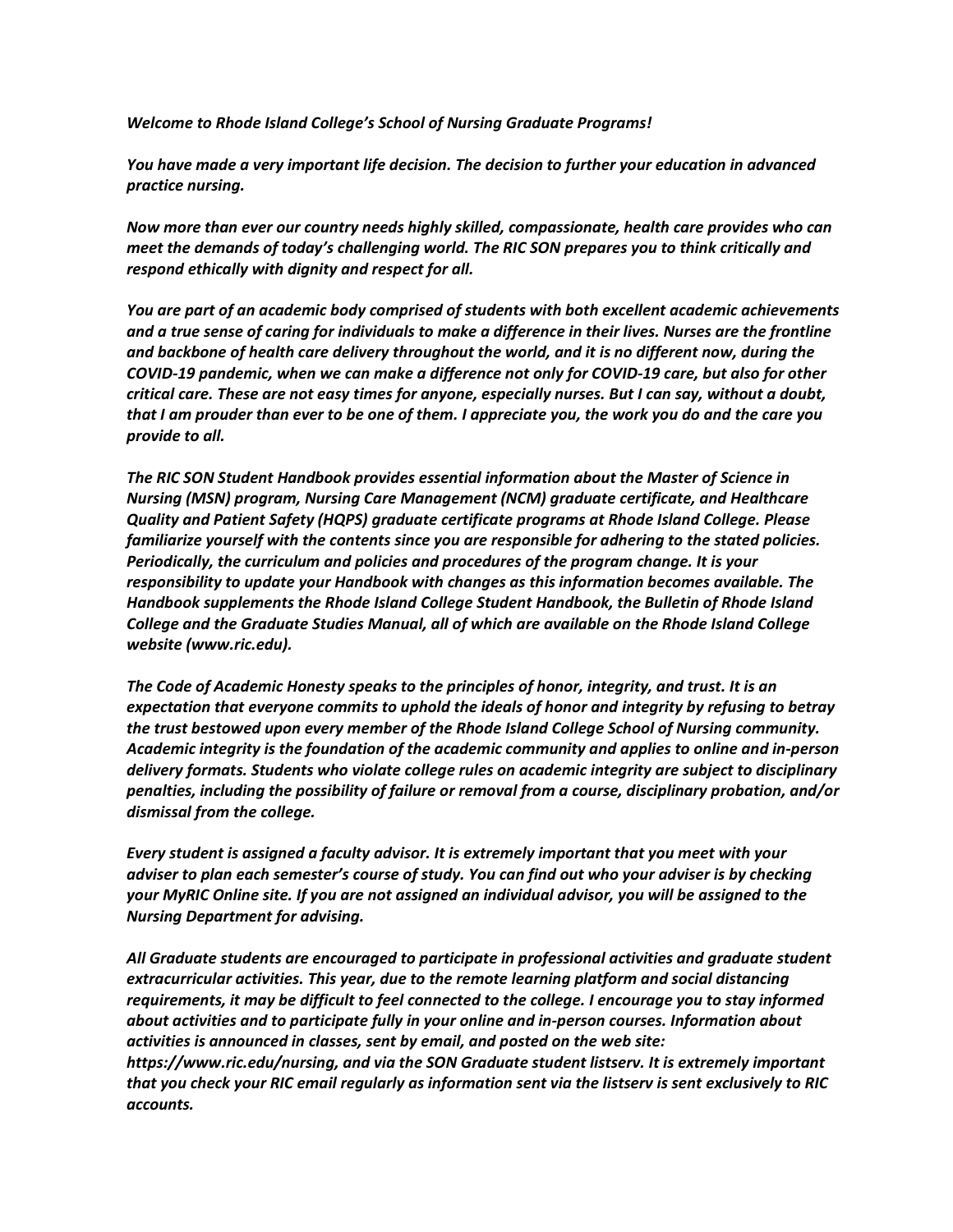*The School of Nursing makes every effort to assure that students, faculty, staff and visitors with special needs are accommodated. It is the responsibility of the person with special needs to identify his/her needs so that accommodations can be made in a reasonable and timely fashion.*

*The faculty and staff of the School of Nursing are committed to working with you to help you achieve your professional goals. On behalf of the faculty and staff, let me welcome you to the nursing program and wish you every success.*

*Sincerely,*

*Carolynn Masters PhD, RN Dean, School of Nursing*

*Associate Professor Professor Associate Dean Graduate Chair*

*Lynn Blanchette, PhD, RN, PHNA-BC Debra Servello, DNP, APRN-ACNP-BC*

*Patricia A. Molloy, PhD, APRN, PMHCNS-BC Associate Professor Director MSN Program*

*Justin DiLibero, DNP, RN, APRN, CCRN-K, CCNS, ACCNS-AG, FCNS Assistant Professor Director DNP Program*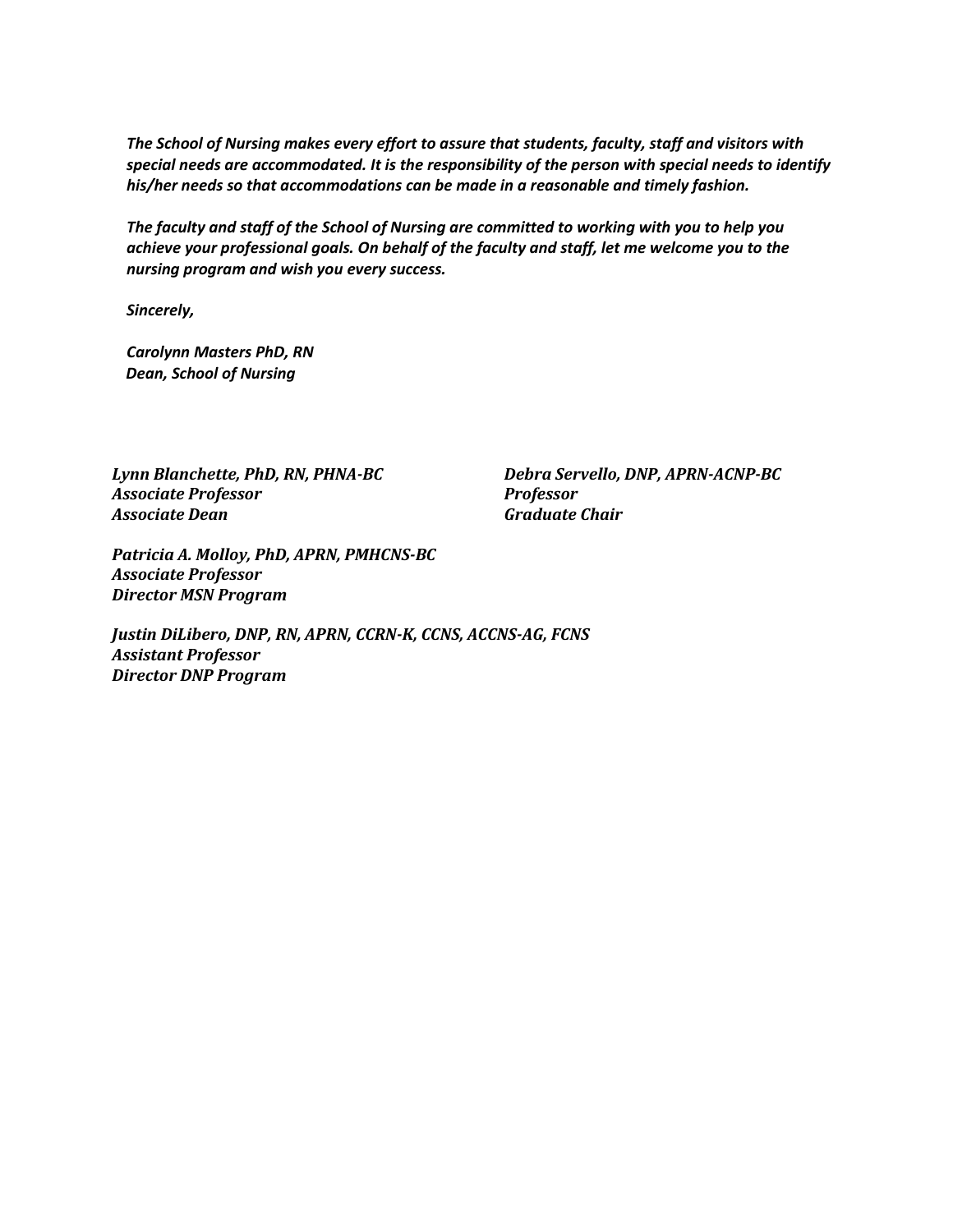# **Table of Contents**

# **GRADUATE NURSING PROGRAM**

# THE MASTER OF SCIENCE IN NURSING PROGRAM

# **GRADUATE CERTIFICATE PROGRAMS IN NURSING**

# **RECOMMENDED PLANS OF STUDY-MASTERS**

# **PRACTICUM POLICIES**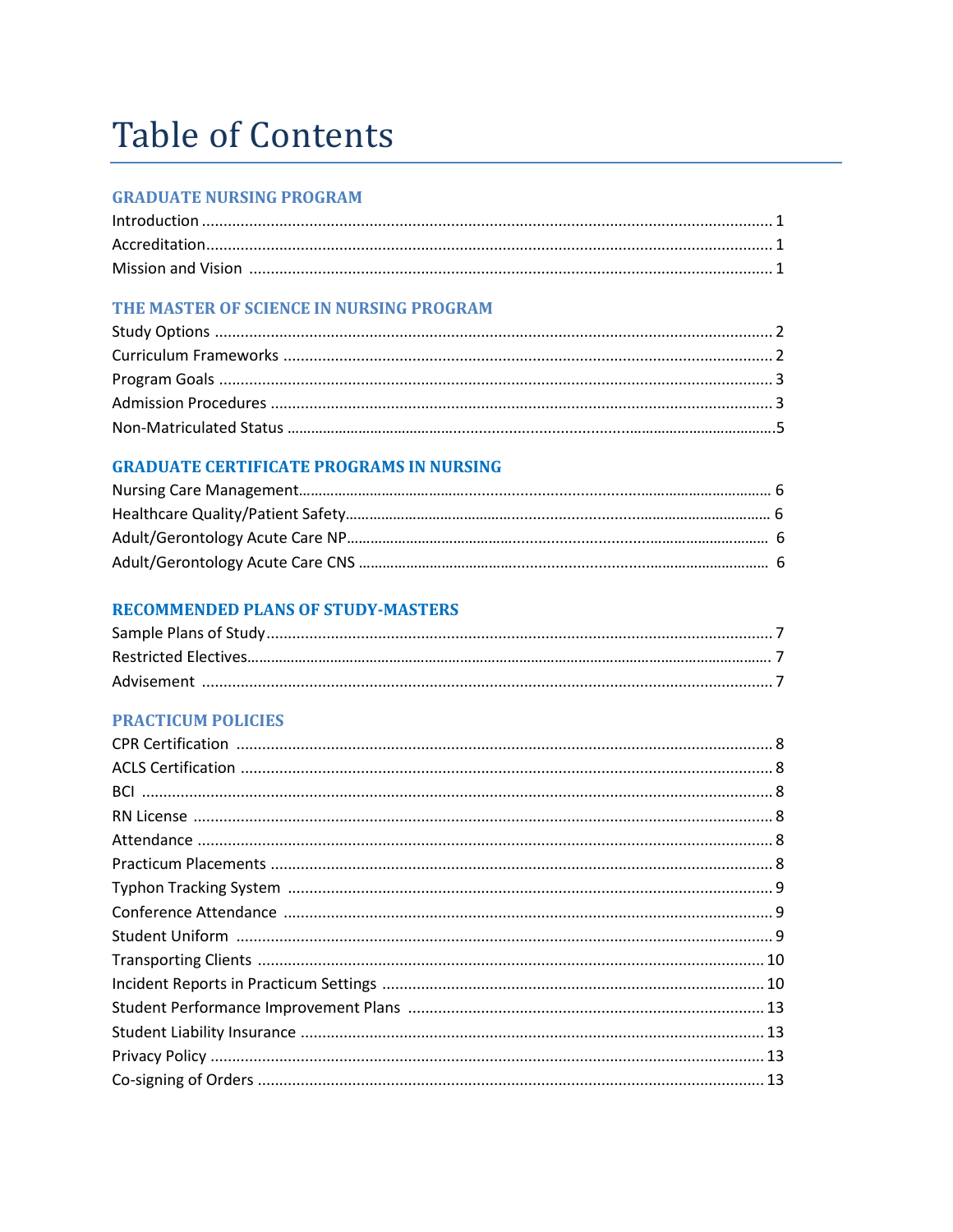# **ACADEMIC POLICIES**

# **HEALTH AND WELLNESS POLICIES**

# **SELECTED POLICIES**

# **NURSING SIMULATION LAB**

# **RESOURCES**

#### **AWARDS & SCHOLARSHIPS**

| <b>Scholarships</b> |  |
|---------------------|--|

# STUDENT ORGANIZATIONS AND COMMITTEES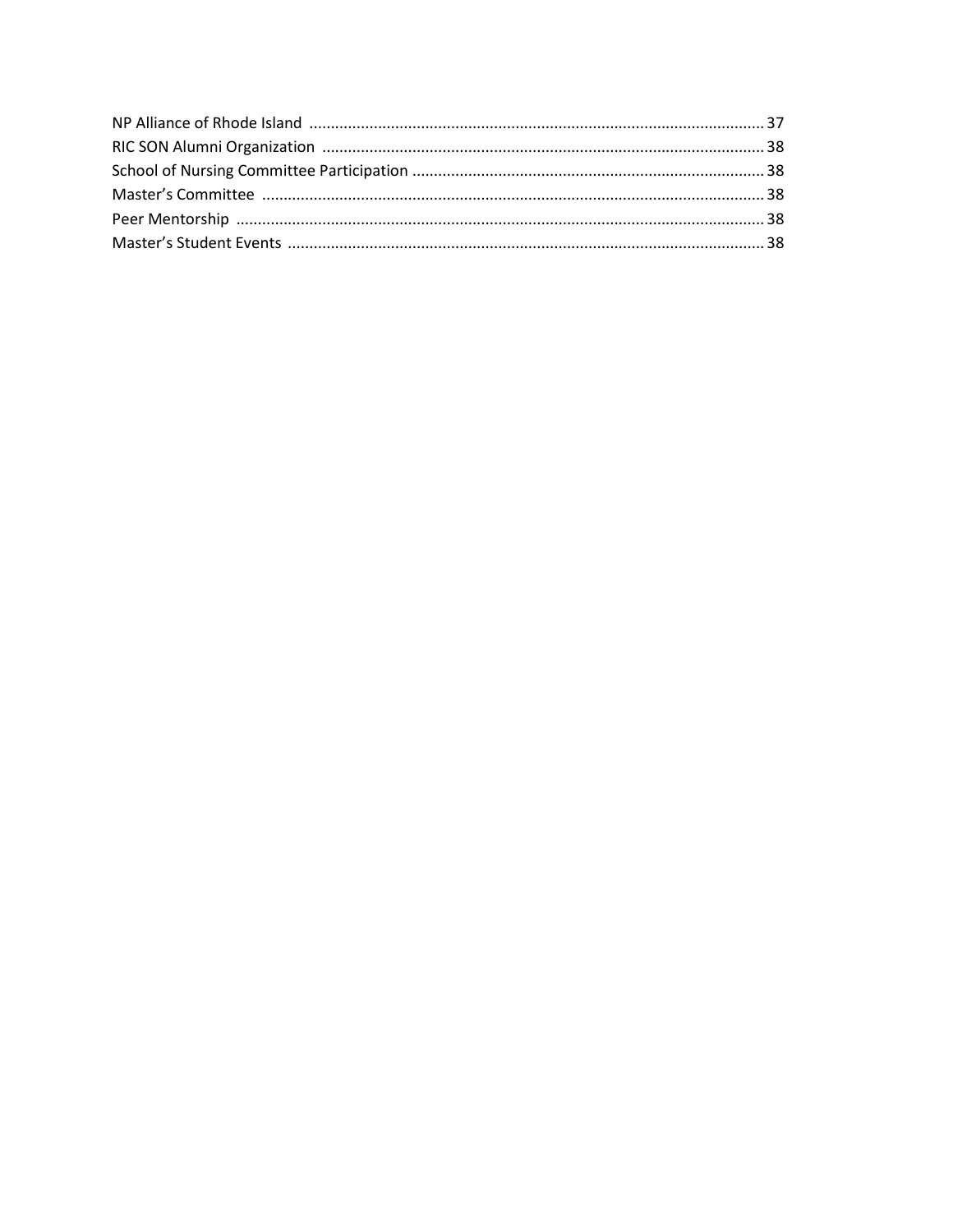# THE SCHOOL OF NURSING GRADUATE NURSING PROGRAM

#### **Introduction**

The Department of Nursing was established in 1970 and reorganized as a School of Nursing in 2006. In 2007, the Master of Science nursing program was established and admitted its first class. In 2016, the Doctor of Nursing Practice program was established and admitted its first class. The Nursing Programs at Rhode Island College are highly respected in the State of Rhode Island with the majority of nursing alumni living and working in Rhode Island while serving the health care needs of residents of Rhode Island and beyond.

#### **Accreditation**

Rhode Island College is accredited by the New England Commission of Higher Education (NECHE). The School of Nursing is accredited by the Commission on Collegiate Nursing Education (CCNE) and approved by the Rhode Island State Board of Nursing Registration and Nursing education.

#### **Mission**

Educating and empowering nurses to enrich the health and well-being of all people.

#### **Vision Statement**

The RIC School of Nursing will be increasingly recognized for its excellent, highly competitive programs, leadership in inter-professional education, and valuable contribution to making a difference in people's lives. The SON will expand faculty scholarship and practice and strengthen professional and community partnerships to promote significant changes in healthcare. The SON will offer a wide array of educational opportunities to emerging student populations and communities. It will be known for embracing diversity and educating empowered nursing professionals who lead the dynamic healthcare delivery system local, nationally and globally.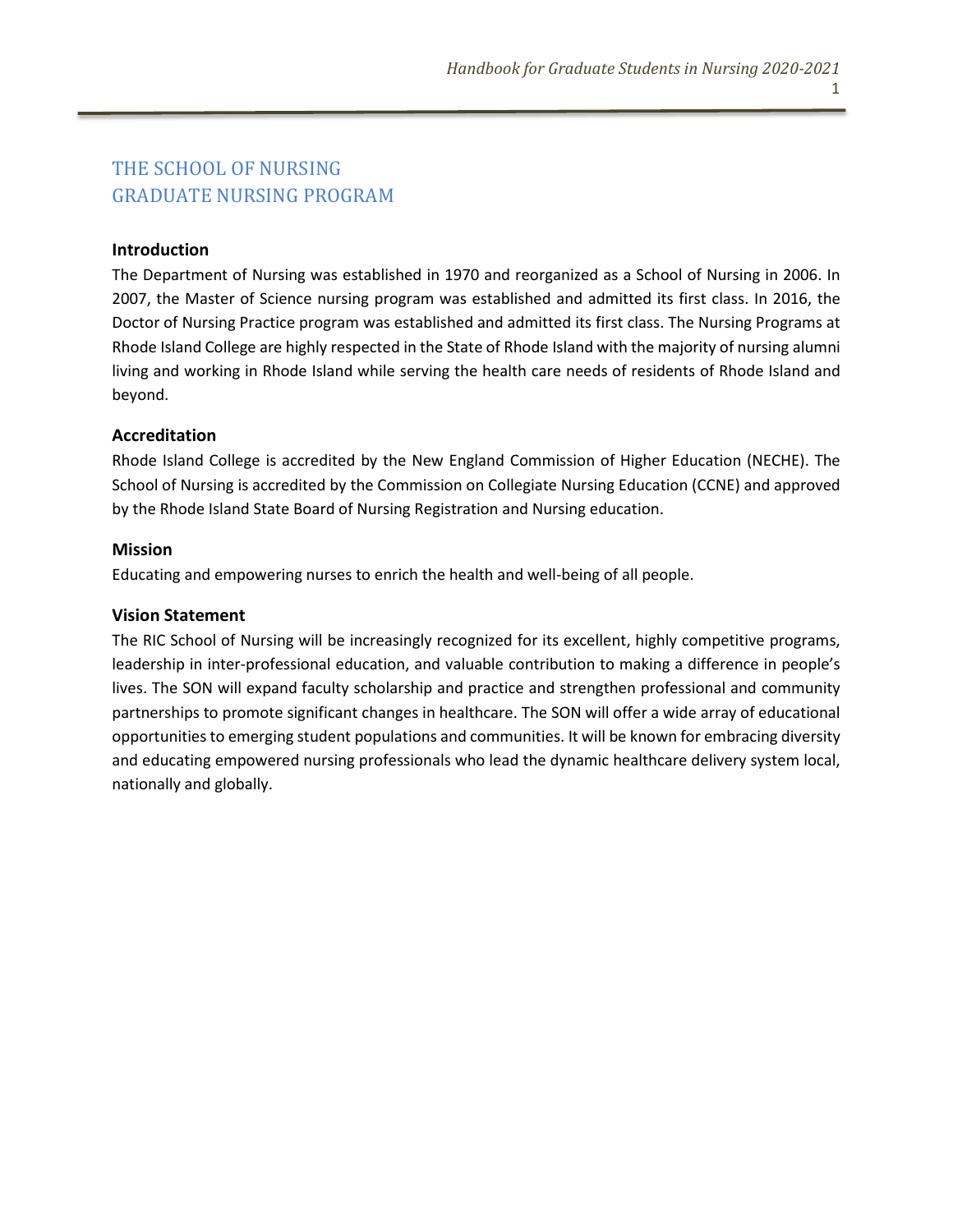#### **THE MASTER OF SCIENCE IN NURSING PROGRAM**

#### **Study Options**

Nursing education at the Master's level offers opportunities to specialize in Adult/Gerontology Acute Care, Nurse Anesthesia, and Population/Public Health Nursing. Within the Adult/Gerontology Acute Care option, nurses may choose to prepare for either the Adult/Gerontology Acute Care Clinical Nurse Specialist (AGACCNS) or the Adult/Gerontology Acute Care Nurse Practitioner (AGACNP) role. There are also four Certificate programs: Nurse Care Management, Healthcare Quality and Patient Safety, Adult Gerontology Acute Care CNS, and Adult Gerontology Acute Care NP.

All study options include a strong clinical focus. The ultimate aim of the program is to improve health and health care outcomes by preparing expert nurses for advanced practice roles. The graduate student is an active agent in the educational process, assuming the major responsibility for learning. The educator is a facilitator who fosters professional growth and educational mobility through recognition of individual difference, creative potential, and learning styles. Together, student and educator engage in the cooperative enterprise of education.

#### **Curriculum Frameworks**

The AACN Synergy Model for Patient Care (2003) guides the Adult/Gerontology Acute Care option. The focus of the specialty courses, NURS 510 (Adult/Older Adult Health and Illness I), NURS 530 (Synergy Model for CNS Practice), NURS 540 (Differential Diagnosis for NPs), NURS 610 (Adult/Older Adult Health and Illness II), and NURS 620 (Adult/Older Adult Health and Illness III), reflect the spheres of influence (e.g. NURS 510, patient/family; NURS 610, nursing/nursing practice; NURS 620, systems). The Synergy Model identifies patient needs that are matched with nurse characteristics in the provision of optimal care.

The Nurse Anesthesia option prepares nurses to provide the full scope of anesthesia care across the life span. Constructivist ideology guides nurse anesthesia education including the interdependent concepts of declarative, procedural, and conditional knowledge. The three interdependent components represent a "Skill-Will-Control" approach to nurse anesthesia education and practice. The adult learner possesses self-motivation to apply knowledge and skills, and continually adapt, to an ever-changing situation.

The Population/Public Health Nursing option prepares nurses to provide advanced level populationfocused services that improve population health outcomes. The public health core functions of assessment, policy development, and assurance frame public health nursing practice. Ecological theory underpins the view of health and public health nursing and is used to promote the health of populations. This theory provides the framework from which community and public health nurses study the relationships between individual and aggregate health and the multiple determinants of their health (environmental, social, biological, and behavioral) that interact to affect health at the individual, family, community, organizational, and societal levels.

#### **Curriculum**

The curriculum of the MSN program is based on the Essentials of Master's Education in Nursing. The nine Essentials are reflected in the program goals and learning outcomes.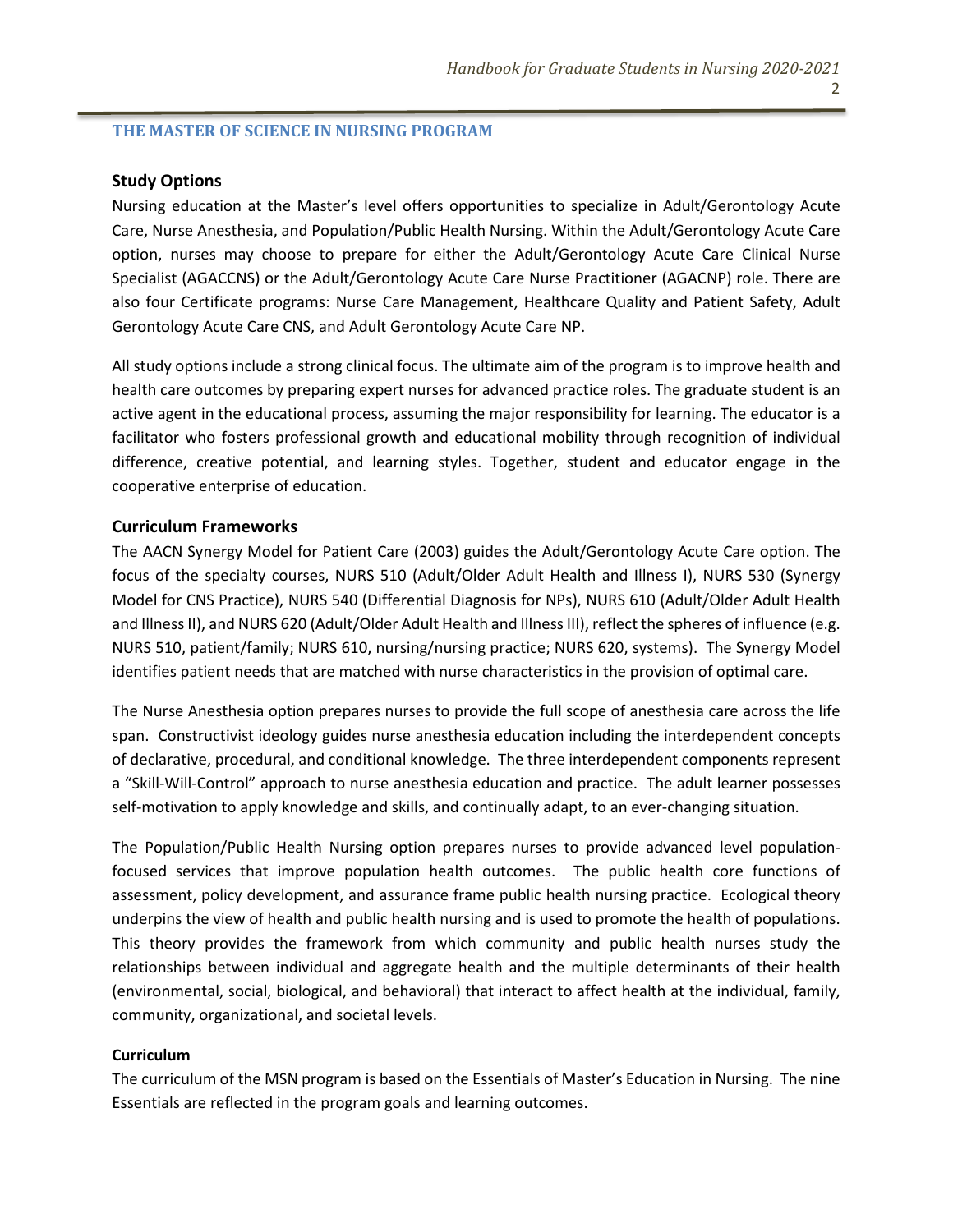#### **Program Goals**

- 1. Apply scientific knowledge from nursing and related disciplines to plan, direct, and evaluate health care.
- 2. Assume leadership responsibilities to shape nursing practice in adult/older adult care, nurse anesthesia, or population/public health nursing.
- 3. Implement quality and safety initiatives to assure positive individual and population health outcomes.
- 4. Promote translation and integration of scholarship, research, and evidence-based practice.
- 5. Incorporate innovative healthcare technologies and informatics to improve care management and enhance outcomes.
- 6. Promote policies that assure quality, cost effective and equitable care within a dynamic health care system.
- 7. Engage in interdisciplinary, collaborative practice to improve individual and population health outcomes.
- 8. Analyze population health needs of a diverse society for preventive health strategies.
- 9. Demonstrate Master's level nursing practice.
- 10. Assume advanced practice roles in adult/gerontology acute care, nurse anesthesia, or population/public health nursing.

# **Graduate Admissions Procedure**

Admission to graduate study at the Rhode Island College School of Nursing is selective and determined by the quality of the total application. Applications are submitted on-line and are available for the MSN program a[t http://www.ric.edu/nursing/msn.php.](http://www.ric.edu/nursing/msn.php)

The application deadline for the Nurse Anesthesia options is December 15, and the AGACNP option is February 15th. Applications for the AGACCNS, Population/Public Health Nursing options, and the Nurse Care Management and Healthcare Quality and Patient Safety certificate program are accepted on an ongoing basis. In the event that space(s) remains in the NP option after the February 15th deadline, applications may be accepted for consideration at the discretion of the program director. Contact the MSN program director for further information. Note that the Nurse Anesthesia option plan of study begins in Summer Session II.

Admission requirements include:

- 1. A completed application accompanied by a \$50 nonrefundable application fee.
- 2. A baccalaureate degree from an NLNAC or CCNE accredited program.
- 3. Applicants with international degrees must have their transcript evaluated for degree and grade equivalence to that of a regionally accredited institution in the United States.
- 4. Official transcripts of all undergraduate and graduate records.
- 5. Completion of a course in statistics (MATH 240 or its equivalent) with a minimum grade of C.
- 6. A minimum cumulative grade point average of 3.00 on a 4.00 scale in undergraduate course work.
- 7. An official report of scores on the Graduate Record Examination (GRE) or the Miller Analogies test (MAT). To schedule a test, visit the GRE or MAT websites at: GRE - <http://www.ets.org/gre> and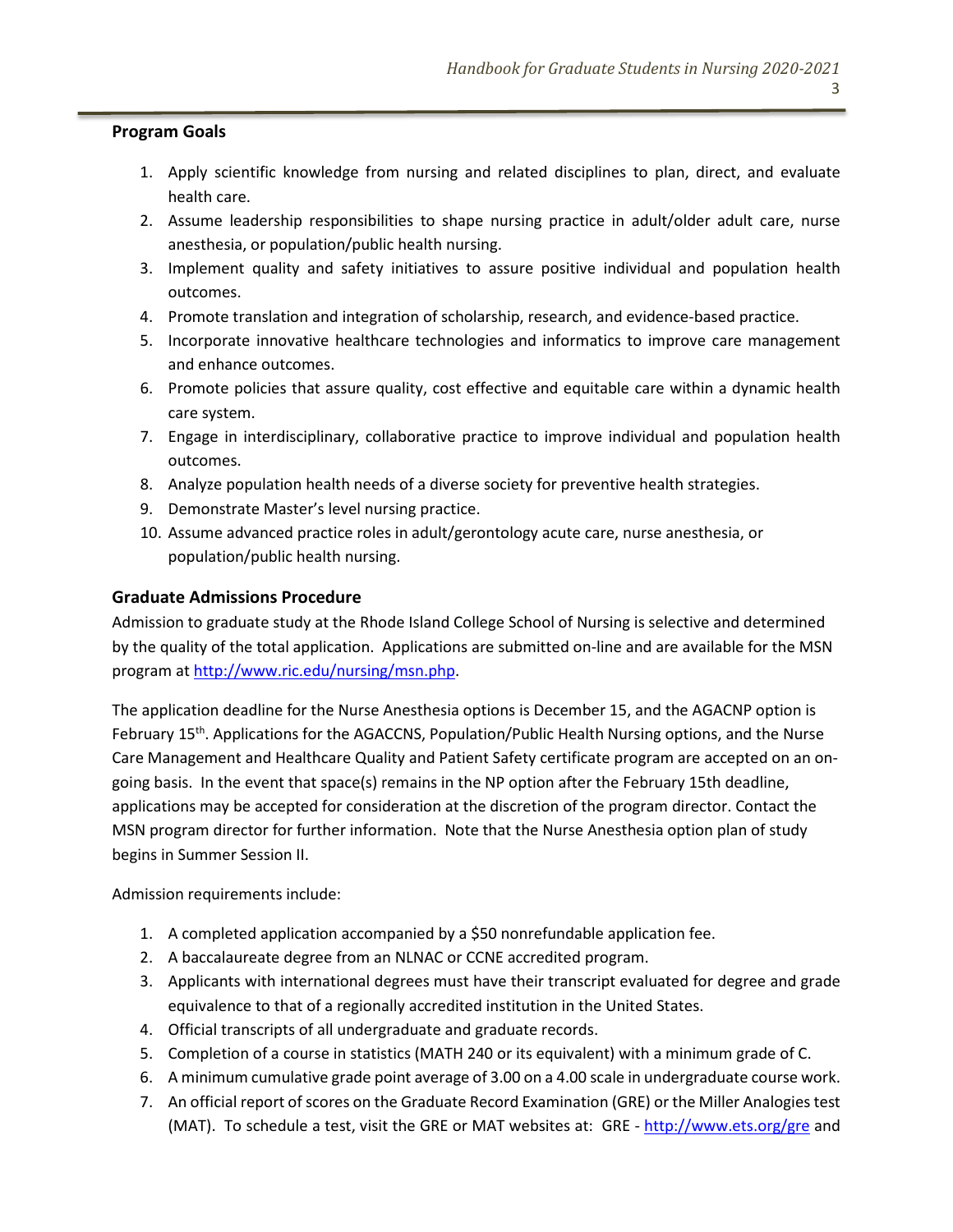$MAT$ 

[http://www.pearsonassessments.com/postsecondaryeducation/graduate\\_admissions/mat.html](http://www.pearsonassessments.com/postsecondaryeducation/graduate_admissions/mat.html)

- 8. An official report of scores on the Test of English as a Foreign Language (TOEFL) from international applicants who are from countries where English is not the first language.
- 9. Current unrestricted licensure for the practice of nursing in Rhode Island.
- 10. A professional resume.
- 11. Three professional references (at least one from the clinical area).
- 12. A brief letter of intent, which includes a statement of goals.
- 13. Proof of residency is required for in-state tuition.
- **14.** An interview may be required.

# **Additional Admission Requirements for RN to MSN Students**

Students must fulfill all of the above requirements and successfully complete the RN to BSN program, including MATH 240. Students who have senior standing in the BSN program may complete NURS 501, 502, 503, 512 (up to 9 credits) as electives. MSN courses that are completed will be waived upon entry into the MSN program of study.

# **Additional Admission Requirements for Adult/Gerontology Acute Care Students**

One year of relevant acute care experience.

#### **Additional Admission Requirements for Nurse Anesthesia Option:**

- 1. Due to the clinical rotations at hospitals in Massachusetts, a Massachusetts license will be required prior to clinical practicum.
- 2. Personal interview is required.
- 3. Completion of two courses in chemistry (CHEM 105, CHEM 106) (eight credits total) with minimum grades of C.
- 4. A preferred undergraduate science GPA of 3.0.
- 5. Of the three required references, one must be from a clinical supervisor.
- 6. Current ACLS certification.
- 7. Minimum of 1-year critical care experience.
- 8. Complete definition of accepted critical care experiences found on the SJHSNA website: [www.sjhsna.com](http://www.sjhsna.com/)
- 9. Skills and abilities applicants and students must demonstrate are also on the SJHSNA website: [www.sjhsna.com](http://www.sjhsna.com/)

#### **International applicants must also submit:**

- Official translated copies of all academic credentials.
- Proof of Residency
- Official Test of English as a Foreign Language (TOEFL) score report is required for International applicants who are from countries where English is not the first language.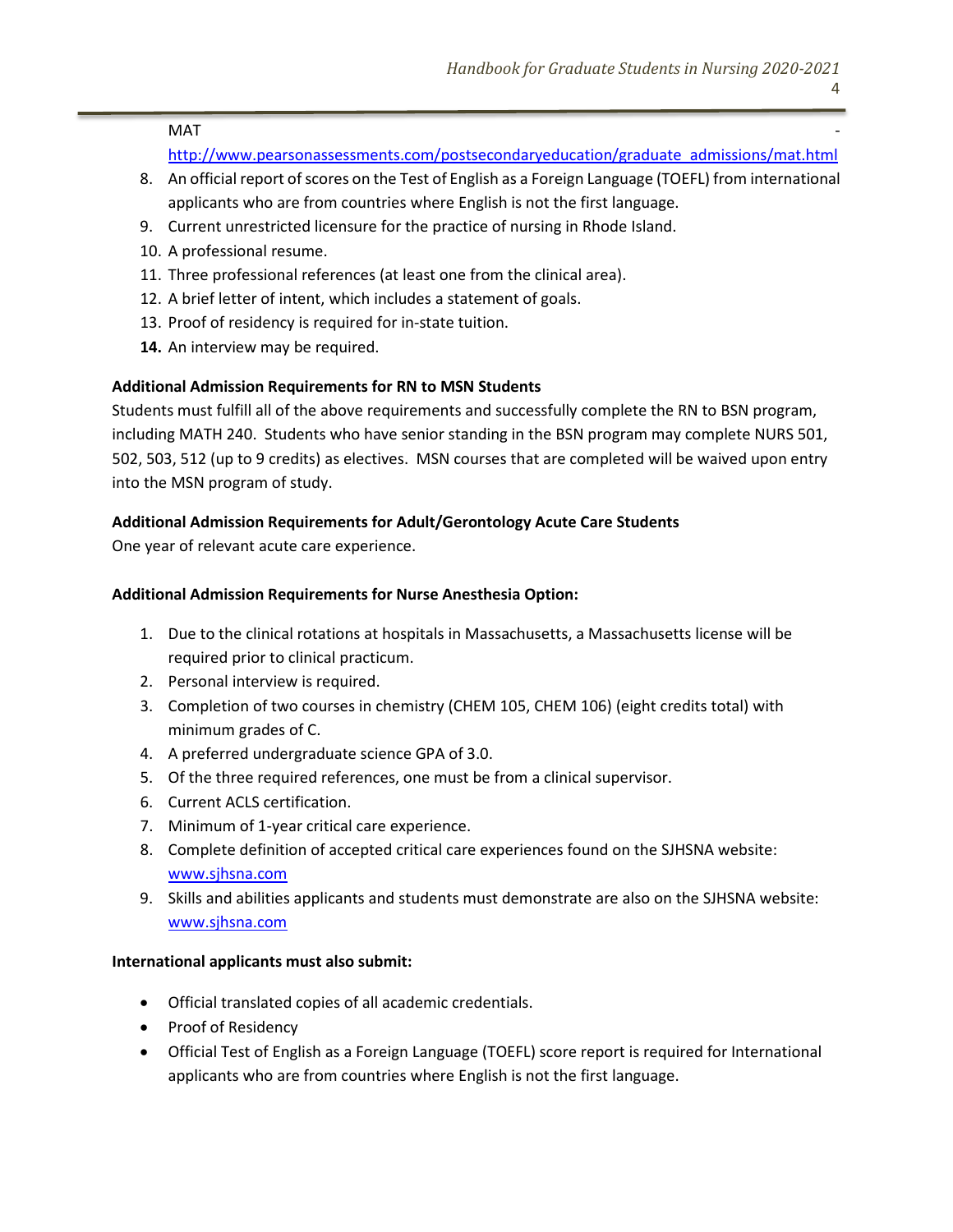#### **Other Related Information:**

1. The Dean of the School of Nursing and the Master's Program Director will inform the candidate regarding acceptance to candidacy after receipt of the recommendation of the Graduate committee. A candidate is not formally accepted into a graduate program until an approved Plan of Study for the appropriate program to which application is made is on file in the School of Nursing Graduate Department Office.

*(Note) Incomplete application materials will be kept for one year. Applicant files not completed within that time will be destroyed and applicants will need to reapply*.

- 2. Persons who have completed a substantial amount of post-baccalaureate work before applying for admission will have this work evaluated with all other credentials submitted in support of admission. Such applicants should note particularly the requirements for Transfer Credit stated in the Rhode Island College Graduate Studies Manual.
- 3. To be accepted as a graduate degree candidate, applicants are expected to have attained an average of B (3.00 on a 4.00 scale) in their undergraduate work. Under certain circumstances when an application does not meet a requirement for admission, the program may provisionally offer acceptance to an otherwise qualified candidate. Examples include, but are not limited to, academic concerns related to GPA below 3.0, letter of intent, CV, letters of recommendation, or work experience. Under this provision, the applicant will be permitted to take courses on a non-matriculated basis and must achieve a minimum B grade in three required nursing courses. Upon meeting this requirement, the program will matriculate the applicant into the MSN program. Students who are allowed to take classes on a provisional, non-matriculated basis are not eligible for financial aid, graduate assistantships, or scholarships.

#### **Non-Matriculated Status**

- 1. Persons holding a baccalaureate degree who are not candidates for an advanced degree may take courses in a non-matriculating status on a space available basis.
- 2. Non-matriculating students must contact the MSN program director to request enrollment in courses and will follow the same course registration procedure as degree candidates. If nonmatriculating students later wish to be admitted to a degree program, they must complete the regular admission procedure.
- 3. Credits earned at Rhode Island College by a student in non-matriculating status before admission to a degree program may be used toward degree requirements only upon the recommendation of the student's advisor or Graduate Committee, and with the approval of the Academic Dean. The transfer credit cannot exceed one-fifth of the total credits in the program for the RIC degree (Rhode Island College Graduate Studies Manual).

#### **GRADUATE CERTIFICATE OPTIONS**

Admission requirement for the certificate options are the same as for the MSN program with the exception that the Graduate Record Examination (GRE) or the Miller Analogies test (MAT) are not required.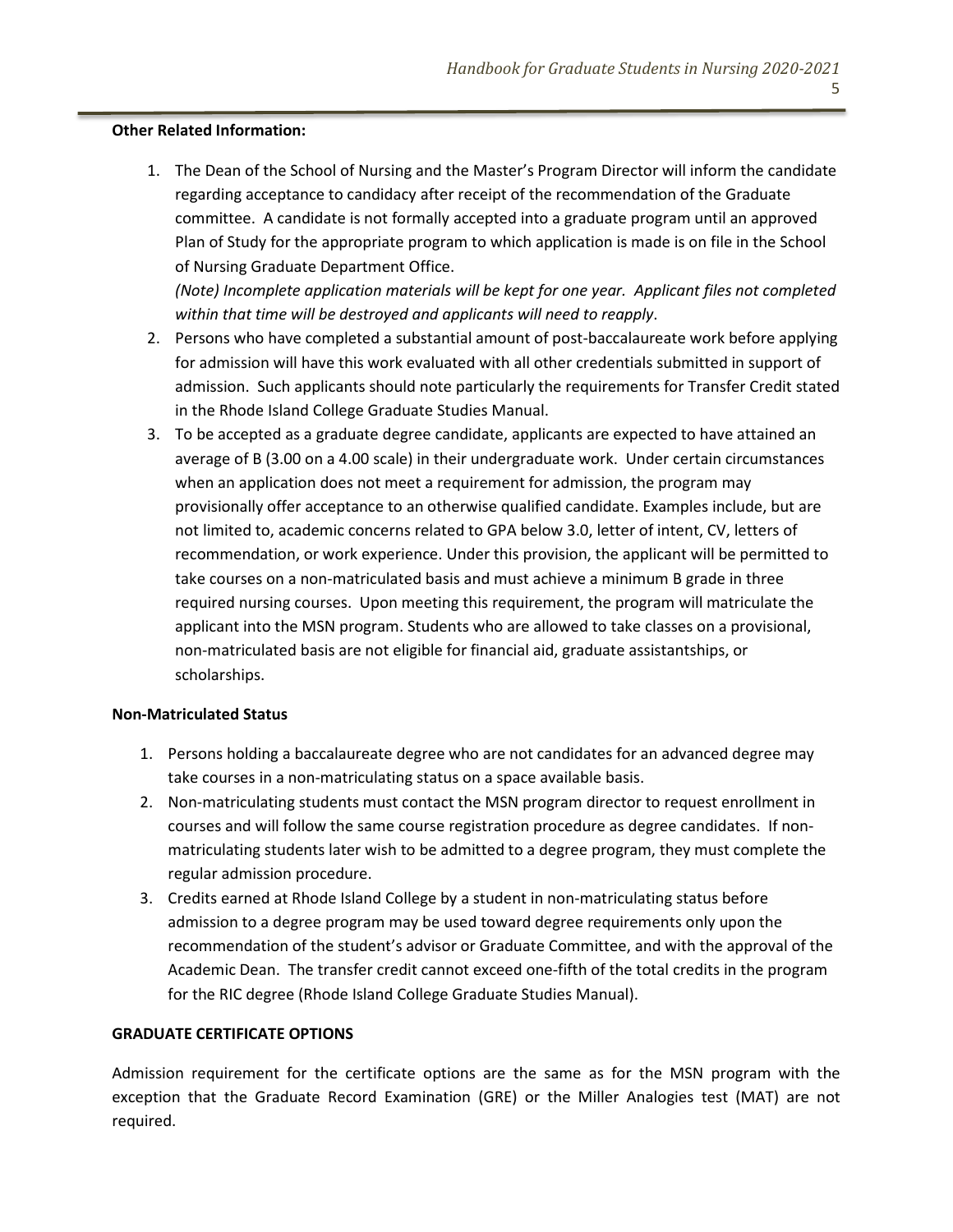#### **Nursing Care Management**

Students who are interested in population-based care may complete a five-course (NURS 502, 503, 507, 508 and 518) graduate certificate program in Nursing Care Management (NCM). Students who successfully complete the NCM certificate may continue study in the Master of Science program to earn the MSN degree in Population/Public Health Nursing.

#### **Healthcare Quality and Patient Safety**

Students who are interested in quality and safety may complete a five-course (NURS 501, 502, 503, 505, and 519) graduate certificate program in Healthcare Quality and Patient Safety (HQPS). Students who successful complete the HQPS certificate may continue study in the MSN program to earn the MSN degree.

#### **Adult/Gerontology Acute Care NP**

Students who already hold a Master's degree in nursing and wish to expand upon their current role as a Nurse Practitioner are eligible to take the APRN certification exam after completing three prerequisites (Advanced Pathophysiology, Advanced Pharmacology and Advanced Health Assessment) and four nursing courses (510, 540, 615, and 625).

#### **Adult Gerontology Acute Care Clinical Nurse Specialist**

Students who already hold a Master's degree in nursing and wish to expand upon their current role as a Clinical Nurse Specialist are eligible to take the APRN certification exam after completing three prerequisites (Advanced Pathophysiology, Advanced Pharmacology and Advanced Health Assessment) and four nursing courses (510, 530, 610, and 620).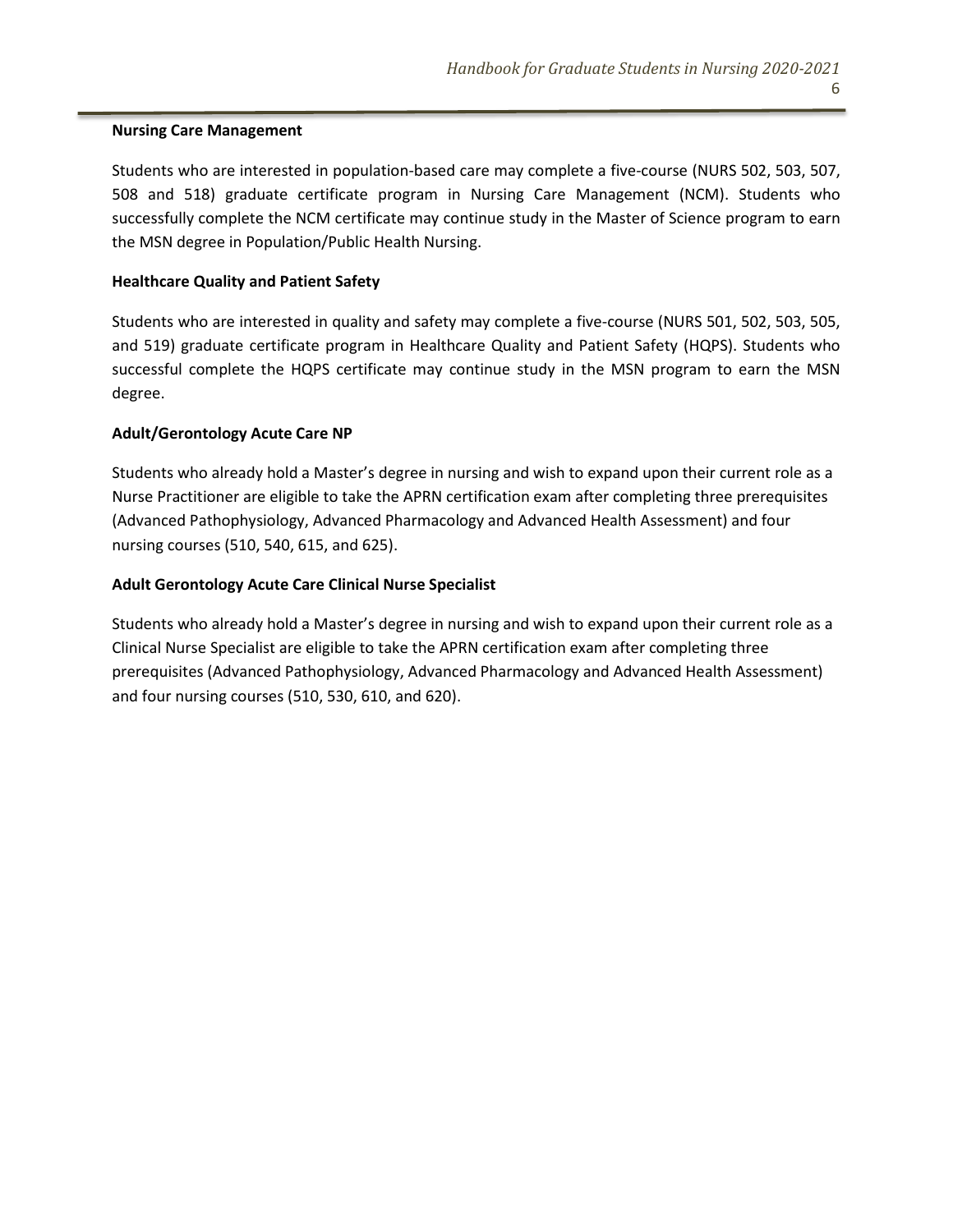# RECOMMENDED PLANS OF STUDY

**Sample Plans of Study can be found here: https://library.ric.edu/gradnurseadvising/msn?preview=ed03e45c648cbfe8fb73623879e831dc**

#### **\*Restricted Electives**

Students in the MSN program are required to complete one elective course from the following list of restricted electives:

NURS 513 Teaching in Nursing NURS 515 Using Simulation in Healthcare Provider Education NURS 518 Nursing Care/Case Management NURS 519 Quality/Safety for Advanced Practice Nursing NURS 521 Global Health and Advanced Practice Nursing NURS 522 Concepts and Practice of Palliative Care NURS 523 Surgical First Assistant Theory

On the occasional instance that a student has a strong rationale for enrolling in a course not identified as a restricted elective, and with approval of the faculty advisor, the student will be allowed to enroll in the alternative course.

#### **Advisement**

Faculty in the School of Nursing serve as advisors to graduate students in nursing. Students are assigned a nursing advisor when they are admitted to the graduate program; students in the nurse anesthesia option are also assigned a SJHSNA advisor. The faculty advisor and student plan a program of study before course work begins. The program of study outlines the sequence of courses to be taken. The student retains a written copy of the program and a copy is placed in the student's file. Graduate students are required to meet with their advisor every semester to plan coursework for the upcoming semester. Graduate students are encouraged to schedule additional appointments to discuss matters of concern.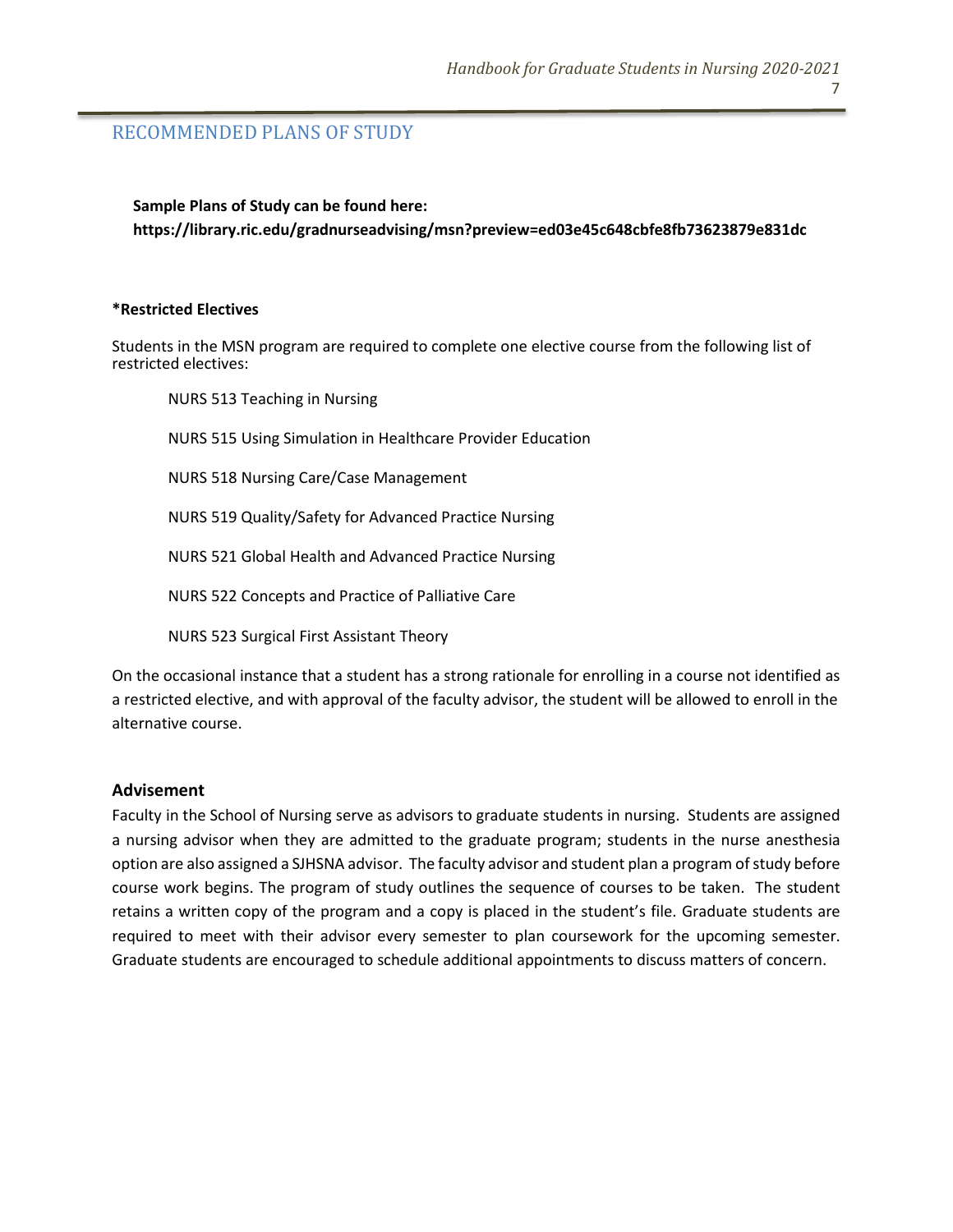# PRACTICUM POLICIES

\*Students in the Nurse Anesthesia option should refer to the SJHNSA Student Handbook for further information related to clinical practicum requirements.

#### **CPR** (Cardiopulmonary Resuscitation) **Certification**

(Cardiopulmonary Resuscitation Certification) Students need to present proof of CPR Certification. CPR Courses are regularly offered by Ocean State Educational Seminars, Inc. (651-5777) or Medpro (273-9188). Courses are also offered by the American Heart Association (330-1700). The certification you need is "BLS Provider."

#### **ACLS** (Advanced Cardiac Life Support)

ACLS is required for all MSN students in the Adult/Gerontology Acute option and must be completed prior to the start of NURS 510.

#### **BCI**

All Master's students must have a Background Criminal Identification (BCI) done through Castle Branch <https://portal.castlebranch.com/RH11> *prior to the start of clinical rotations*. The BCI will be verified by the SON. An information sheet describing how to initiate a background check is available in the MSN Program office.

#### **RN License**

All Master's students will submit a copy of their RN License(s) *prior to the start of clinical rotations.*

#### **Attendance**

Master's students are required to complete a *minimum* of 500 hours (NP students complete a minimum of 600 hours) of clinical practicum experience over the course of the program. Nurse anesthesia students complete an accreditation required *minimum* of 600 cases and 2000 hours of practicum experience. DNP students complete a total of 1000 immersion hours (inclusive of their Master hours). It is important to be aware that this is the *minimum* expectation required of all Master's students. Faculty, in consultation with the identified preceptor, as applicable, and the student may determine that additional time is needed to satisfactorily complete the outcomes of the course. Flexibility in scheduling is encouraged; students should negotiate clinical hours per week with the faculty member supervising the clinical experience and the clinical preceptor as applicable. In the event of an unavoidable absence, the student **must** contact the clinical faculty member and the preceptor and make arrangements to re-schedule the time missed. Failure to do so may result in a clinical practicum warning.

In the event that a student is placed on a medical leave related to a medical illness, the student must notify the clinical faculty immediately. Students on a medical leave must be medically cleared in order to be able to return to clinical. Students in the NA option will follow the SJHSNA Student Handbook regarding clinical practicum scheduling and attendance.

#### **Practicum Placements**

Master's student placements will be negotiated between the clinical faculty member, the clinical preceptor and the student. Students in the nurse anesthesia option will follow the SJHSNA Student Handbook regarding the clinical practicums. Prior to each semester, the student should meet with the faculty of the upcoming clinical course to plan placement for the upcoming semester. The student should identify clinical interests and personal objectives and meet with the clinical faculty member to discuss the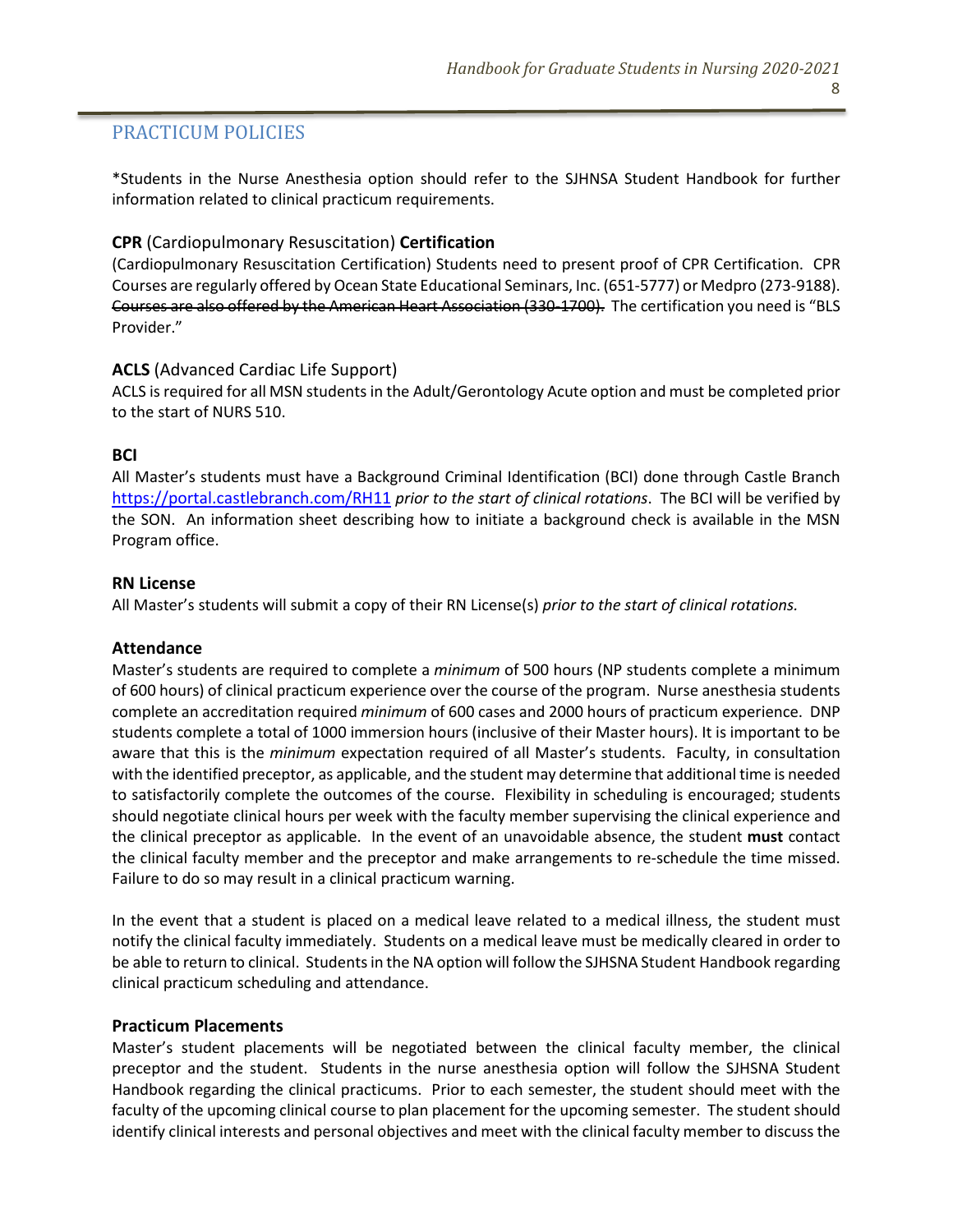outcomes of the course and to identify ways that the student's clinical learning needs can be best met. The faculty and student will discuss potential clinical sites and preceptors and identify an agreed upon plan of clinical experiences. The student will submit finalized personal clinical objectives to the clinical faculty for approval; it is essential that these meetings occur prior to the end of the semester before the clinical experience being planned. The student will be responsible for providing the approved objectives along with the course syllabi to the clinical preceptor as applicable prior to the start of the semester.

Students must correspond with the faculty member **at least weekly** via completion of the required clinical log or journal.

Students are expected to complete the semester's required clinical hours during that semester, prior to when final grades are due. If 50% of the semester's required clinical hours are NOT completed prior to mid-semester, students will be given a mid-semester clinical warning. If the semester's required clinical hours are not completed when final grades are due, the student will receive an incomplete for the course. *Students with an incomplete will not be allowed to progress to the next theory and clinical course.*

#### **Typhon Tracking System**

The Typhon system will be used to track patient encounters, time logs and organize clinical experiences. Conference hours are entered in Typhon as well. Clinical log submission for each patient encounter into the Typhon system is mandatory for Acute Care NP students. Each student is responsible for maintaining clinical experience logs. All encounters, whether seen independently, in collaboration with preceptor, or as an observer, requires an entry into Typhon. These records are confidential and should not identify the client by name. Acute Care CNS, Acute Care NP and Population/Public Health students must enter clinical hours on a weekly basis.

**Faculty reserve the right and will periodically verify documented clinical hours with the assigned preceptors**.

# **Conference Attendance**

Master's and DNP students may request to attend a clinical conference as part of the clinical hours requirement. Students must provide the clinical faculty and program option coordinator with a detailed description of the conference. Acute Care student requests must be approved by the program option coordinator and may not exceed 10% of clinical hours in any semester. Conferences must be aimed toward an advanced practice audience.

# **Student Uniform**

- 1. Students in all clinical settings must carry Rhode Island College identification and wear a Rhode Island College name pin. This requirement does not apply to students in the nurse anesthesia option whose primary clinical site is the operating room. Students must comply with parking and security regulations as specified at each agency.
- 2. Graduate students should wear attire appropriate to the clinical site and clinical activities to be accomplished. For example, Master's students providing direct care may wear scrub clothes. Acute Care students not providing direct care may wear a laboratory coat with the appropriate identification. Population/Public Health students may wear attire deemed appropriate for the activity by their clinical preceptor and faculty.
- **3.** Artificial nails are prohibited. Fingernail polish, long fingernails, excessive makeup, jewelry and rings other than wedding or class rings are not appropriate for the clinical setting. Female and male students with long hair will wear their hair so that it does not fall on the collar. Student attire will be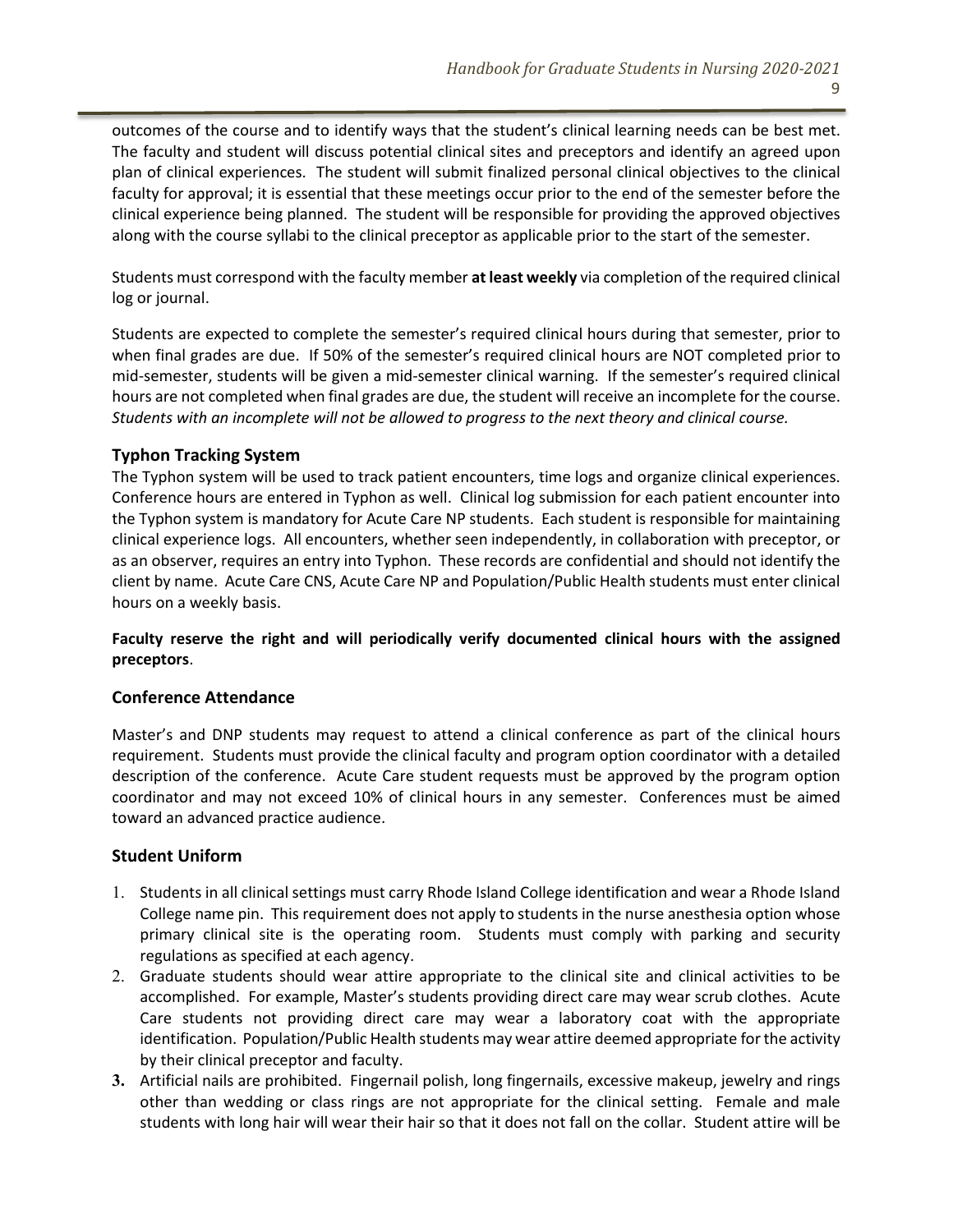neat and clean at all times. Faculty reserve the right to dismiss a student from the clinical area, if in their judgment, the student does not appear professional.

#### **Transporting Clients**

Under **NO** circumstances shall students transport clients in any motor vehicle.

#### **Incident Reports**

If an incident report (exposure or non-exposure) is indicated in a practicum setting, it will be completed according to agency policy and a report will be submitted to the Chair of the School of Nursing, the Master's Program Director, and the coordinator of the specialty option immediately, or at least within 24 hours of the incident. The report is signed by the student who was involved and by the faculty member responsible for supervision of the student. The report becomes part of the student's official file. Copies of the incident reports for exposure and non-exposure follow on the next pages.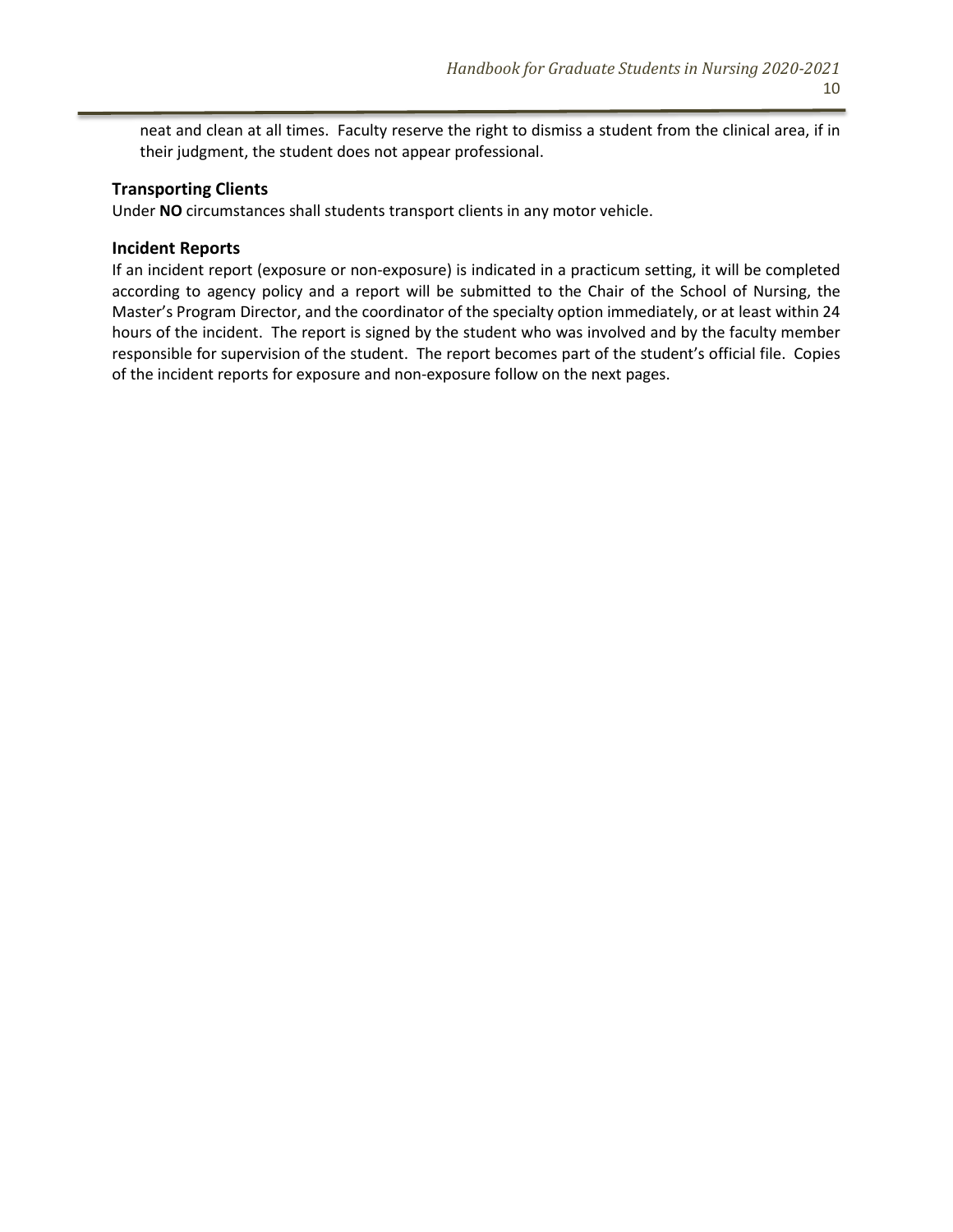# **RHODE ISLAND COLLEGE - SCHOOL OF NURSING EXPOSURE INCIDENT REPORT**

|                              | Faculty Name: |
|------------------------------|---------------|
| Agency/Location of Exposure: |               |
| <b>Nursing Course:</b>       | Date:         |

#### **SUMMARY OF EXPOSURE INCIDENT:**

(Describe circumstances of exposure incident and results of immediate follow-up, i.e. blood testing of student/ source of contact)

#### **FOLLOW-UP**

The Agency representative has informed the student of the results of the medical evaluation and told him/her of any medical conditions which may result from exposure to blood or other potentially infectious materials which require further evaluation or treatment. A copy of this document has been provided to the student.

| <b>Agency Name:</b>         | Date: |  |
|-----------------------------|-------|--|
| Agency Representative Name: | Date: |  |

*I have been given a copy of the CDC, US Public Health Service Guidelines for the Management of Occupational Exposure to HBV, HCV, and HIV and Recommendations for Post Exposure Prophylaxis (April 25, 2014) https://www.cdc.gov/mmwr/PDF/rr/rr5011.pdf*

#### **SIGNATURES:**

Student Name (please print) Date

Student Signature

Faculty Name (please print) Date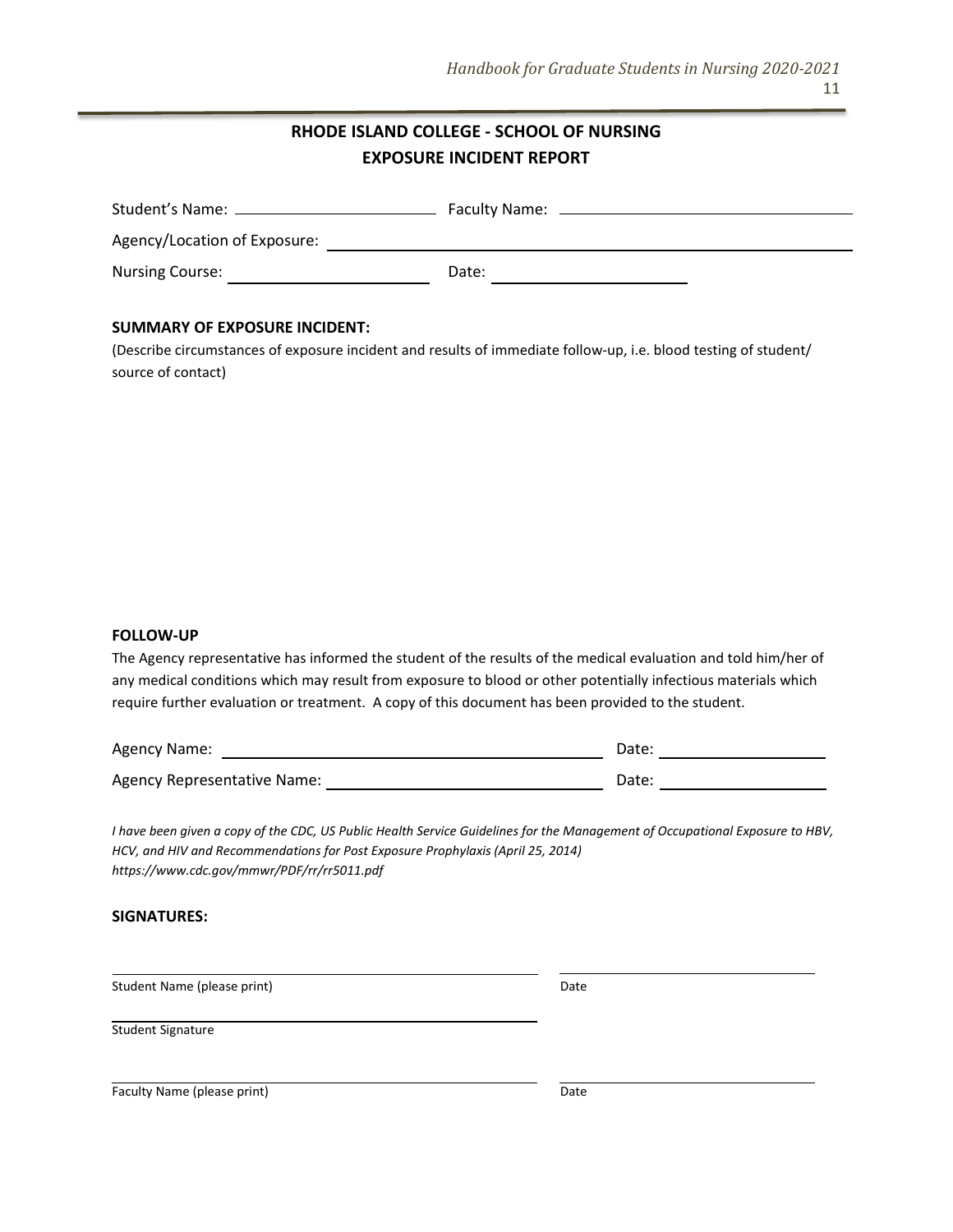.

|                                                                 | RHODE ISLAND COLLEGE - SCHOOL OF NURSING                                                                                                                                                              |
|-----------------------------------------------------------------|-------------------------------------------------------------------------------------------------------------------------------------------------------------------------------------------------------|
|                                                                 | <b>NON-EXPOSURE INCIDENT REPORT</b>                                                                                                                                                                   |
|                                                                 | Date:<br><u> 1980 - Johann Barn, mars an t-Amerikaansk politiker (* 1908)</u>                                                                                                                         |
|                                                                 |                                                                                                                                                                                                       |
|                                                                 | Time of Incident: Location of Incident: Letter Management Contains a Time of Incident:                                                                                                                |
|                                                                 |                                                                                                                                                                                                       |
|                                                                 |                                                                                                                                                                                                       |
|                                                                 |                                                                                                                                                                                                       |
|                                                                 |                                                                                                                                                                                                       |
|                                                                 |                                                                                                                                                                                                       |
|                                                                 |                                                                                                                                                                                                       |
|                                                                 |                                                                                                                                                                                                       |
|                                                                 |                                                                                                                                                                                                       |
|                                                                 |                                                                                                                                                                                                       |
| Who was notified regarding the incident? (check all that apply) |                                                                                                                                                                                                       |
| □ Health Services                                               | $\Box$ Human Resources<br>□ Agency Security                                                                                                                                                           |
|                                                                 |                                                                                                                                                                                                       |
|                                                                 |                                                                                                                                                                                                       |
| <b>FOLLOW-UP/ACTION PLAN</b>                                    |                                                                                                                                                                                                       |
|                                                                 |                                                                                                                                                                                                       |
|                                                                 |                                                                                                                                                                                                       |
|                                                                 |                                                                                                                                                                                                       |
|                                                                 |                                                                                                                                                                                                       |
|                                                                 |                                                                                                                                                                                                       |
|                                                                 |                                                                                                                                                                                                       |
|                                                                 |                                                                                                                                                                                                       |
|                                                                 |                                                                                                                                                                                                       |
|                                                                 |                                                                                                                                                                                                       |
|                                                                 | Date: ______________________                                                                                                                                                                          |
|                                                                 | A copy of this document has been provided to the student, Dean, Department Chairperson, and site representative.                                                                                      |
|                                                                 |                                                                                                                                                                                                       |
|                                                                 |                                                                                                                                                                                                       |
|                                                                 | Date                                                                                                                                                                                                  |
|                                                                 |                                                                                                                                                                                                       |
|                                                                 |                                                                                                                                                                                                       |
|                                                                 |                                                                                                                                                                                                       |
|                                                                 | Date                                                                                                                                                                                                  |
|                                                                 |                                                                                                                                                                                                       |
|                                                                 | <u> 1980 - Johann Barbara, martxa amerikan per</u><br>(Describe circumstances of incident, including names of individuals involved.)<br>Was an incident report filed at the site of the incident? Yes |

-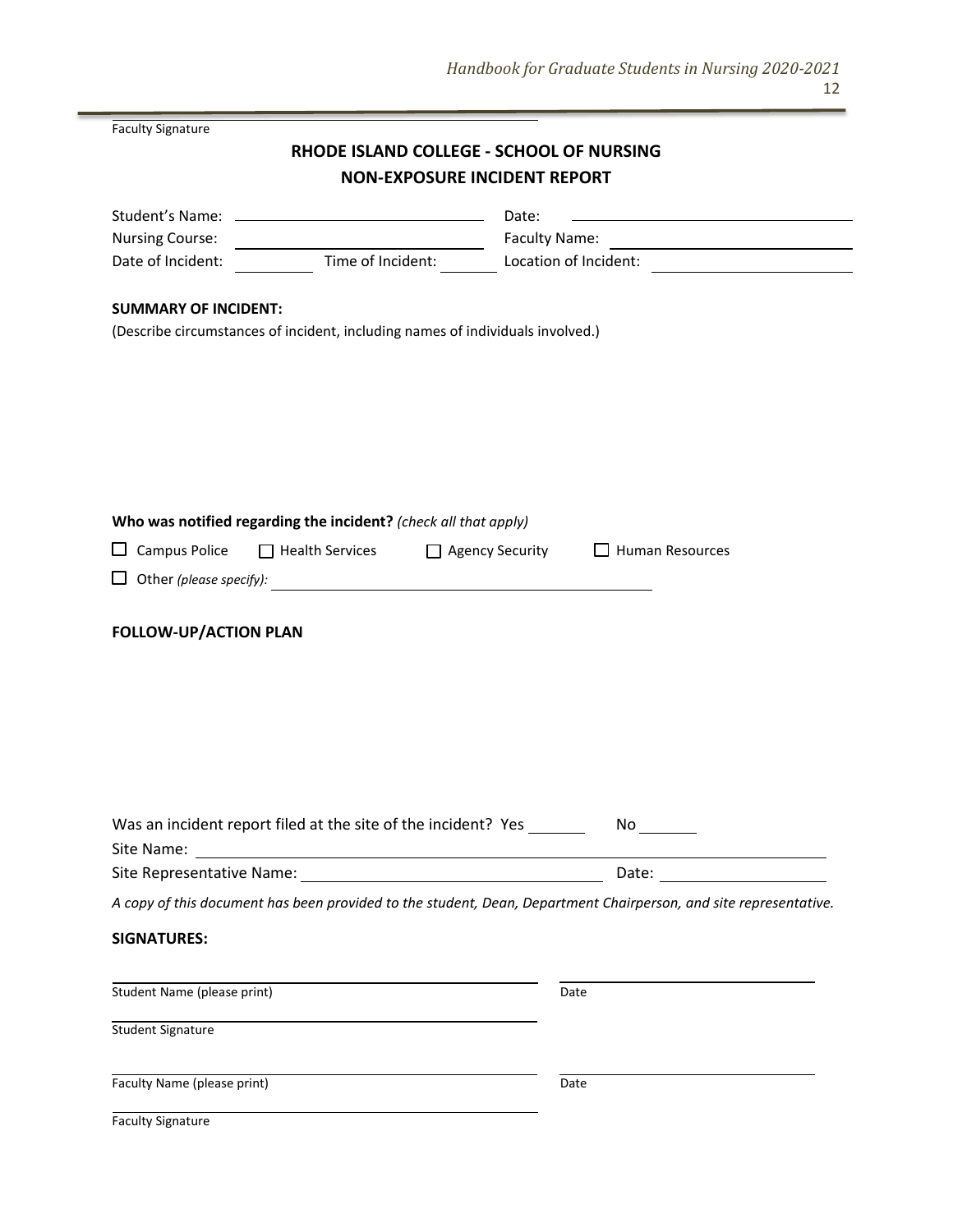#### **Student Performance Improvement Plans**

If a student is not progressing satisfactorily in a didactic or clinical course, the student will be issued a Performance Improvement Plan identifying area(s) of improvement, a specific plan, and an associated time frame for completion. Copies will be distributed to the student, the faculty member, and the Master's Program Director. Students in the nurse anesthesia option will follow the SJHSNA Student Handbook.

#### **Liability Insurance**

Graduate students should maintain their own malpractice insurance. In addition, students who are actively enrolled as majors in nursing at Rhode Island College are covered by a Medical Malpractice Policy by the Board of Governors for Higher Education. Students in the nurse anesthesia option will be covered by a SJHSNA liability policy.

# **Privacy Policy**

During clinical rotations, students shall not provide care for any client with whom they are personally acquainted, including members of the Rhode Island College community (i.e., faculty, fellow students, or staff). Should students become aware that they have inadvertently been given such an assignment, they are to notify the instructor or preceptor immediately. Students in the nurse anesthesia option will follow the SJHSNA Student Handbook.

# **Cosigning of Orders**

Acute Care NP student orders must be co-signed by the Licensed Independent Practitioner (LIP) with whom they are assigned in the clinical setting.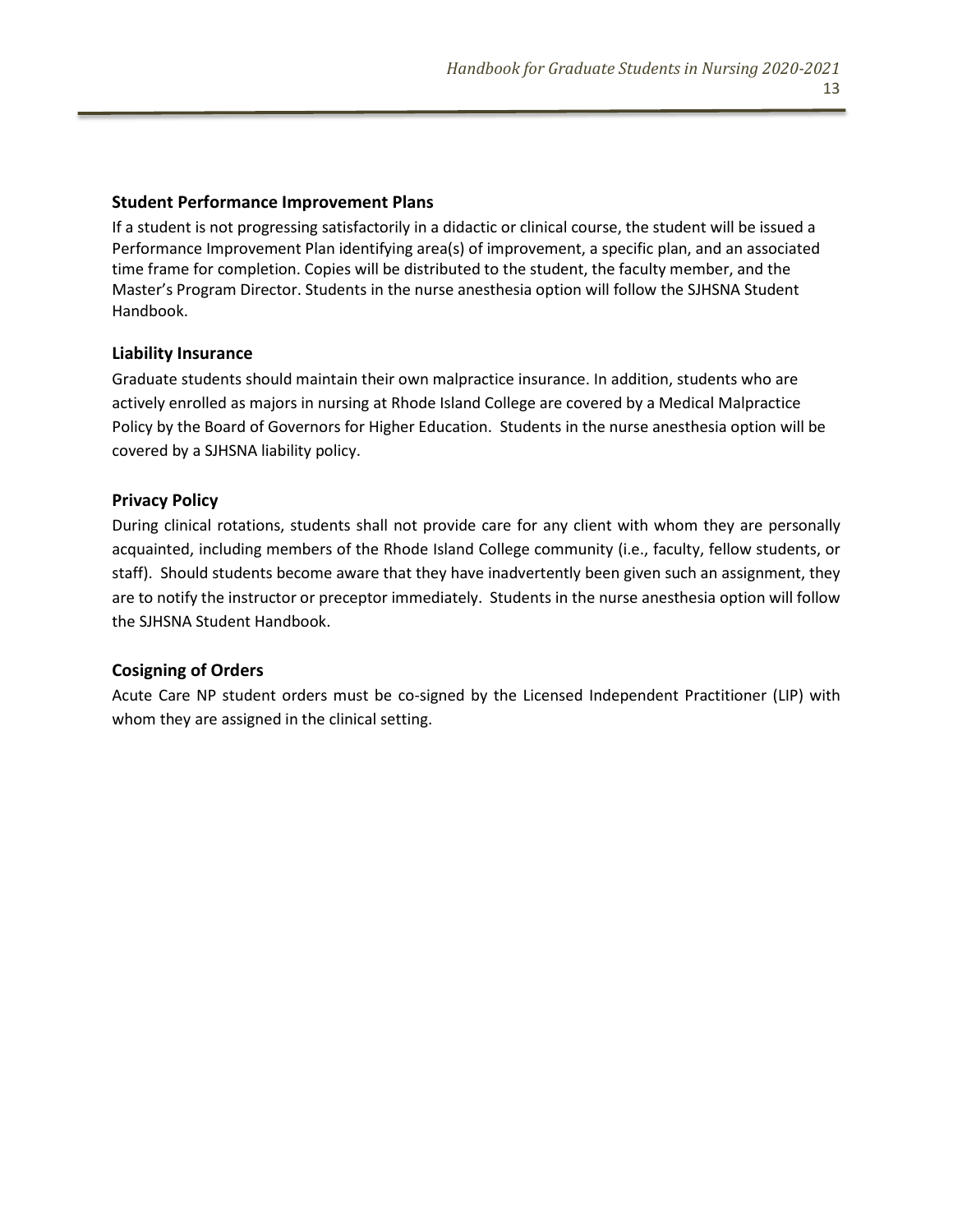# ACADEMIC POLICIES

#### **Leave of Absence from Nursing Courses**

A graduate student who interrupts his/her nursing program of study or who withdraws from the program must submit a letter to the Master's Program Director. The request should be endorsed by the student's advisor and should be sufficiently specific to determine whether the leave is warranted. The decision to grant the leave of absence will be made by the Master's Program Director in consultation with the Dean. A leave of absence has the effect of suspending time limitations such as those for completion of the degree or for the removal of incomplete grades. Accordingly, a leave will be granted only for sufficient reason and only if it is to be for one year or less.

A student who interrupts his/her program for two semesters without notifying the Graduate Nursing office may be eligible to register for course(s) needed to complete the program on a space available basis. If the student interrupts his/her nursing program for three semesters or longer, the student must apply for re-admission to the Master's in Nursing and must meet current admission requirements.

# **Study Option Transfer Request Policy: MSN STUDENTS**

Master's students are admitted to one of the following study options: Adult/Gerontology Acute CNS or NP; Nurse Anesthesia; Population/Public Health. Transfer among study options is competitive, based on meeting overall admission criteria. (Admission into some study options, including the Acute Care NP and the Nurse Anesthesia options, is extremely competitive, and transferring into these options is therefore not permitted.) Students wishing to transfer to a different study option must:

- First, discuss the proposed transfer with their academic advisor;
- Next, discuss the proposed transfer with the MSN Coordinator;
- If transfer is desired, submit to the program director (1) a letter of intent, which includes a rationale for the requested change and a discussion related to how the personal/professional goals have changed; and (2) an updated resume.

A request for change in a study option will be considered by the Graduate Committee during the next admission cycle, typically in the spring semester. Additional materials and an interview may be requested. Students will be notified of the Committee's decision by the Program Director.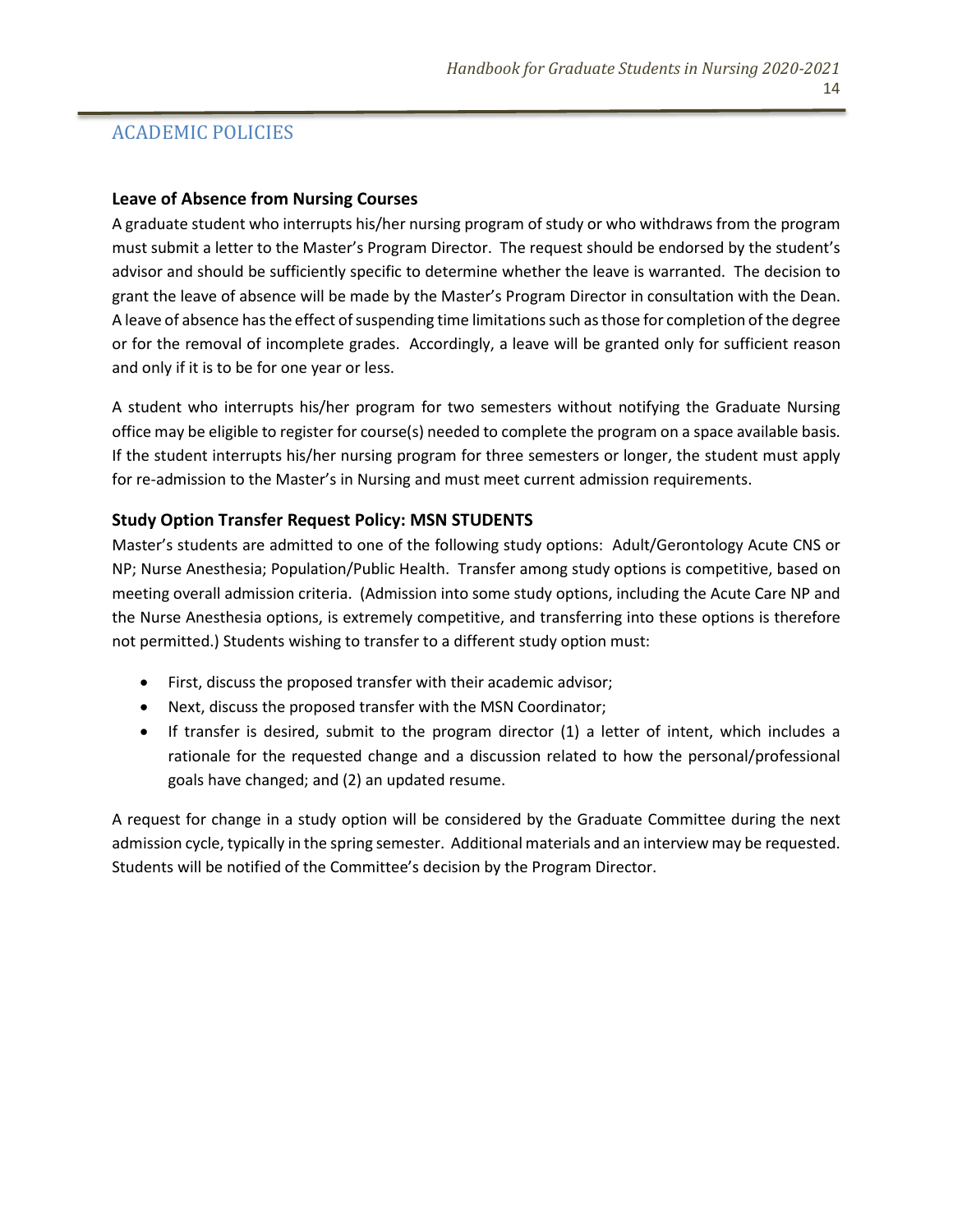#### **Grading System**:

#### **Cum Index Grade Ranges**

| 4.0  | А  | 93-100 |
|------|----|--------|
| 3.67 | А- | 90-92  |
| 3.33 | B+ | 87-89  |
| 3.00 | R  | 84-86  |
| 2.67 | B- | 80-83  |
| 2.33 | C+ | 77-79  |
| 2.00 | C. | 74-76  |
| 1.67 | C- | 70-73  |
| 1.33 | D+ | 67-69  |
| 1.00 | D  | 63-66  |
| .67  | D- | 60-62  |
| .oo  | F  | 0-60   |
|      |    |        |

#### **Retention**

All graduate students are expected to maintain a cumulative average of B (3.00) or better in their graduate program. Students who do not maintain a cumulative B (3.00) average will have their status reviewed by the Master's Program Director. **Students who achieve less than a B, including a grade of 'U', in any course will be placed on probationary status***.* Students in the Nurse Anesthesia option who earn a grade of less than B- in the required science courses, including CHEM 519 and BIO 535 and BIO 536, will be placed on probationary status. Students on probationary status must achieve a B or better in each required course over the next 9 credits. Two grades below B are sufficient cause for consideration of dismissal; the decision regarding students' status will be made by the Master's Program Director in consult with the dean. Students may be required to repeat a course at the discretion of the Master's Program Director.

#### **Petitions**

Students seeking appeal of Master's program policies related to academic progression can petition in writing to the Graduate Committee. The form for describing the petition process and the petition forms are available from the secretary of the Graduate Program and are also included in this Handbook. Petitions are due to the Graduate Department Student and Graduate Outcomes Committee by the Monday of the full week prior to the start of classes in the fall and spring semesters.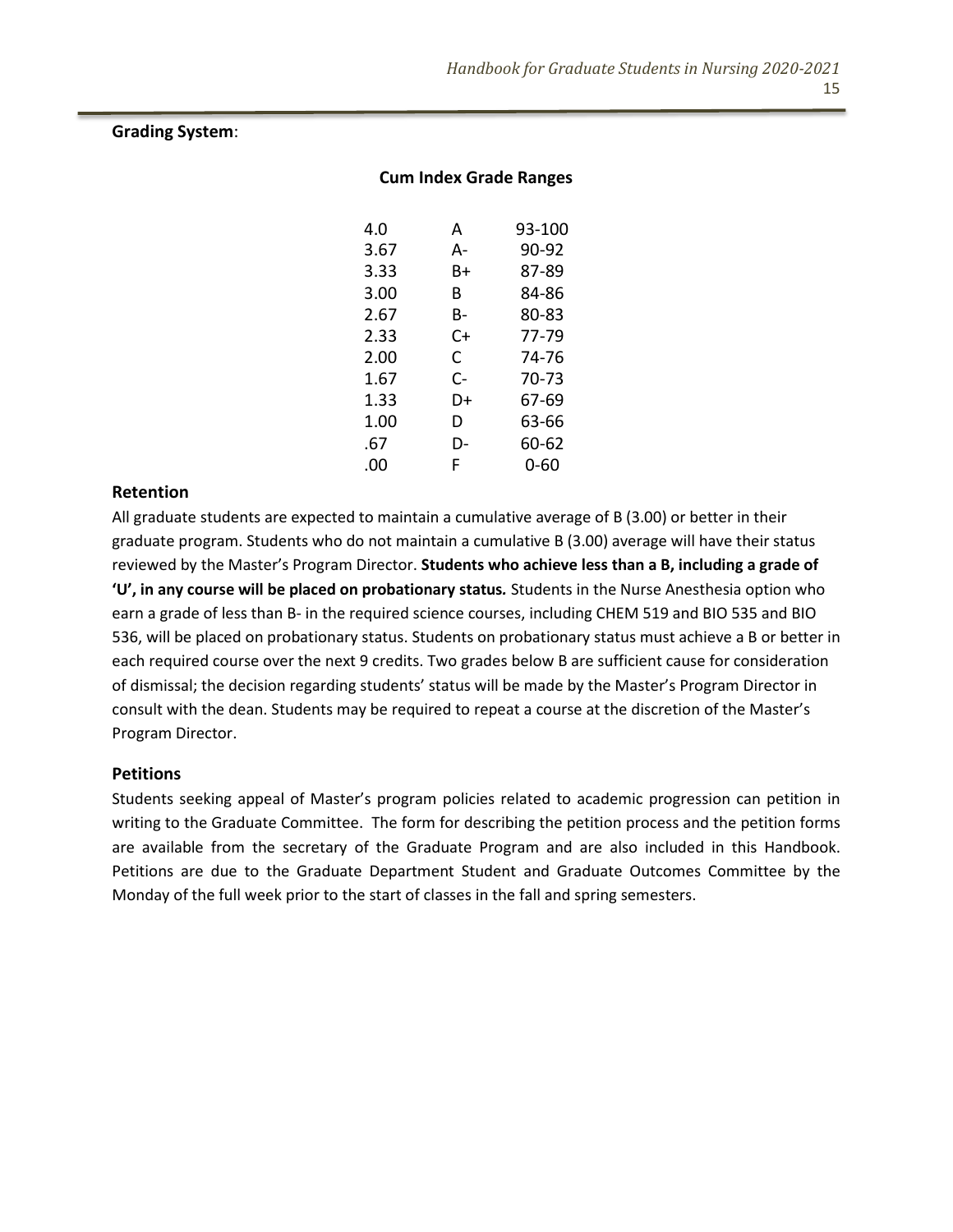# **RHODE ISLAND COLLEGE – SCHOOL OF NURSING**

#### **Process of Submission of Petitions**

The following steps outline the process a student will follow to petition a waiver of a School of Nursing Policy\* that is affecting the individual student.

- 1. The student brings the concern to the attention of his/her advisor within 10 working days of becoming aware of the situation.
- 2. The student completes the Petition Form. The form must be signed by the Advisor, or in the absence of the Advisor, the Program Director.
- 3. The completed form along with supporting documents is submitted to the Chair of the Graduate Student and Graduate Outcomes Committee within five (5) working days of having met with the Advisor.
- 4. The Graduate Student and Graduate Outcomes Committee will consider the petition at its next scheduled meeting.
- 5. Within five (5) working days following the Graduate Student and Graduate Outcomes Committee meeting, the Committee's decision is forwarded to the student and his/her advisor.
- 6. If the decision is unsatisfactory the student has the option to appeal the decision. The Academic Grievance Procedure that outlines this process is available in the *Manual of Academic Policies and* Procedures section 11 -

http://www.ric.edu/academics/Documents/AcademicPoliciesProcedures2019.pdf

\*The above process is to be utilized only when the student is appealing a *policy* of the School of Nursing. If you are appealing a decision made by an individual faculty member (grade dispute) or if you have an issue with a College Policy (i.e. disagreement regarding dismissal/probation) you should utilize the Academic Grievance Procedure.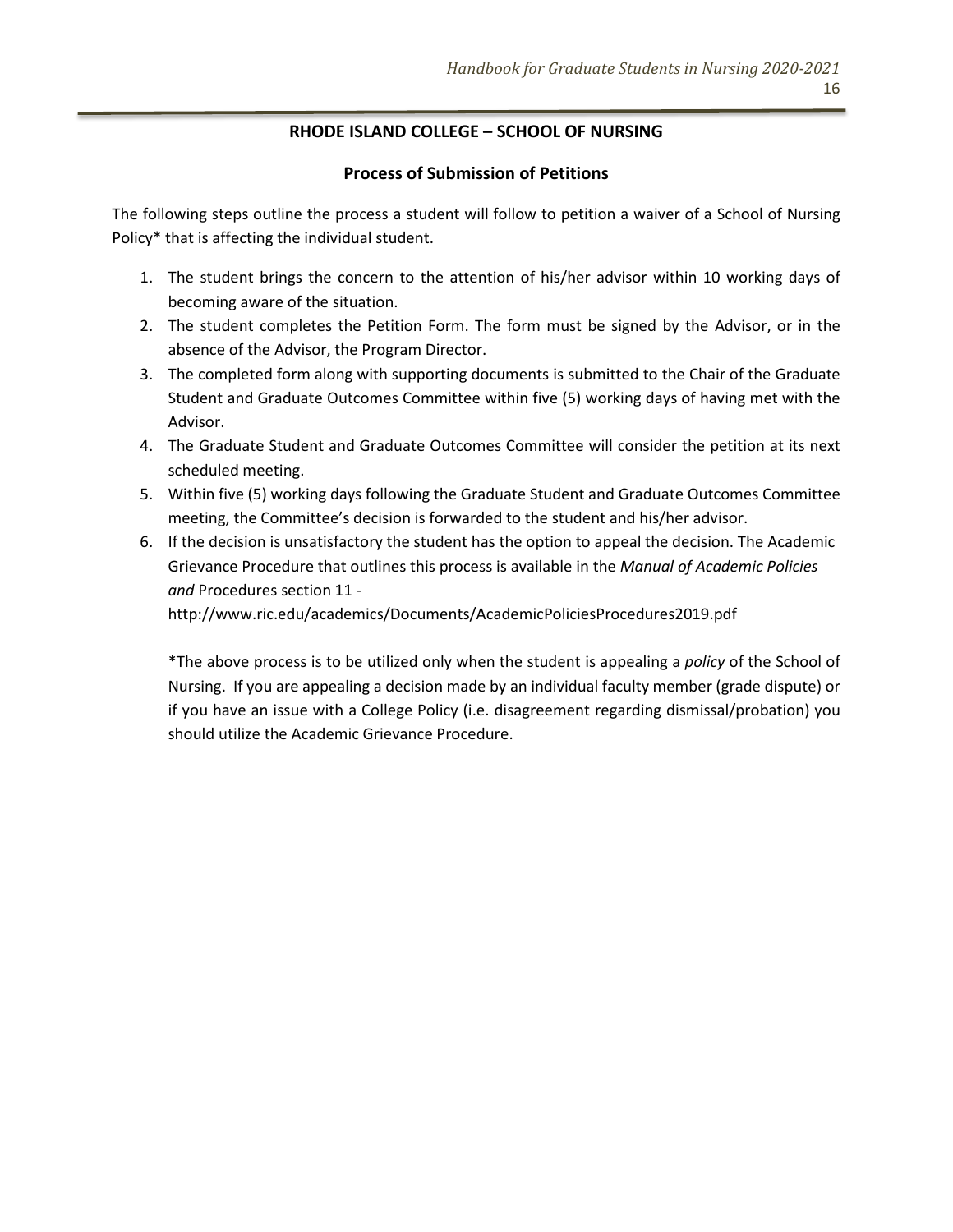# **RHODE ISLAND COLLEGE - SCHOOL OF NURSING Petition**

The *Handbook for Graduate Students in Nursing* includes the policies governing students who are enrolled in the School of Nursing Graduate Program. The policies concern issues such as retention, progression and dismissal. You may wish to refer to these policies when submitting a petition to the Graduate Student and Graduate Outcomes Committee. Please follow the process outlined below:

- 1. Confer with Faculty Advisor or Program Director.
- 2. Complete identification and request sections.
- 3. Obtain faculty Advisor's/ Program Director's signature.
- 4. Submit completed form to the Chair of the Graduate Student and Graduate Outcomes Committee.
- 5. Chair of Graduate Student and Graduate Outcomes Committee will notify student and student's advisor of the decision.

#### **IDENTIFICATION SECTION**

| I have discussed this petition with the student:                                                                                           |  |
|--------------------------------------------------------------------------------------------------------------------------------------------|--|
|                                                                                                                                            |  |
| (Signature* of Faculty Advisor &/or Program Director)                                                                                      |  |
| *Charles deep article belongerate and the second religious the real department and second defendant on the consequence of the state of the |  |

\*Signature does not imply approval or disapproval, although the advisor may provide additional information in support or opposition to the petition.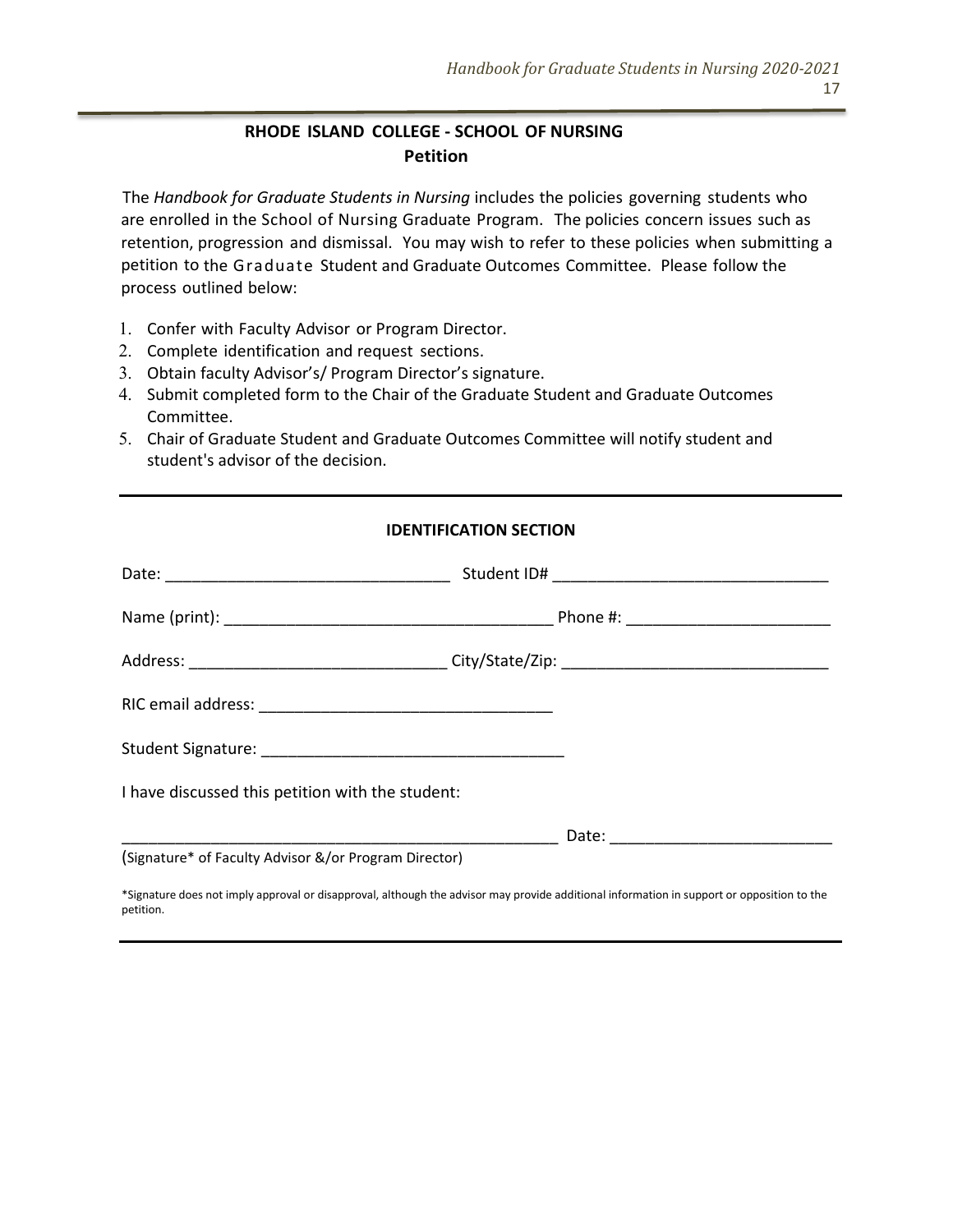# **REQUEST SECTION**

(Please type or print clearly)

1. Clearly state the nature of your petition (refer to the policy in the *"Handbook"*):

2. Below, please state the reasons for thinking your petition should be granted. What were the extenuating circumstances? Supporting documents should be attached. If you feel these extenuating circumstances are of a confidential nature, you may wish to discuss them with the Chair of the Committee, or a member designated by the Chair. A personal appearance may be requested by the Committee.

#### **COMMITTEE DECISION**

| Date Received: | Date of Committee Decision: |
|----------------|-----------------------------|
|----------------|-----------------------------|

Approved: \_\_\_\_\_\_\_\_\_\_\_\_\_\_\_\_\_\_\_\_\_\_\_\_ Denied: \_\_\_\_\_\_\_\_\_\_\_\_\_\_\_\_\_\_\_\_\_\_\_\_\_\_\_\_\_\_\_\_\_\_\_\_\_\_\_\_\_\_

\_\_\_\_\_\_\_\_\_\_\_\_\_\_\_\_\_\_\_\_\_\_\_\_\_\_\_\_\_\_\_\_\_\_\_\_\_\_\_\_\_\_\_\_\_\_\_\_\_

Signature of Chair of Graduate Student and Graduate Outcomes Committee: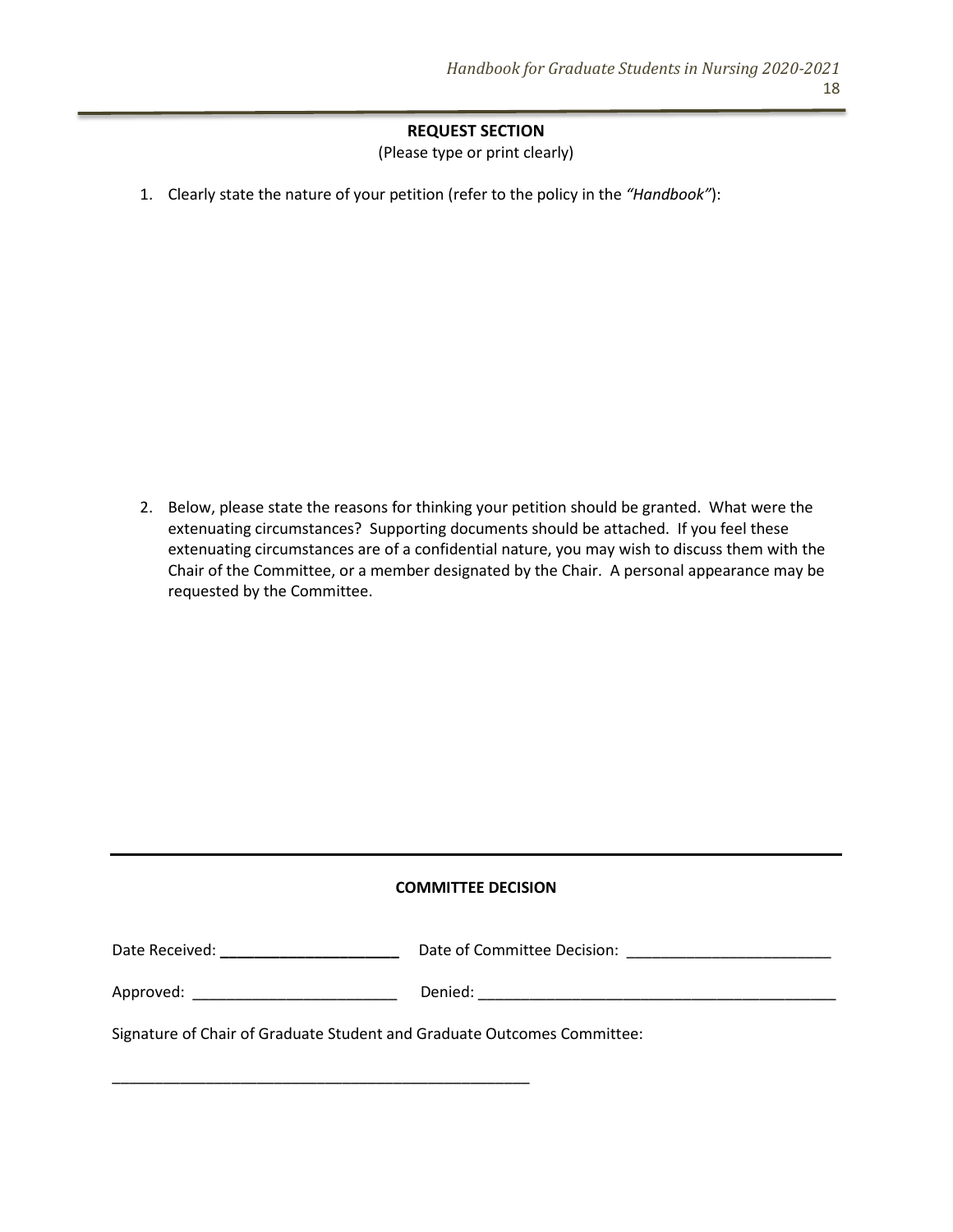#### **Complaints and Grievances**

The *Manual of Academic Policies and* Procedures clearly distinguishes between a complaint and a grievance in Section 11:

- (a) A *complaint* may be any point at issue between a faculty member and a student in which a student feels that an abridgement of personal rights or benefits has occurred. A complaint may, but need not, constitute a grievance.
- (b) A *grievance* means a difference, presented in writing that may arise between a faculty member and a student with respect to, but not necessarily limited to:
	- i. violation of established academic policies and regulations (e.g., examination policies, advisement policies, registration procedures);
	- ii. arbitrary and capricious grading practices;
	- iii. violation of the student's academic freedom, defined in the *Student Handbook* as… "the freedom to inquire, to discuss, to seek evidence, to speak, and to exchange ideas";
	- iv. failure to meet obligations to students (adherence to regular class hours, taking timely action, or correcting errors."

As noted in the *Manual of Academic Policies and* Procedures, the primary purpose of the grievance procedure is to secure, at the lowest level possible, an equitable solution to the problems of students who have disputes with either an academic unit or classroom or grading conduct of faculty.

According to MSN program policy, student complaints are first discussed with the faculty member involved. If a resolution is not reached, the student may then institute a formal grievance as outlined below.

Grade Grievances. Consistent with the *Manual of Academic Policies and* Procedures), MSN students who believe that they have received a grade in an arbitrary or capricious manner, meaning that the grading was not properly applied, may request that the grade be reconsidered. Students must first discuss the issue with the faculty member. If resolution is not reached, the student must submit, within 10 working days of the initial discussion (except in the case of final grades and then no later than the 10<sup>th</sup> working day of next full semester), a written grievance to the faculty member. The grievance must include a maximum one-page summary stating the specific complaint, the specific action upon which it is based, and the remedy being sought. Within 10 days of receipt of the grievance, the faculty member will meet with the student to discuss the grievance. The grievant and faculty may each choose to bring to the meeting one person from the RIC community who is not a family member of either participant. Within 10 working days of the meeting, the faculty member will issue a decision in writing to the student.

Academic Dismissal Grievance. Following the procedure as outlined above, if the issue is not resolved at the Chair level, the student may submit the grievance in writing to the Dean within 10 working days, and the Dean will meet the student within 10 working days of receipt. The Dean shall meet either jointly or separately with participants and each may choose to bring one person to the meeting from the RIC community who is not a family member of either participant. Within 10 days the Dean will issue a decision in writing. If not resolved at the Dean's level, the grievant may appeal to the Vice President of Academic Affairs (VPAA), following the same procedure. If not resolved at the VPAA level, the student may appeal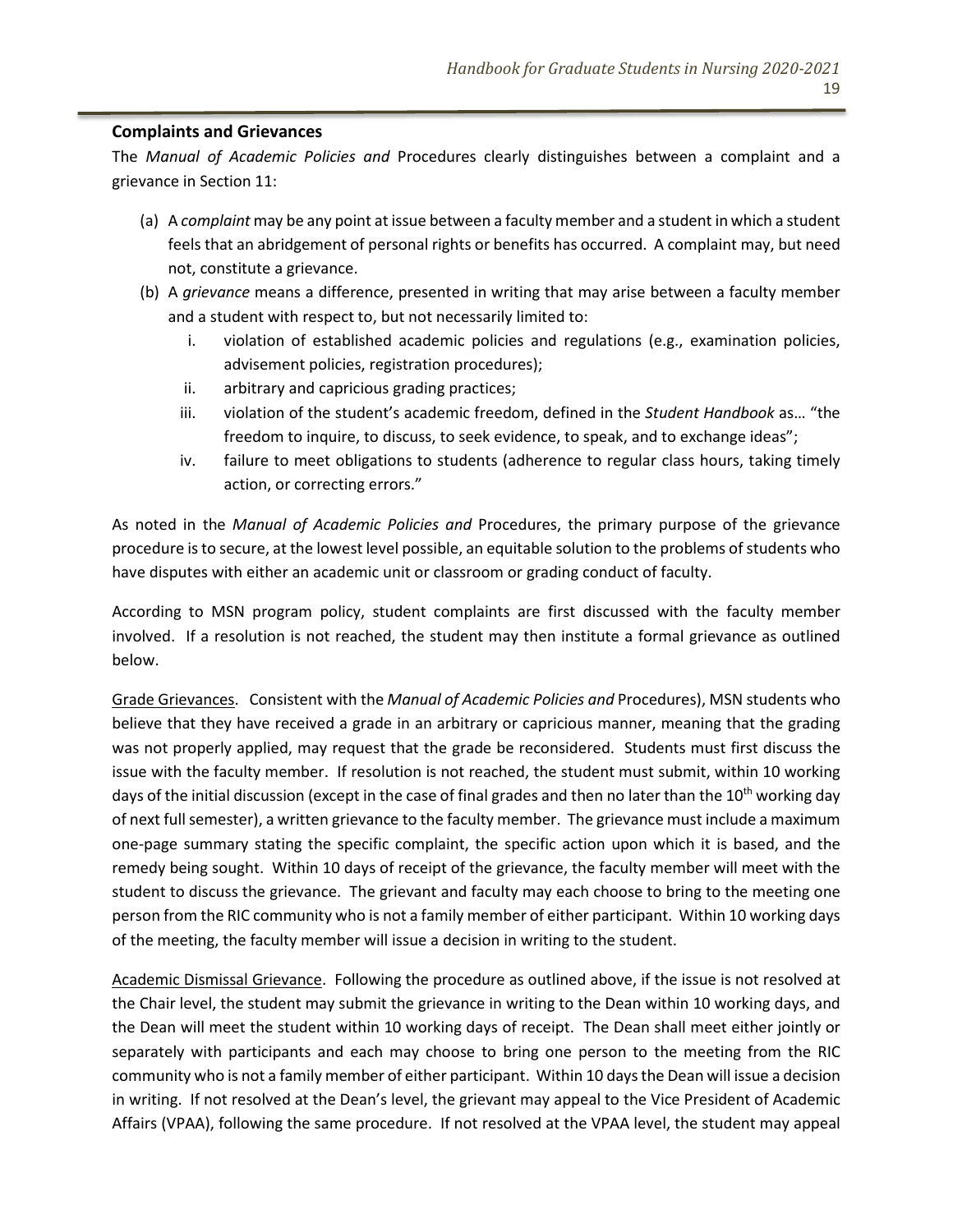to the President by submitting the grievance to the President within 10 working days of receipt of the VPAA decision. Within 10 working days of receipt of the grievance, the President will meet with the student and faculty member (either jointly or separately) to discuss the grievance. Each may again choose to bring to the meeting one person from the RIC community who is not a family member of either participant. Within 10 working days of the meeting, the President shall issue a decision, setting forth the reasons therefore in writing to the grievant, the faculty member involved, the Department Chair, the appropriate Dean, and the VPAA.

#### **Registration**

General registration procedures are described in the *Bulletin of Rhode Island College*. Nursing majors may register online for required nursing courses during the regular registration period.

#### **Summer Courses**

Selected courses are offered during summer sessions. Master's students are encouraged to complete elective course work during the summer after consultation with their advisor.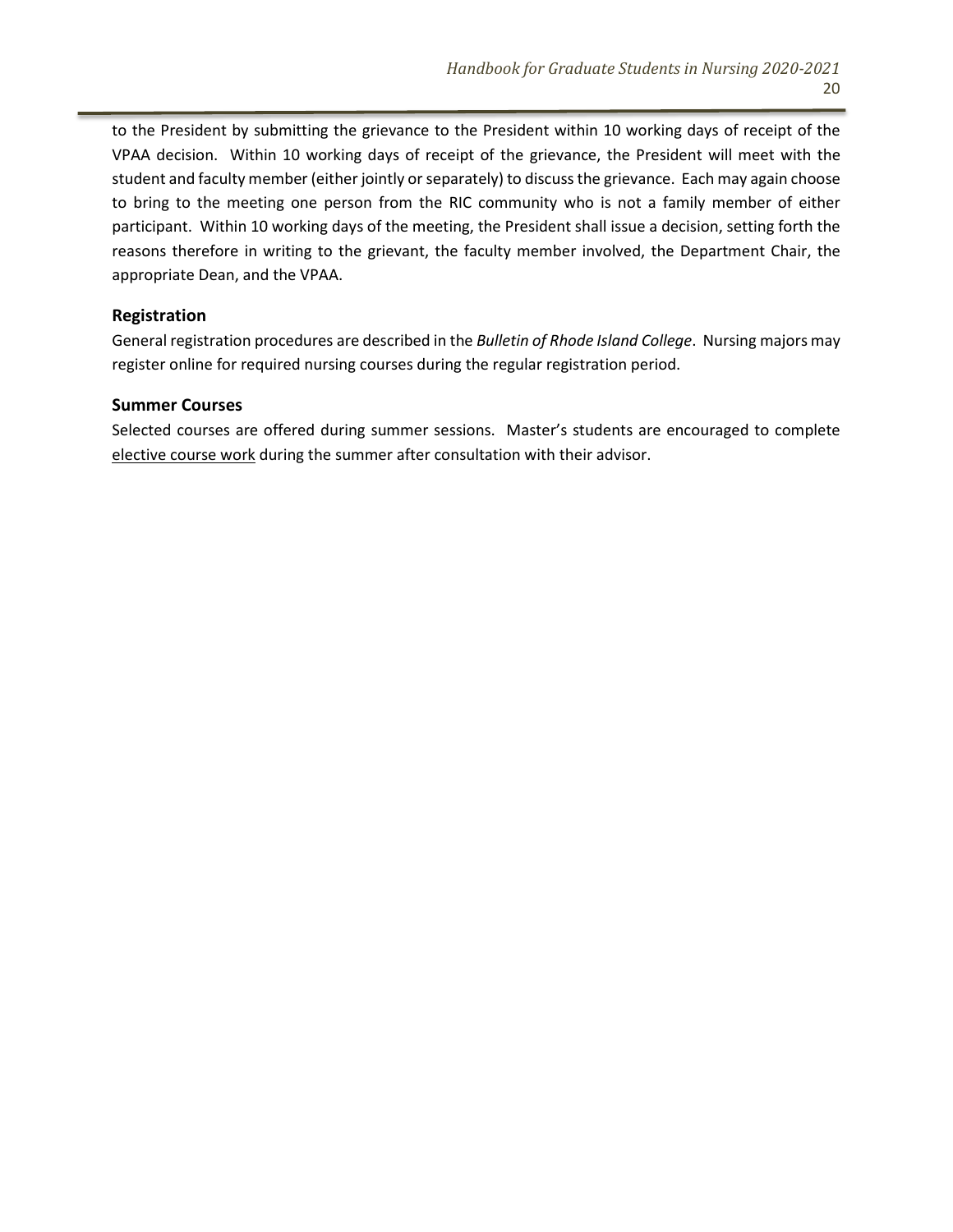# HEALTH AND WELLNESS POLCIES

#### **Nursing Health & Immunization Requirements**

*All* Nursing Graduate Students enrolled in a clinical course must have the following information on file in RIC HEALTH SERVICES, located in Brown Hall on the RIC campus. Tel (401) 456-8055; FAX: (401) 456-8890.

- 1. An *Admission* **PE**
- 2. **One** dose of *Tetanus-Diphtheria-Pertussis (Tdap)* if it has been 2 or more years since the last dose of Td.
- 3. **Two** doses of live *Measles* vaccine\* (preferably MMR) **or** a blood **titer** confirming immunity.
- 4. **Two** doses of *Mumps* vaccine\* (preferably MMR) **or** blood **titer** confirming immunity.
- 5. **One** dose of *Rubella* vaccine **or** blood **titer** confirming immunity.
- 6. **Three** doses of Hepatitis *B* vaccine. A **Hepatitis B Surface Antibody titer** to confirm seroconversion is recommended 1-2 months after the final dose.
- 7. Provider documented proof of *Chicken Pox* disease or **Varicella titer** confirming immunity **or Varicella vaccine** (2 doses).
- 8. An initial *2-Step PPD* tuberculin skin test **and yearly** PPD updates (**or** *Chest X-Ray* if PPD positive and **yearly** TB Assessment).
- 9. Flu vaccine during fall semester.

\*Health care workers born o or before December 31, 1956 are only required to have documentation of **one** dose of measles, mumps and rubella **or titers** confirming immunity.

#### **Rhode Island College, Browne Hall, Immunization Notice:**

If you wish to schedule an appointment for immunization at Health Services, please note:

- 1. All immunizations must be **pre-paid** at the Bursar's Office located on East Campus in Building #4. Office hours are 8:30 a.m. to 4:30 p.m. Monday-Friday. Cash, check or credit cards (Discover, Master Card or Visa) are accepted. A receipt from the Bursars must be presented at Health Services to schedule an appointment.
- 2. Health Services does **not** bill insurance companies (private or school insurance). Most major carriers do not reimburse for immunizations given to students over 18. Check with your insurance company for details.
- 3. Cost of vaccines (subject to change based on availability):
	- − Measles, Mumps, Rubella (MMR): \$50.00
	- − Tetanus (Td) vaccine: \$20.00
	- − Tetanus with Pertussis (Tdap): \$36.00
	- − Hepatitis B (requires as series of 3): \$30.00 for each vaccine
- 4. Plan to spend 15 minutes at Health Services after the vaccine is administered to be sure there is no reaction. If you feel you have had adequate immunizations in the past but are unable to access your records (from provider, high school or other college), you may elect to have a blood titer drawn to document immunity. These titers are available through Health Services. The approximate costs of these titers (done by Roger Williams Medical Center lab) are: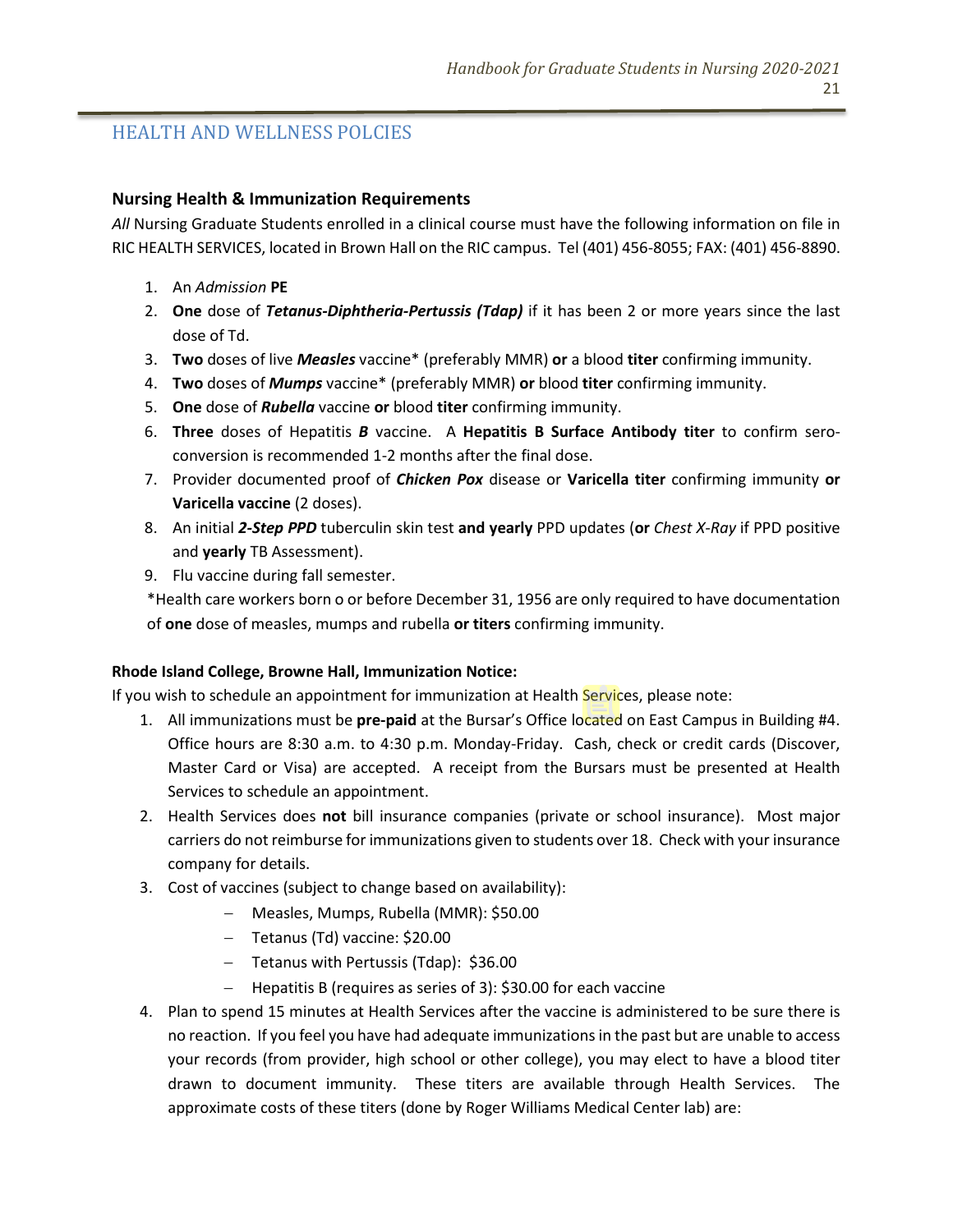- − Mumps: \$18.00
- − Rubella: \$20.00
- − Rubeola (measles): \$18.00
- − Varicella B (HBs Ab): \$15.00
- − Hepatitis B (HBs Ab): \$34.00

(Add \$3.00 drawing and handling fee to total cost)

\*\*\*These prices are **ONLY** available through RIC Health Services. Private insurance does not generally cover the cost of titers. Any questions, please call **Health Services at (401) 456-8055**.

#### **Student Self-Identification of Risk Factors**

Students with any condition such as, but not limited to pregnancy, viral infections, allergies, immunosuppression, surgical wounds, or mobility issues that potentially places them and/or patients at risk in the clinical setting are responsible for informing the instructor of their condition. This information should be discussed with each clinical instructor prior to the start of the semester, or as soon as the students become aware of the condition. Students who are unable to work due to medical conditions are not allowed to participate in clinical activities until they have received medical clearance.

#### **Substance Abuse Policy**

Philosophy: Nursing students at Rhode Island College are expected to conduct themselves as professionals at all times. This professionalism includes dress, in-class attendance, academic integrity and the successful completion of course responsibilities as well as behavior in nursing courses on campus and at practicum locations. Adherence to student policies of the College and the Nursing School fosters professionalism. Non-adherence to the professional standards of behavior requires corrective action. Failure by the student to comply with expectations will result in discipline ranging from a written Performance Improvement Plan to dismissal from the Nursing major. Rhode Island College School of Nursing is committed to health promotion and maintenance of a healthy lifestyle. To fulfill this expectation, nursing students must be free of chemical impairment during participation in any aspect of the nursing program including classroom, laboratory and clinical settings. Substance abuse is a major problem that compromises the learning environment and impairs judgment interfering with the ability to provide safe, effective and supportive care. Appropriate treatment of substance abuse and addiction is critical to nursing education and practice.

Definition: A chemically impaired student is a person who, while in the academic or clinical setting, is under the influence of, or has abused, either separately or in combination: alcohol, over-the-counter medication, illegal drugs, prescribed medications, inhalants, or synthetic designer drugs. Abuse of the substances includes episodic chronic use that has produced psychological and/or physical symptomatology, which interfere with the student's ability to fulfill role expectations.

Procedures: This health problem must be immediately addressed when identified within the nursing student population. Following are the procedures to be followed when a student is suspected of being chemically impaired.

1. Remove the student to a private area. Discuss the sign(s) and/or behavior(s) observed and allow the student to provide an explanation. Question the student regarding the use of any substance and, if used, what, when, and how much was used and by what route it was taken. When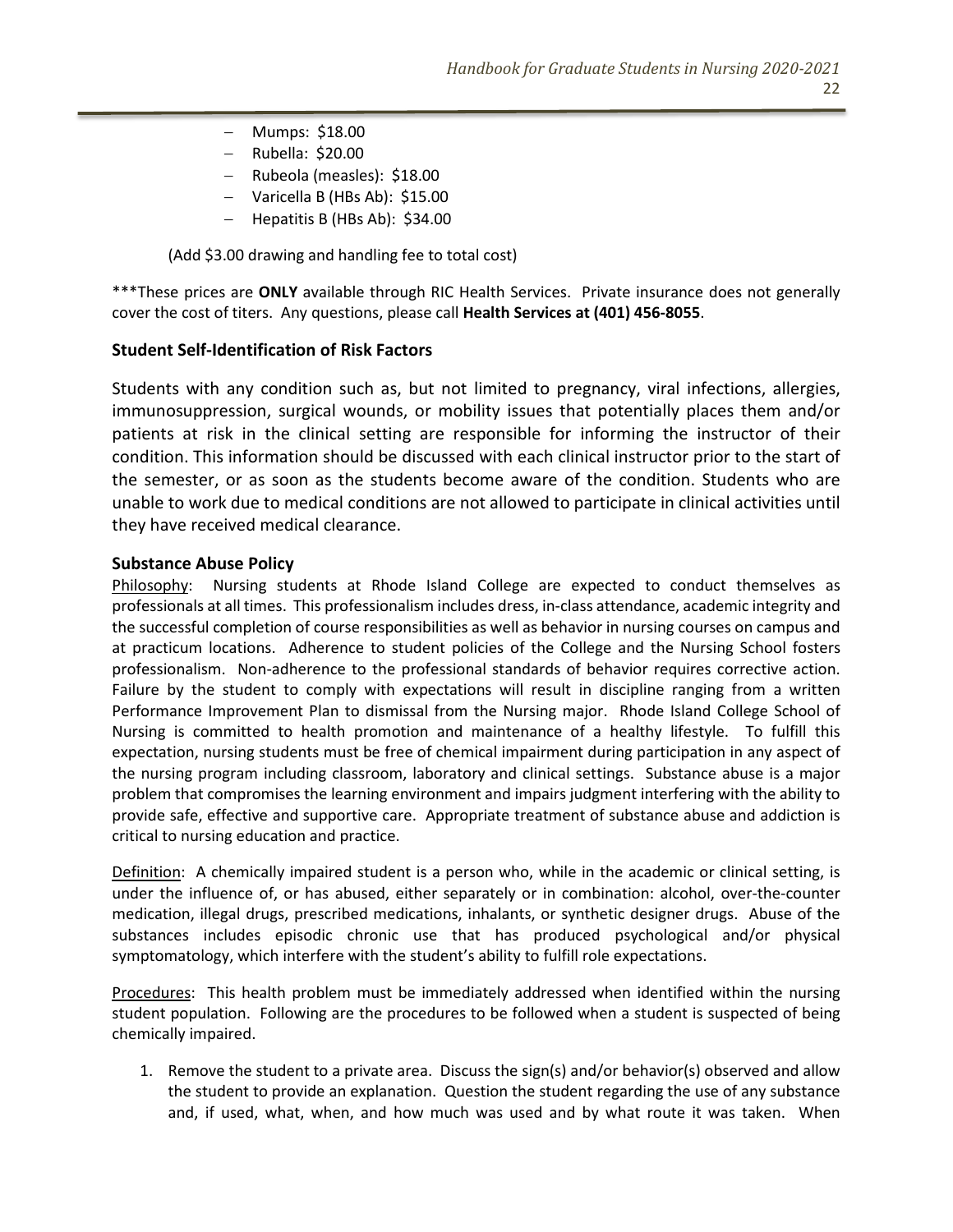impairment signs/behaviors are observed during a clinical practicum session, the student is removed from the area and relieved of further nursing responsibilities for the day. A written Performance Improvement Plan is given, a make-up assignment may be given, and the student is instructed to arrange for transportation home.

- 2. A report of observed student behavior is prepared by the involved faculty member in concert with the clinical preceptor when applicable and is submitted to the Master's Program Director. A copy of the report will be placed in the student's file.
- 3. A group conference will be convened within one week. The conference group consists of the involved student and faculty member, the Master's Program Director and the Chairperson. The purpose of the group conference will be to convey concern for the student's welfare and to present the student with procedural requirements. If chemical impairment is the problem, these procedures require student agreement to enter into a "Student Wellness Contract" for professional evaluation of chemical dependency status and determination of a treatment plan.
- 4. During the conference the academic consequences resulting from chemical impairment will be explained. The student will be requested to agree to the contract and to confirm understanding of both the terms and the academic consequences of the contract by signature. Should the student choose not to agree to the contract, he/she will be dismissed from the nursing major.
	- a. Participation in clinical nursing courses will not be permitted until the terms of the contract are fulfilled.
	- b. A semester grade of "I" (Incomplete) or "W" (Withdraw) will be assigned for these courses depending upon the amount of course work completed to date, the time remaining in the semester, the ability of the student to satisfactorily complete the course requirements and the treatment recommendation of the chemical dependence evaluator.
- 5. Following the initial screening, the evaluator will determine the prescribed treatment. If no treatment is required, the evaluator will prepare a written report to the Master's Program Director and Chairperson. Upon receipt of the written recommendation of the chemical dependency evaluator that no treatment for chemical impairment is required, the student may return to all courses in progress.
- **6.** When treatment is indicated, completion terms of the contract must be fulfilled. Upon completion of the program, the student may resume participation in clinical nursing courses contingent upon the approval of a written request for reinstatement submitted for the semester he/she desires to return. If additional chemical impairment occurs subsequent to I implementation of these procedures, the student will be dismissed from the nursing major. (Sources noted in Policy Manual)

#### **Prevention of and/exposure to HIV, HBV, and HCV Infections Policy**

In order to reduce the possibility of exposure to HUMAN IMMUNODEFICIENCY VIRUS (HIV), HEPATITIS B VIRUS (HBV), and HEPATITIS C VIRUS (HCV) by nursing students, Rhode Island College School of Nursing has adopted a policy encompassing vaccination for HBV, and education and prevention techniques for HIV and HCV including standard precautions. Education about and prevention of exposure to body fluids and transmission of blood-borne pathogens including, but not limited to, HIV, HBV, and HCV is the focus of this policy. The attached procedures, guidelines and forms have been developed in compliance with State and Federal laws, the Centers for Disease Control (CDC) Guidelines, and the policies and practices of Rhode Island College and affiliating clinical practicum placements. The School of Nursing recognizes individual rights, equal opportunity, voluntary testing, and confidentiality of test results and health records. The purpose of the policy is to: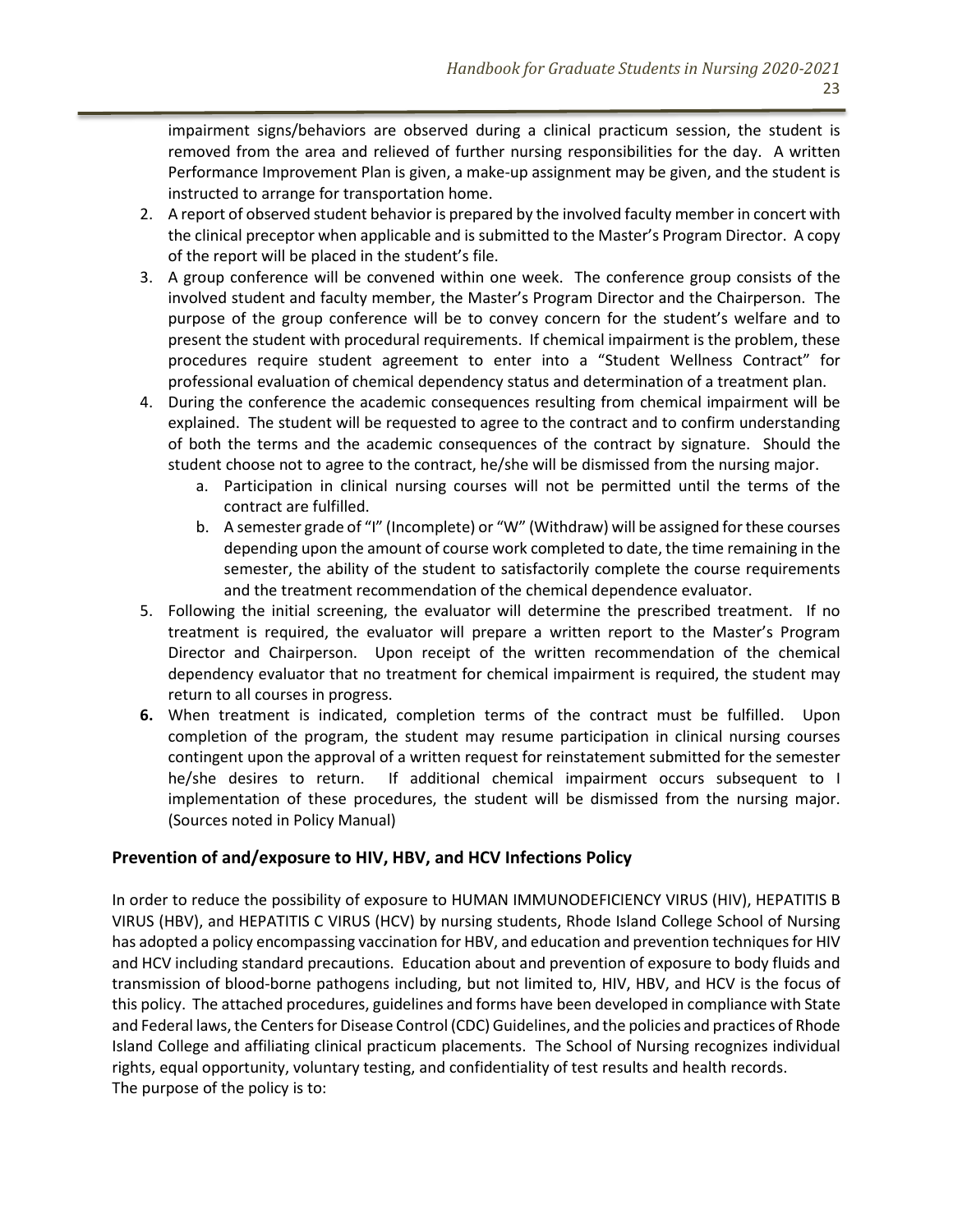- 1. Protect students from exposure to body fluids and blood-borne pathogens and other potentially infectious materials.
- 2. Outline the HBV immunization protocol for students.
- 3. Describe the policies regarding students caring for HIV, HBV, and HCV infected clients.
- 4. Describe the policies regarding students with HIV infection.
- 5. Describe the Exposure Control Plan (ECP) for students.
- 1. *Protecting the student from exposure to HIV/HBV/HCV*

The Centers for Disease Control (CDC) recommends that Standard Blood and Body Fluid Precautions will be used with all clients regardless of known or suspected blood-borne pathogens.

• Standard Blood and Body Fluid Precautions:

Standard precautions are intended to prevent parenteral, mucous membrane, and non-intact skin exposures of nursing student to blood-borne pathogens. Blood is the single most important source of HIV, HBV, HCV, and other blood-borne pathogens in clinical settings. The following Standard Blood and Body Fluid Precautions can eliminate the risk of work exposure to HIV, HBV, and HCV. These guidelines should be used with all clients regardless of known or unknown risk factors.

The guidelines for Standard Blood and Body Fluid Precautions include:

- $(1)$  Students who come into direct contact with body fluids of clients should wear gloves. This includes direct client care, handling of soiled linen or lab specimens, etc. The gloves should be changed with each client and hands washed immediately after removing gloves.
- (2) Masks, protective eyewear, and gowns should be worn during all procedures that are likely to generate an exposure event.
- (3) Wounds and skin sites that have been in contact with blood or body fluids should be washed with soap and water; mucous membranes should be flushed with water. (No evidence exists that using antiseptics for wound care or expressing fluid by squeezing the wound further reduced the risk for blood-borne pathogen transmission; however, the use of antiseptics is not contraindicated. The application of caustic agents (e.g., bleach) or the injection of antiseptics or disinfectants into the wound is not recommended). (CDC Guidelines, 2001)
- (4) To prevent needle stick injuries, students should immediately dispose of needles and syringes in an appropriate sharps container. They should NOT recap used needles, purposely bend or break needles or in any way manipulate used syringes. This holds true for scalpels and other sharp disposable items.
- (5) To minimize the need for mouth-to-mouth resuscitation, ambu bags, barriers or other ventilation devices should be used when available.
- (6) Students who have exudative lesions or weeping dermatitis should refrain from all direct client care and from handling client equipment until the condition resolves.
- (7) All students who participate in invasive procedures should wear gloves, gown, mask, and protective eyewear.
- (8) Students assisting in vaginal deliveries and cesarean sections should wear gloves, gowns, masks, protective eyewear, and footwear.
- (9) Breast milk and saliva: occupational exposure via breast milk and saliva have not been documented. However, the viruses have been isolated from these secretions and therefore standard precautions are required. Gloves should be used during oral exams. Nurses having extensive exposure to human breast milk should routinely use gloves while handling specimens.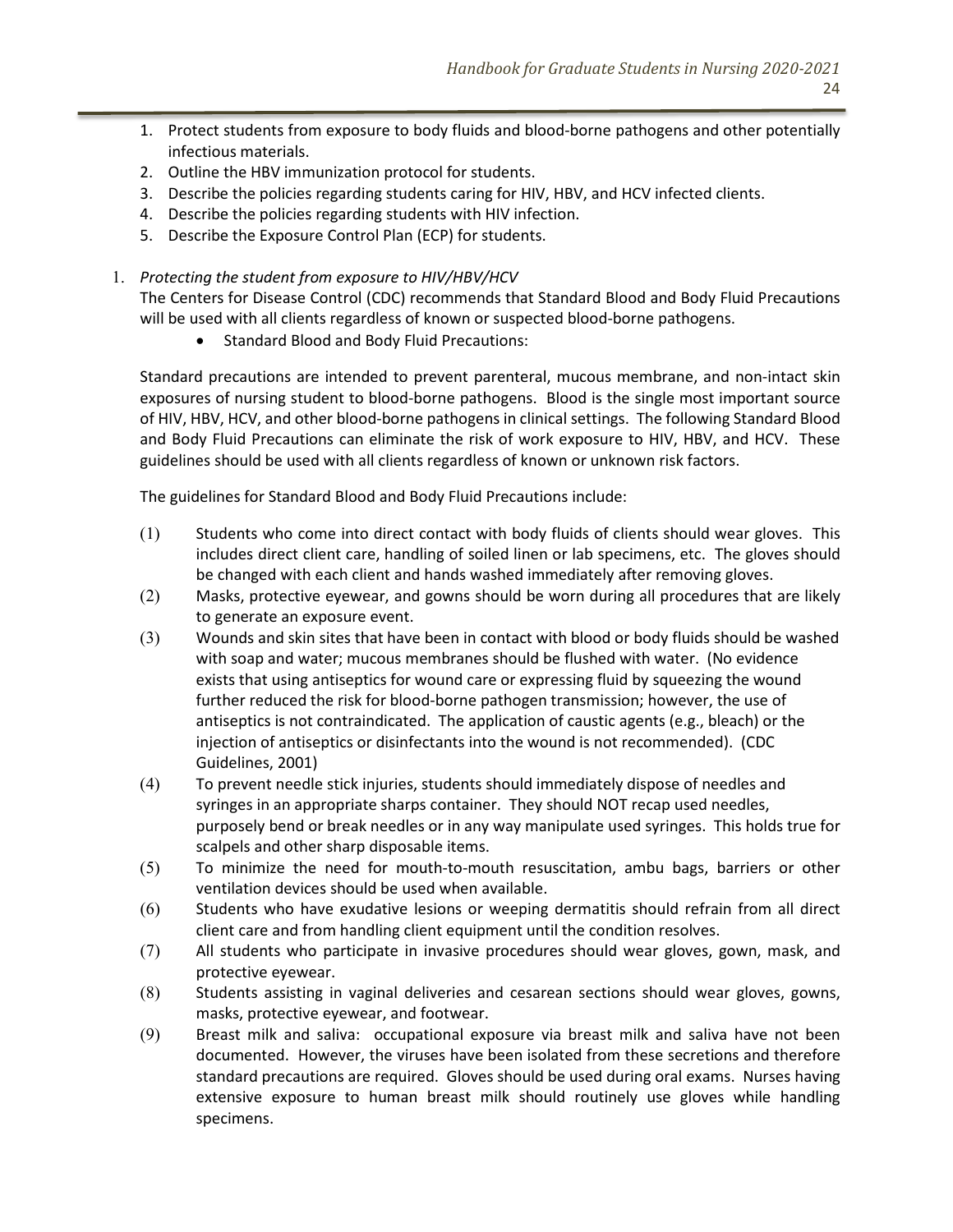(10) Human tissues and other body fluids: Standard precautions apply to human tissues and the following fluids: cerebrospinal, peritoneal, synovial, pleural, pericardial, and amniotic fluids. Standard precautions apply to feces, nasal secretions, sputum, sweat, tears, urine and vomitus.

# 2. *Hepatitis B Immunization Protocol*

The Hepatitis B vaccination series will be initiated if indicated Hepatitis B vaccine will be available to students through Student Health Services. Students are encouraged to inquire about HBV immunization at their place of employment. All students who decline to comply with the HBV requirement shall be advised of their risk and be required to sign the Hepatitis B Vaccination Declination Form. Refusal to comply with the above requirement does not negate future availability of immunization. Documentation of compliance or refusal shall be included in the student health record in Rhode Island College Health Services.

#### *3. Policies regarding students caring for HIV, HBV, and HCV infected clients*

The Rhode Island College School of Nursing believes that master's nursing students have a responsibility to provide care to all clients and that refusal to care for an individual with HIV, HBV, or HCV is contrary to the ethics of the nursing profession. The School of Nursing recognizes that infectious diseases pose considerable psychological as well as physical threats to students and will address any fears, misinformation or prejudices the student may be experiencing by:

- (1) Providing the most current information on occupational transmission of viruses.
- (2) Providing thorough instructions on the ways students can prevent exposure.

# *4. Policies regarding students who have been diagnosed with HIV/HBV/HCV*

The following statements summarize the School of Nursing policy regarding HIV-infected students:

- (1) The School of Nursing will not consider HIV status in the admission decision. The exclusion of people with HIV infection constitutes unwarranted discrimination. An infected individual will be treated in the same manner as any student diagnosed as having any other illness, injury or disability.
- (2) Students with HIV will be allowed access to clinical, academic, and College-related social activities as their medical condition permits. In the instances where a student is unable to fulfill their responsibilities, the School of Nursing faculty will seek advice according to the Rhode Island College Handbook of Policies Practices and Regulations.
- (3) HIV positive students are encouraged to seek competent medical and psychological consultation early in the disease.
- (4) No specific information about HIV status will be documented in the student's file. Information will not be shared verbally or in writing with anyone unless the student requests so in writing. A student who informs the faculty and/or staff of his/her HIV/HBV/HCV status will be accorded confidentiality by faculty and staff members in whom he or she confides.
- (5) Students with known deficiencies are at an increased risk for hospital-acquired infections. Clinical assignments for these students will be evaluated accordingly.

#### *5. Exposure Control Plan – Post-exposure evaluation and follow-up*

- A. Nursing Simulation Lab
- B. Students exposed to blood or other body fluids in the Nursing Simulation Lab will follow the Post Exposure Evaluation and Follow-up Procedure (as described in the Rhode Island College Occupational Exposure to Blood-borne Pathogens Exposure Control Plan Section IV). In the event of an exposure, the supervising faculty member will initiate the process by reporting the incident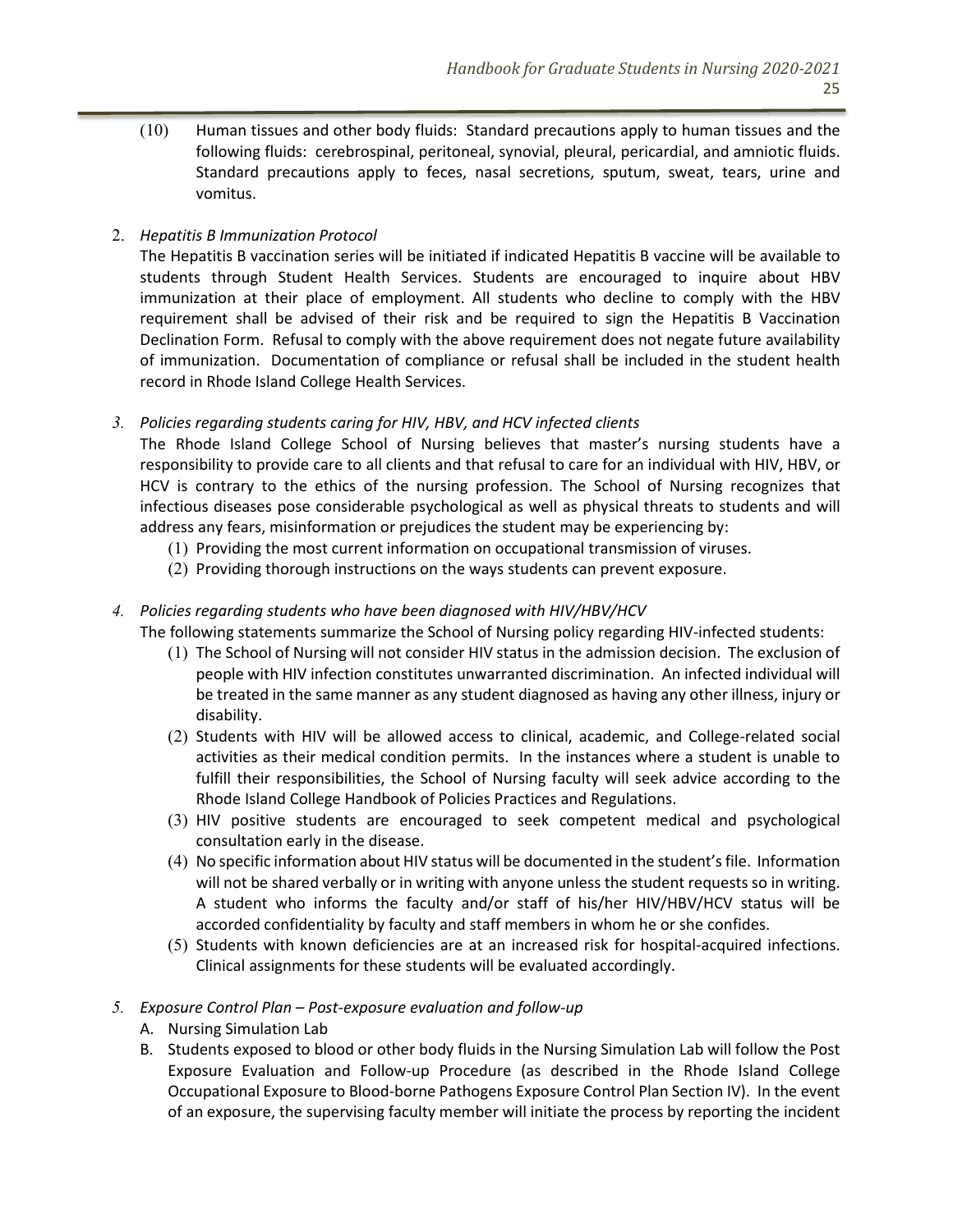to the Dean of Nursing and the Safety and Security Department (Campus Security Office). If no faculty member is present in the Lab, the student is to report the incident to the School of Nursing Chairperson for appropriate action. In addition to the above, the supervising faculty member is responsible for completing a Rhode Island College School of Nursing Incident Report and submitting it to the Rhode Island College School of Nursing Dean within 24 hours. The exposed student will be referred to Health Services Office or Personal Care Provider for follow-up medical care, including counseling. The College Insurance Rider provides financial coverage for follow-up.

#### C. Off-campus Clinical Experiences

Students exposed to blood or other body fluids during an off campus clinical experience will follow the initial Post Exposure Evaluation and Follow-up Procedure of the respective agency. For follow-up and further testing/intervention, the exposed student will be referred to the Rhode Island College Health Services Office or personal care provider. In addition, the supervising faculty member will initiate the process by reporting the incident to the School of Nursing Dean immediately after the incident. The supervising faculty member is also responsible for completing a Rhode Island College School of Nursing Incident Report (see pages 30-31) and submitting it to the Rhode Island College School of Nursing Dean within 24 hours. In addition, the supervising faculty member will provide the student with the pertinent sections of the CDC's US Public Health Service Guidelines for the Management of Occupational Exposures to HBV, HCV, and HIV and Recommendations for Post Exposure Prophylaxis. https://www.cdc.gov/mmwr/PDF/rr/rr5011.pdf

#### **Cleaning and Disinfection –** Nursing Simulation Lab (NSL)

The NSL shall be maintained in a clean and sanitary condition. All equipment and environmental and working surfaces shall be cleaned and decontaminated after contact with blood or other potentially infectious materials. Contaminated work surfaces shall be decontaminated with an appropriate disinfectant, immediately or as soon as feasible, when surfaces are overtly contaminated or after any spill of blood or other potentially infectious materials. Protective coverings used to cover equipment and environmental surfaces shall be removed and replaced as soon as feasible when they become overtly contaminated. All bins, pails, cans, and similar receptacles intended for reuse, which have a reasonable likelihood for becoming contaminated with blood or other potentially infectious materials, shall be inspected and decontaminated according to the cleaning schedule and decontaminated immediately, or as soon as feasible, upon visible contamination. Broken glassware, which may be contaminated shall not be picked up directly with the hands. It shall be cleaned up using mechanical means, such as a brush and dust pan, tongs, or forceps. Contaminated sharps shall be discarded immediately or as soon as feasible in containers that are closable, puncture resistant, leak proof on sides and bottom, and labeled. During use, containers for contaminated sharps shall be easily accessible to students and located as close as is feasible to the immediate area where sharps are used or can be reasonably anticipated to be found, maintained upright throughout use, and replaced routinely and not be allowed to overfill. When moving containers of contaminated sharps from the area of use, the containers shall be closed immediately prior to removal or replacement to prevent spillage or protrusion of contents during handling, storage, or transport, and placed in a secondary container if leakage is possible. Sharps containers shall not be opened, emptied, cleaned manually or handled in any other manner, which would expose students to the risk of percutaneous injury. Disposal of all sharps and medical waste shall be in accordance with applicable regulations and Rhode Island College.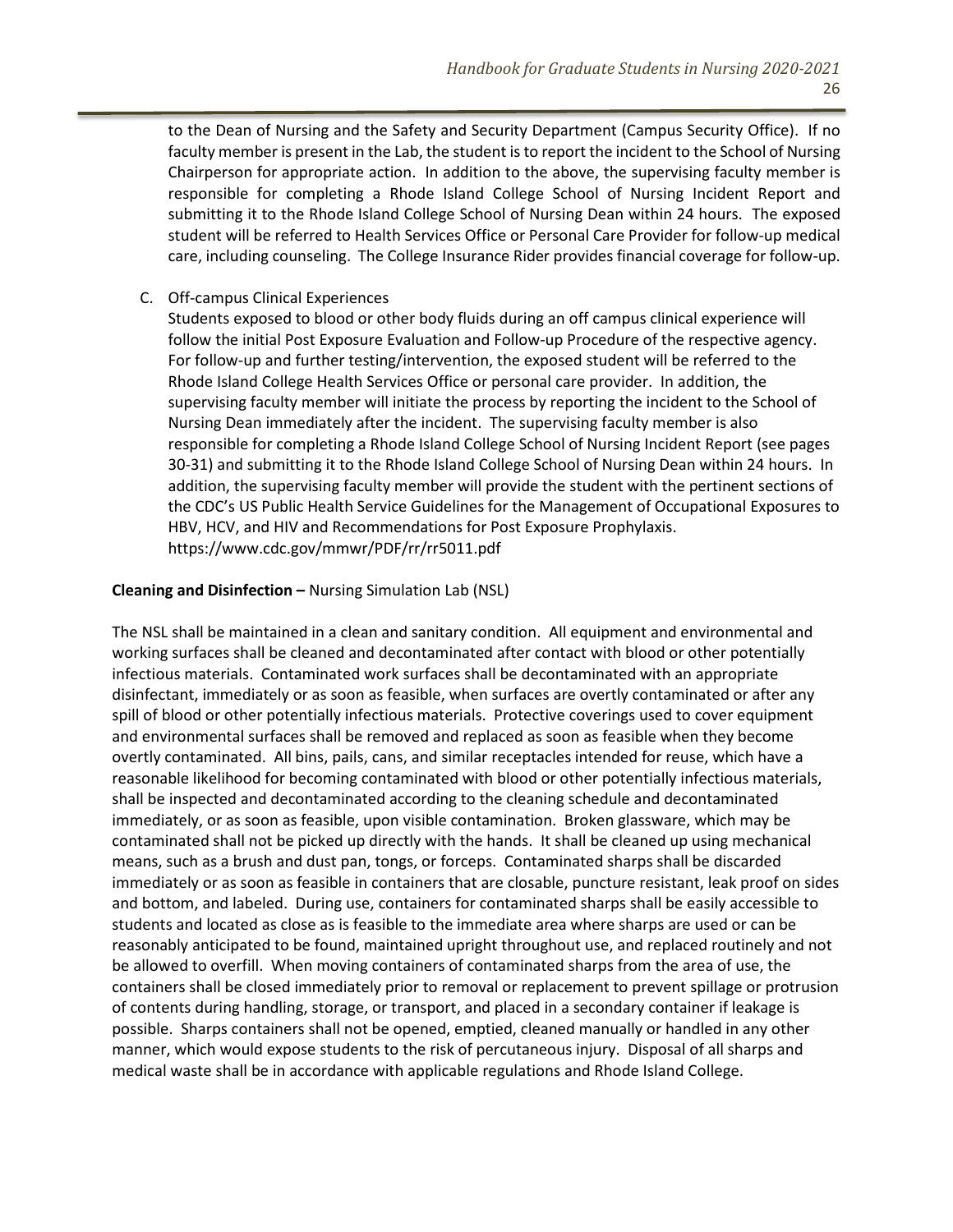#### **Laundry Practices**

In the event that linen used for practice in the NSL becomes contaminated with blood or other potentially infectious materials, it shall be handled following standard precautions. Contaminated laundry shall be placed and transported in bags or containers labeled or in red bags substituted for labels. Contaminated laundry shall be handled as little as possible and shall be bagged or containerized at the location where it was used and shall not be sorted or rinsed. Whenever contaminated laundry is wet and presents a reasonable likelihood of soak-through or of leakage from the bag or container, the laundry shall be placed and transported off campus in bags or containers which prevent soak-through or leakage of fluids to the exterior. All students who have contact with contaminated laundry shall wear protective gloves and other appropriate personal protective equipment.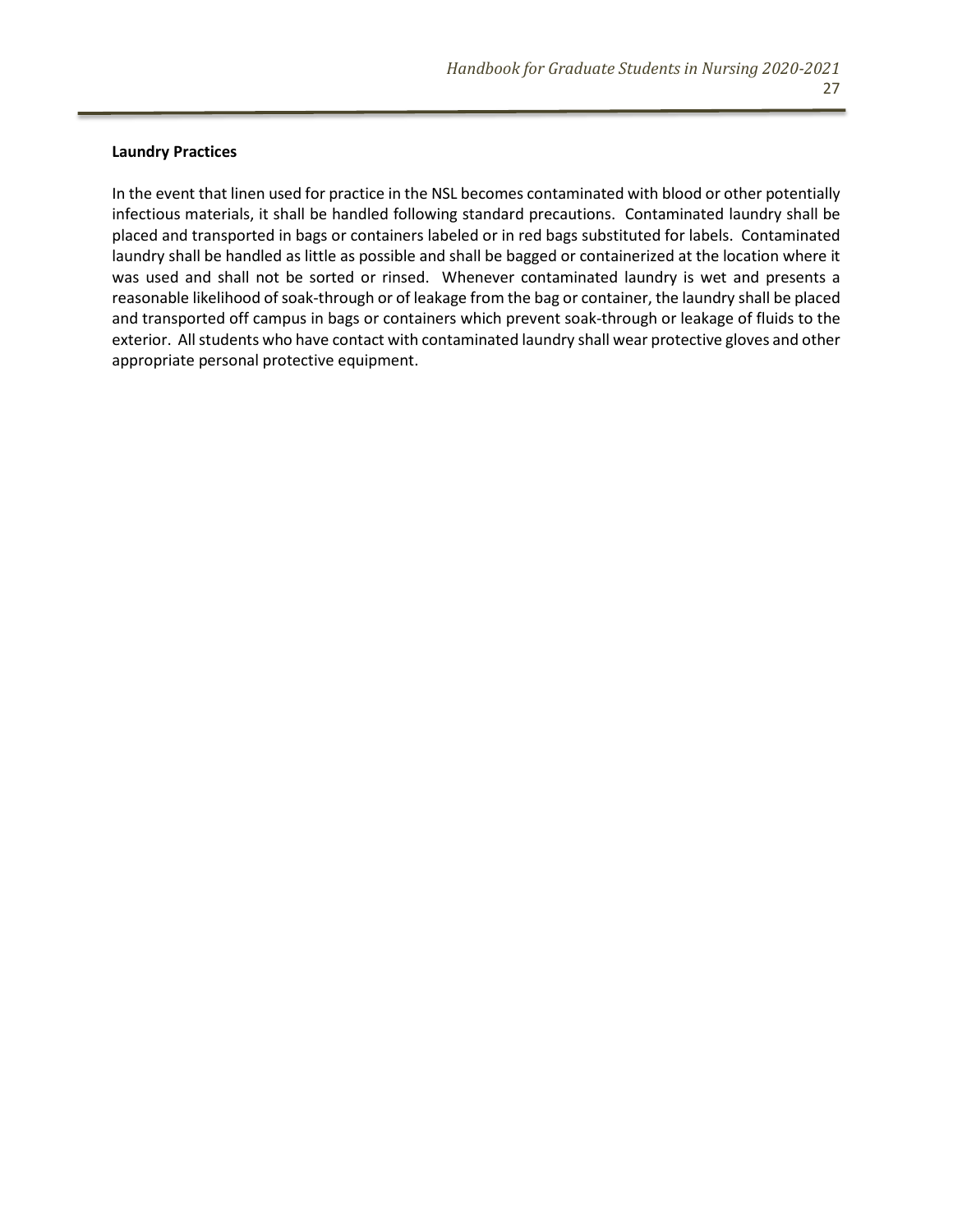# SELECTED POLICIES

#### **Students with Disabilities**

Rhode Island College is committed to providing accommodations for students with disabilities and supporting them in achieving their academic goals. Rhode Island College students with disabilities who wish to request reasonable accommodations must meet with a member of the Disabilities Services Center's staff. To make an appointment, please call us at 401-456-2776 or TTY (via RI Relay) 711. For more information, visit the Disability Services Center's website at http://www.ric.edu/disabilityservices/Pages/default.aspx Note: ("Students seeking Testing, and/or Classroom accommodations should request accommodations as soon as possible - after enrolling in classes for the upcoming semester or at least within the first two weeks of the semester.")To receive academic accommodations at the college for any nursing class please meet with your professor at the beginning of the semester to submit the appropriate forms. Permanent disabilities should be documented with the Disability Service Center. Accommodations that may be appropriate will depend on individual circumstances. Temporary conditions such as infectious disease, broken bones, or medical conditions related to standard pregnancy are not recognized by the ADA as eligible for ADA protection or disability-related accommodations per federal disability law such as the Americans with Disabilities Act of 1990, amended in 2008. Some medical conditions that occur during pregnancy may qualify for reasonable accommodations under the ADA. Disability status will be verified, and evaluation will be made whether a requested accommodation is reasonable. An accommodation is not considered reasonable if it poses a direct threat to the health or safety of the student or others, if making the accommodation requires a substantial modification in an essential element of the curriculum, if it lowers academic standards, or poses an undue administrative or financial burden. Essential clinical skills must be demonstrated, with or without an accommodation, and the use of an intermediary will normally not be considered a reasonable accommodation.

#### **Code of Academic Honesty**

The School of Nursing at Rhode Island College recognizes that the nursing profession is based on a standard of honesty and personal and professional integrity. In order to achieve the mission of the College and the School of Nursing, and develop the high ethical standards required for nursing practice, academic honesty is an integral part of the nursing program. Students and faculty are jointly responsible for maintaining an honest environment and all must work together to ensure the success of the academic honesty policy. All students within the School of Nursing are expected to maintain the code of academic honesty. This means that all academic work is presented without plagiarism, cheating, or unauthorized assistance.

#### **The Goals of the Academic Honesty Policy in the School of Nursing are to:**

- Promote a culture of academic honesty within the School of Nursing.
- Increase understanding of acts that are designated as academically dishonest behaviors.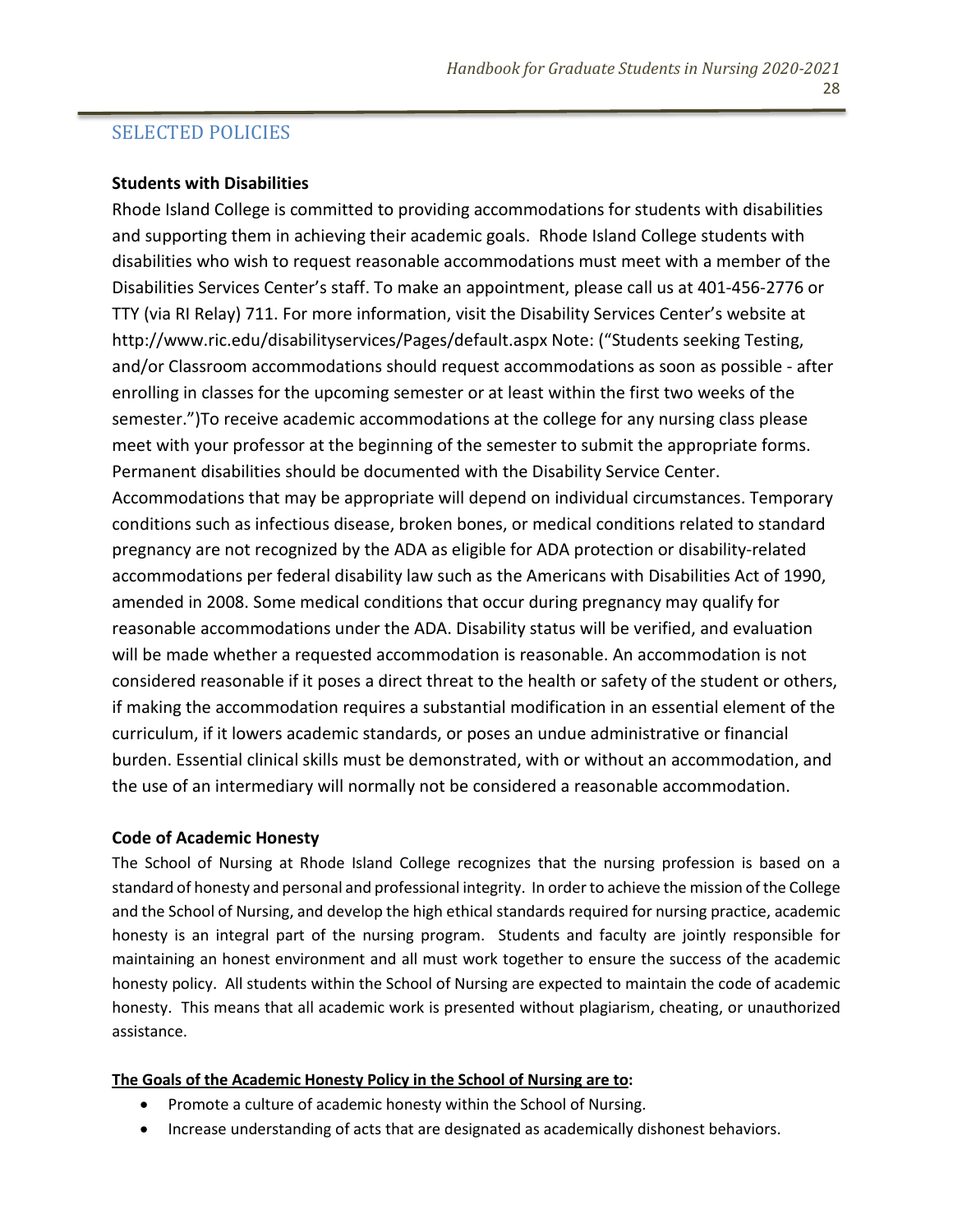- Maintain the academic reputation of the School of Nursing.
- Clearly define the process related to matters of academic dishonesty.

#### **Violation of the Code of Academic Honesty**

Incidents of academic dishonesty will be adjudicated through the College's usual disciplinary process. Specifically, when a faculty member suspects a student has committed academic dishonesty, the faculty member will confront the student and may determine the appropriate action to be taken. Penalties could include repercussions on the assignment/test, up through failure for the course. A student who disagrees with the faculty member's decision may appeal to the Academic Integrity Board; or a faculty member may elect to send the case immediately to the Board without passing judgment. The Board has a full range of sanctions available to it, from a warning up through suspension or expulsion from the College.

# **Behaviors that constitute Academic Dishonesty are prohibited. Examples of academic dishonesty include but are not limited to the following:**

(Adopted from Academic Honesty policies from West Hills Community College, University of Maryland Baltimore, School of Nursing; University of Rochester, University of Arkansas/Fayetteville, University of Houston/Clear Lake, University of Michigan, and Rhode Island College Handbook of Policies, Practices and Regulations).

- Plagiarism Any attempt to present someone else's work as one's own, on quizzes, examinations, reports, or term papers, etc., constitutes plagiarism, an act closely analogous to the theft of money or goods to any form of swindling or fraud, and in the academic world, just as deplorable. There are various forms of plagiarism of which the following are most common:
	- o **Word-for-word plagiarism.** This includes (a) the submission of another person's work as one's own; (b) the submission of work from any source whatever (book, magazine, or newspaper article, unpublished paper, or thesis) without proper acknowledgement by footnote or reference within the text of the paper; (c) the submission of any part of another's work without proper use of the quotation marks.
	- o **Patchwork plagiarism.** This consists of piecing together of unacknowledged phrases and sentences quoted verbatim (or nearly verbatim) from a variety of sources. The mere reshuffling of other people's words does not constitute "original" work.
	- o **Unacknowledged paraphrase.** It is perfectly legitimate to set forth another author's facts or ideas in one's own words, but if one is genuinely indebted to the other author for these facts or ideas, the debt must be acknowledged by footnote or reference within the text of the paper.
- Unauthorized assistance:
	- o Using books, notes, calculators and technological devices in an unauthorized manner to assist with quizzes, exams or lab work.
	- o Copying answers to an exam.
	- o Giving or receiving answers to a scheduled exam.
	- $\circ$  Submitting work done by another individual and portraying it as one's own.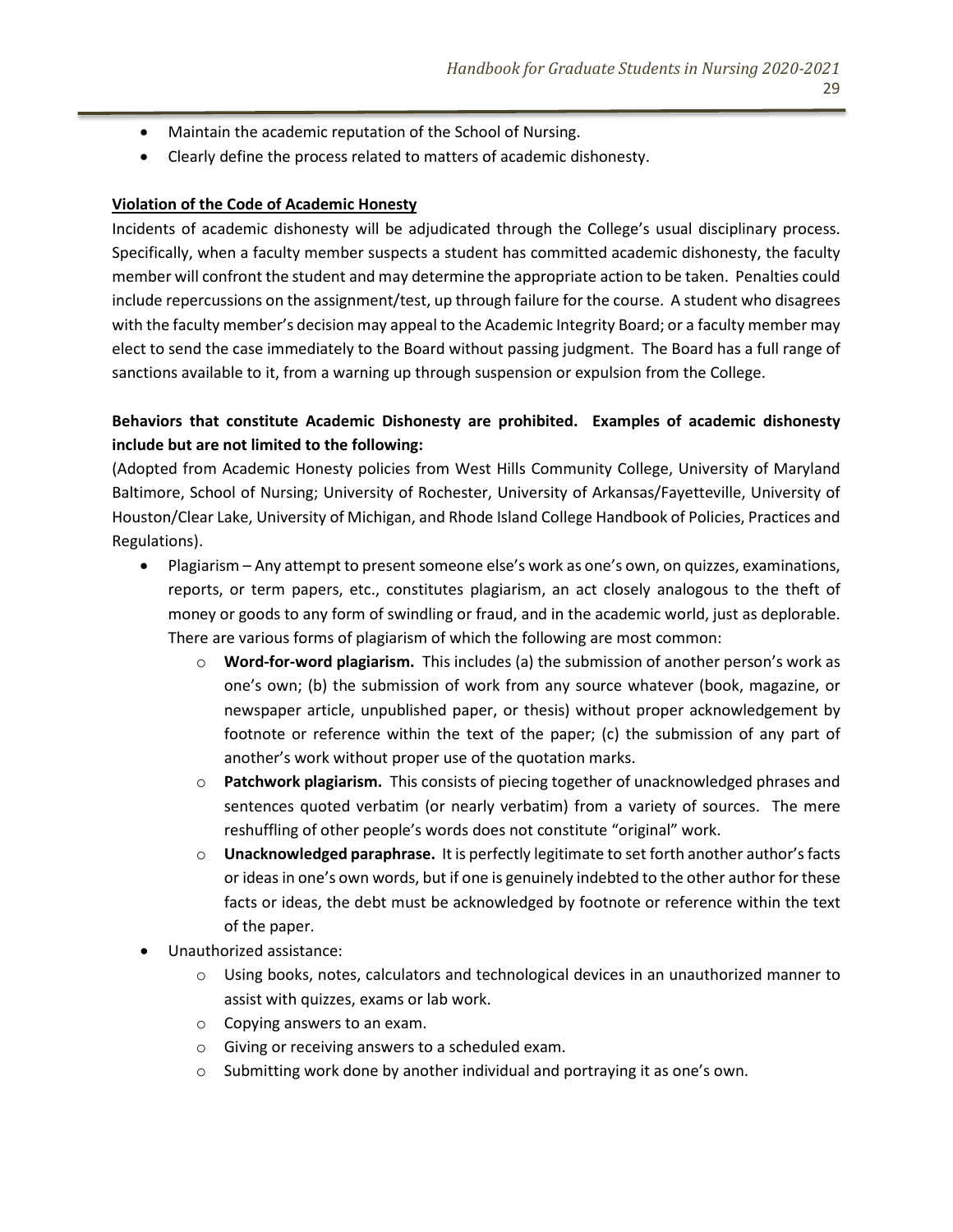- Providing false information:
	- $\circ$  Giving false reasons (in advance or after the fact) for failure to complete academic work. This includes, for example, giving false excuses for failure to attend an exam or attend the clinical practicum.
	- o Falsifying the results of any laboratory or clinical work or fabricating any data or information, including patient related information.
	- $\circ$  Giving false information or testimony in connection with any investigation or hearing under this policy.
	- $\circ$  Presenting previously submitted academic work and portraying it as new material.
	- $\circ$  Multiple Submissions: Submitting for credit, when a student has not been given permission to do so, any work that is the same or substantially the same as work that has been submitted for credit in another course. Many professors allow reworking or building on prior work; however, multiple submissions are permitted only with the prior permission of the instructor(s), and only when the student acknowledges the multiple submission in the work itself.
- Theft:
	- $\circ$  Procuring unauthorized materials related to academic work such as exams, grade books, and class files.

Faculty and students share the responsibility for upholding the Academic Honesty Policy. Students are expected to report instances of academic dishonesty to the faculty. A faculty member is responsible for confronting a student who violates the code and determining the appropriate action to be taken with respect to the class. As noted in the Graduate Studies Policy and Procedure Manual *( [http://www.ric.edu/graduatestudies/documents/GraduateStudiesManual.pdf\)](http://www.ric.edu/graduatestudies/documents/GraduateStudiesManual.pdf)* a faculty member may take action up to and including failing a student accused of academic dishonesty. In all cases, a report describing the nature of the dishonesty and subsequent action taken by the faculty member shall be filed with the Vice President for Academic Affairs. Additionally, the faculty member may recommend that the Academic Integrity Board recommend further action. In the case of graduate students, the faculty member will also inform the Director of the Master's program of the nature of the dishonesty and the subsequent action taken by the faculty member and may recommend that further action be taken.

In the case of graduate students, the director of the Master's Program may convey the recommendations of a penalty of probation or dismissal from the program to the academic Dean of the school in which the student is enrolled (revised by vote of the Council (May 3, 2013), and approved by the President (May 24, 2013).

The School of Nursing reserves the right to impose additional penalties when students have been found in violation of the code of Academic Honesty, including dismissal from the School of Nursing. Such penalties will be imposed by the Dean in consultation with the faculty member. Students have the right to appeal to the academic Integrity Board. The appeals procedure is outlined in the *MANUAL OF ACADEMIC POLICIES AND PROCEDURES.* All graduate students will be asked to sign an attestation stating they have read the Academic Honesty statement and attest to maintaining academic honesty in all academic assignments, clinical documentation and to maintain professional integrity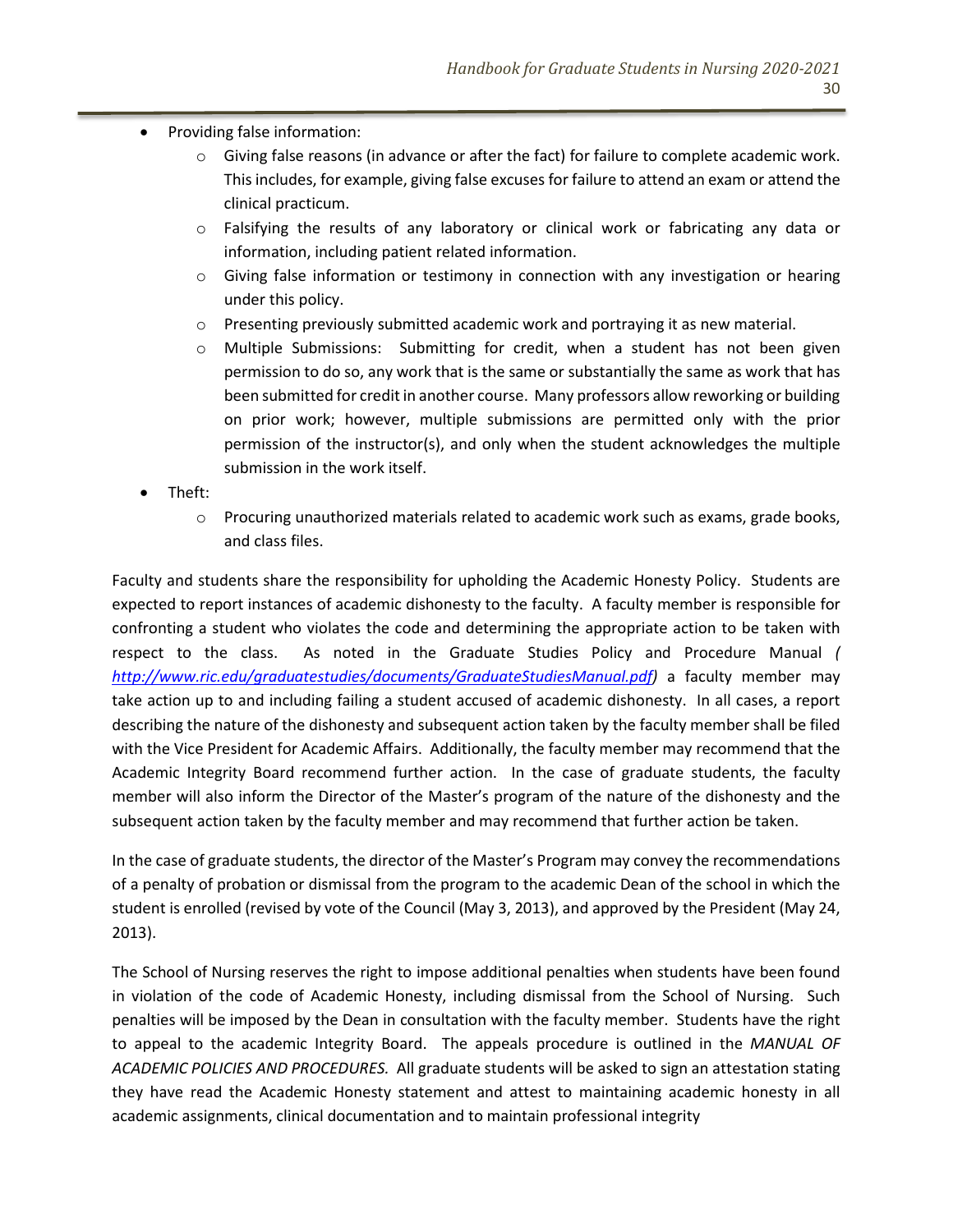Rhode Island College

School of Nursing

Graduate Department

Academic Honesty Attestation

The School of Nursing at Rhode Island College recognizes that the nursing profession is based on a standard of honesty and personal and professional integrity. In order to achieve the mission of the College and the School of Nursing and develop the high ethical standards required for nursing practice, academic honesty is an integral part of the nursing program. Students and faculty are jointly responsible for maintaining an honest environment and all must work together to ensure the success of the academic honesty policy. All students within the School of Nursing are expected to maintain the code of academic honesty. This means that all academic work is presented without plagiarism, cheating, unauthorized assistance or falsifying records.

#### **The Goals of the Academic Honesty Policy in the School of Nursing are to:**

- Promote a culture of academic honesty within the School of Nursing.
- Increase understanding of acts that are designated as academically dishonest behaviors.
- Maintain the academic reputation of the School of Nursing.
- Clearly define the process related to matters of academic dishonesty.

#### **As cited in the Graduate Studies Manual, Section VII Academic Integrity:**

In pursuing graduate study, all students are expected to adhere to the accepted standards of scholarly integrity in all presentations, examinations, research and writing of papers and theses/projects. Academic integrity is the foundation of the academic community. Students who violate college rules on academic dishonesty are subject to disciplinary penalties, including the possibility of failure or removal from a course, disciplinary probation, and/or dismissal from the college. Individual schools may have additional standards and policies related to academic honesty.

# **According to Manual of Academic Policies and Procedures, Adjudicating Alleged Violations of Academic Integrity**

In the case of graduate students, the faculty member will also inform the director of the graduate program of the nature of the violation and the subsequent action taken by the faculty member, and may recommend that the director of the graduate program take further action.

**Graduate Programs Role.** In the case of graduate students, the director of the graduate program may convey the recommendation of a penalty of probation or dismissal from the program to the academic dean of the school in which the student is enrolled. *(Revised by vote of the Council (May 3, 2013, and approval of the President (May 24, 2013)*

**Academic Integrity Board Role**. The Council of Rhode Island College created the Academic Integrity Board (AIB), composed of students, faculty and administration. The AIB has authority to establish,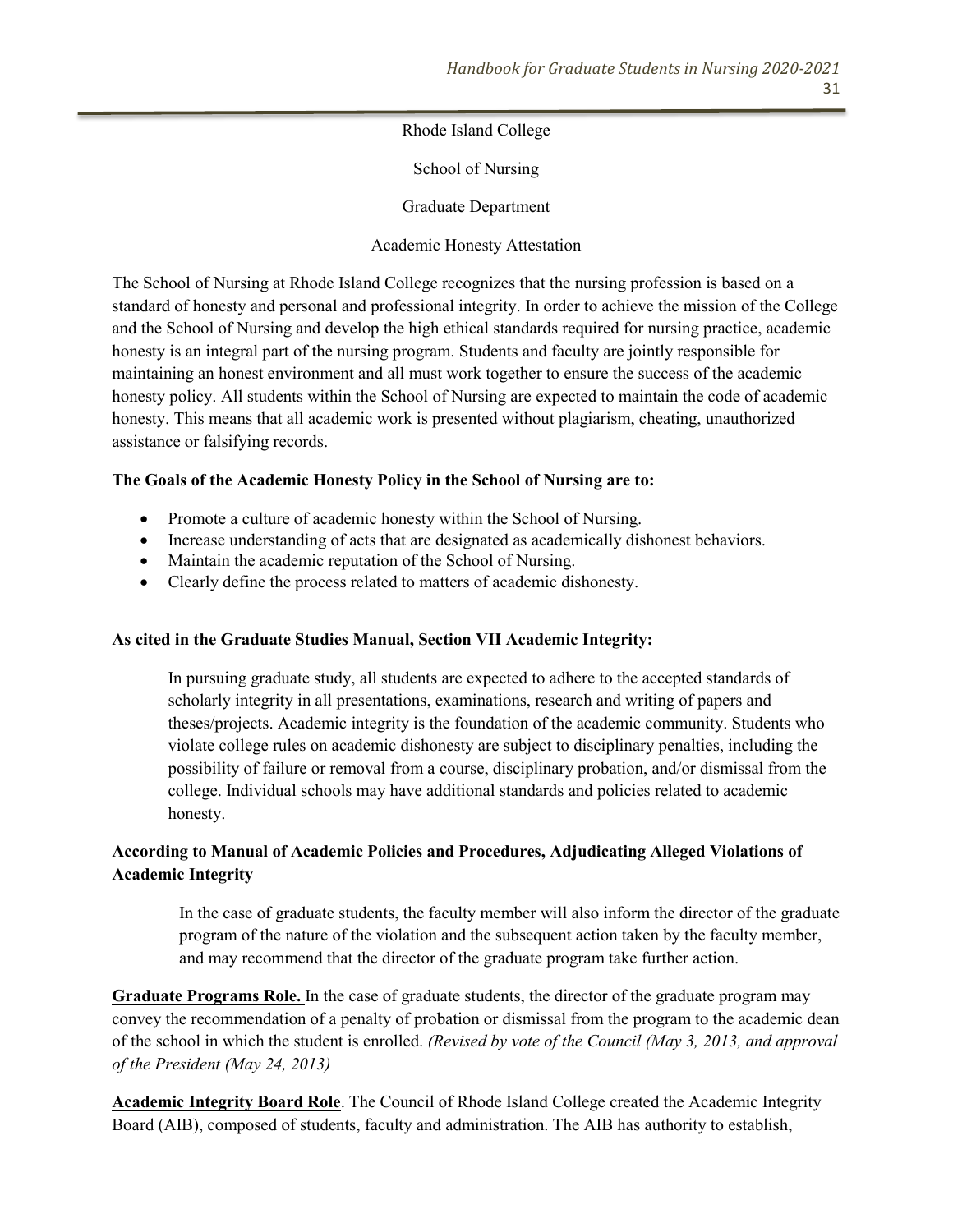publish and implement procedures for adjudicating alleged violations of academic integrity by students. It is authorized to hear and adjudicate charges against individual students in cases of violations of academic integrity.

The Academic Integrity Board shall consider cases referred to it by a faculty member or the Vice President for Academic Affairs, and has the option to recommend any penalties ranging from those available to the faculty member to placing the student on academic probation or expelling the student from the College.

**Appeal.** Any student accused of a violation of academic integrity may appeal action taken by the instructor in a case to the Academic Integrity Board.

Appeals Procedure:

• Appeals or referrals to the Board will follow the standard procedure of the Board.

• The Board shall inform the student, the faculty member, and Vice President for Academic Affairs of its decision

I have read this document and attest to maintaining academic honesty in all academic assignments, clinical documentation and to maintain professional integrity.

Student signature:

Student printed name: \_\_\_\_\_\_\_\_\_\_\_\_\_\_\_\_\_\_\_\_\_\_\_\_\_\_\_\_\_\_\_\_\_\_\_

Date:

Faculty signature: \_\_\_\_\_\_\_\_\_\_\_\_\_\_\_\_\_\_\_\_\_\_\_\_\_\_\_\_\_\_\_\_\_\_\_\_\_\_\_

 $Date:$ 

**Social Media Policy - HIPPA – Compliant use of Mobile Devices, Social Media and the Internet**

The purpose of this policy is to maintain the protection of sensitive and confidential information related to the School of Nursing and uphold the professional reputation of the School of Nursing and Rhode Island College. This policy applies to the use of mobile devices, social media, and internet communications related to confidential information about the School of Nursing (including the faculty, staff, students, classroom and clinical activities), patients, and (SON) clinical affiliates.

SON students, faculty and staff must always protect individuals' rights to privacy and confidentiality, and communicate sensitive and confidential information in accordance with the *Health Insurance Portability and Accountability Act* **(HIPAA)** and the *Family Educational Rights and Privacy Act* **(FERPA).** Social media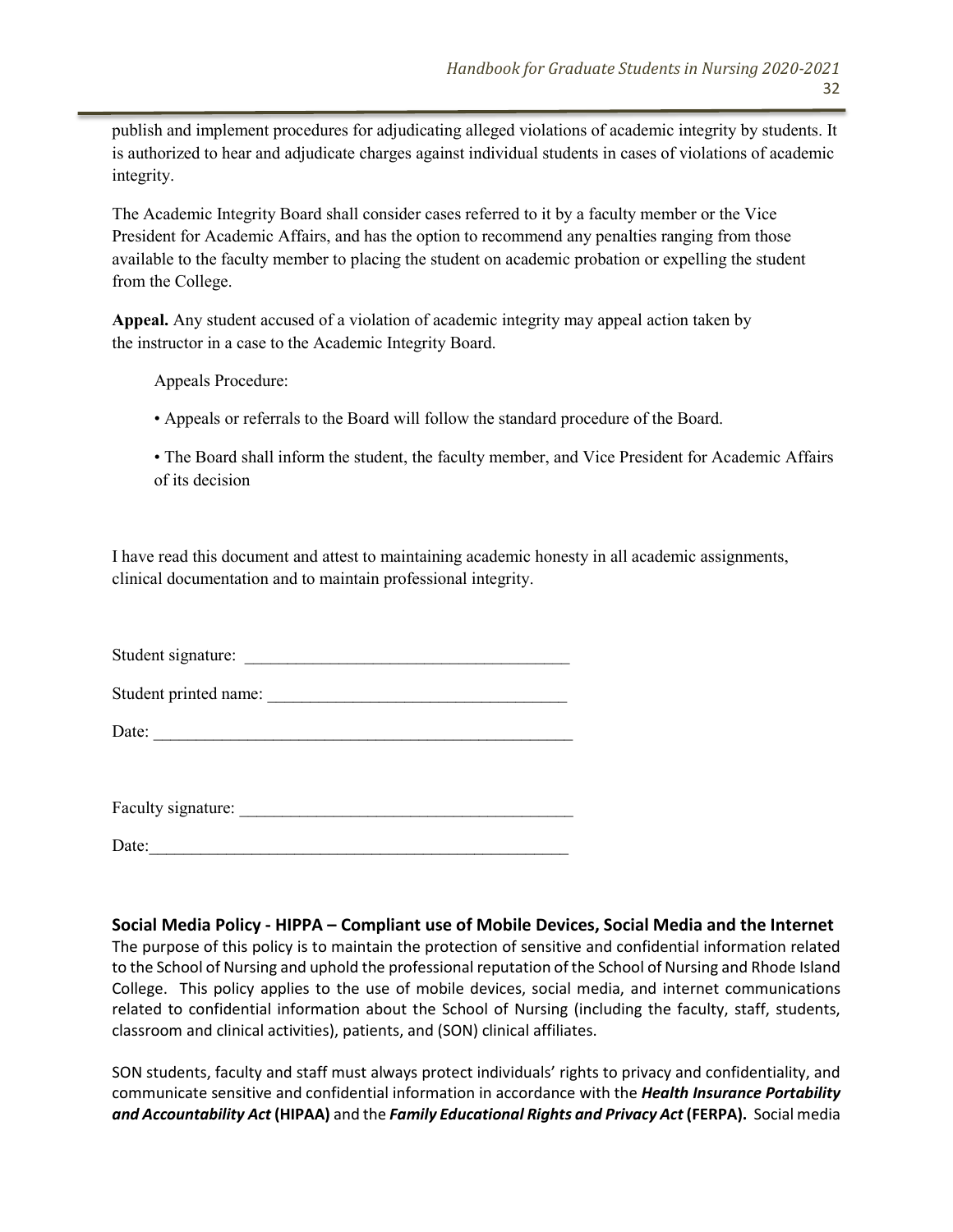are web-based or mobile technologies used for interactive communication. RICSON encourages responsible use of Mobile Devices to access electronic information that can be helpful in forming plans of care for patients and for professional communication. Examples of social media include but are not limited to, collaborative projects (e.g. Wikipedia), blogs and microblogs (e.g. Twitter), content communities (e.g. YouTube), social networking sites (Facebook), virtual game worlds, and virtual social worlds (e.g. Second Life).

Members of the SON community are expected to observe the American Nurses Association's (ANA) Principles for Social Networking (American Nurses Association, 2011. Navigating the World of Social Media).

ANA's Principles for Social Networking

- 1. Nurses must not transmit or place online individually identifiable patient information.
- 2. Nurses must observe ethically prescribed professional patient nurse boundaries.
- 3. Nurses should understand that patients, colleagues, institutions, and employers may view postings.
- 4. Nurses should take advantage of privacy settings and seek to separate personal and professional information online.
- 5. Nurses should bring content that could harm a patient's privacy, rights or welfare to the attention of appropriate authorities.
- 6. Nurses should participate in developing institutional policies governing online conduct.

The policy requires that all:

- Be aware of the necessity of maintaining professional boundaries while using electronic media.
- Follow HIPAA guidelines at all times. Identifiable information concerning patients/clinical activities must not be posted in any online forum.
- Protect confidential, sensitive and proprietary information. Do not share or post any information related to nurse-patient contact or about the SON.
- Do not post comments on social media sites about patients, clinical facilities, employees of facilities, faculty o other students as these posts violate the individual's right to privacy and may incur liability – even if the posts do not specifically identify individuals.
- Do not use mobile devices to take photos of patients or patient information.
- Use devices only authorized by faculty and clinical affiliates.
- Have a responsibility to report any breach of confidentiality or privacy to a School of Nursing administrator or faculty member.

Consequences:

- Violations of patient privacy will be subject to HIPAA and FERPA procedures/guidelines and consequences.
- Students who share confidential or unprofessional communication may be subject to disciplinary action, up to and including dismissal from the program.

#### **Classroom Etiquette (In-person and virtual)**

Class participation and attendance are expected. Students who are unable to attend class should notify the faculty member in advance. Students should come to class prepared, having completed all assignments so that constructive class participation is likely. Students will be engaged and respectful of others in the classroom; as reflected by not talking while others are speaking, using electronic devices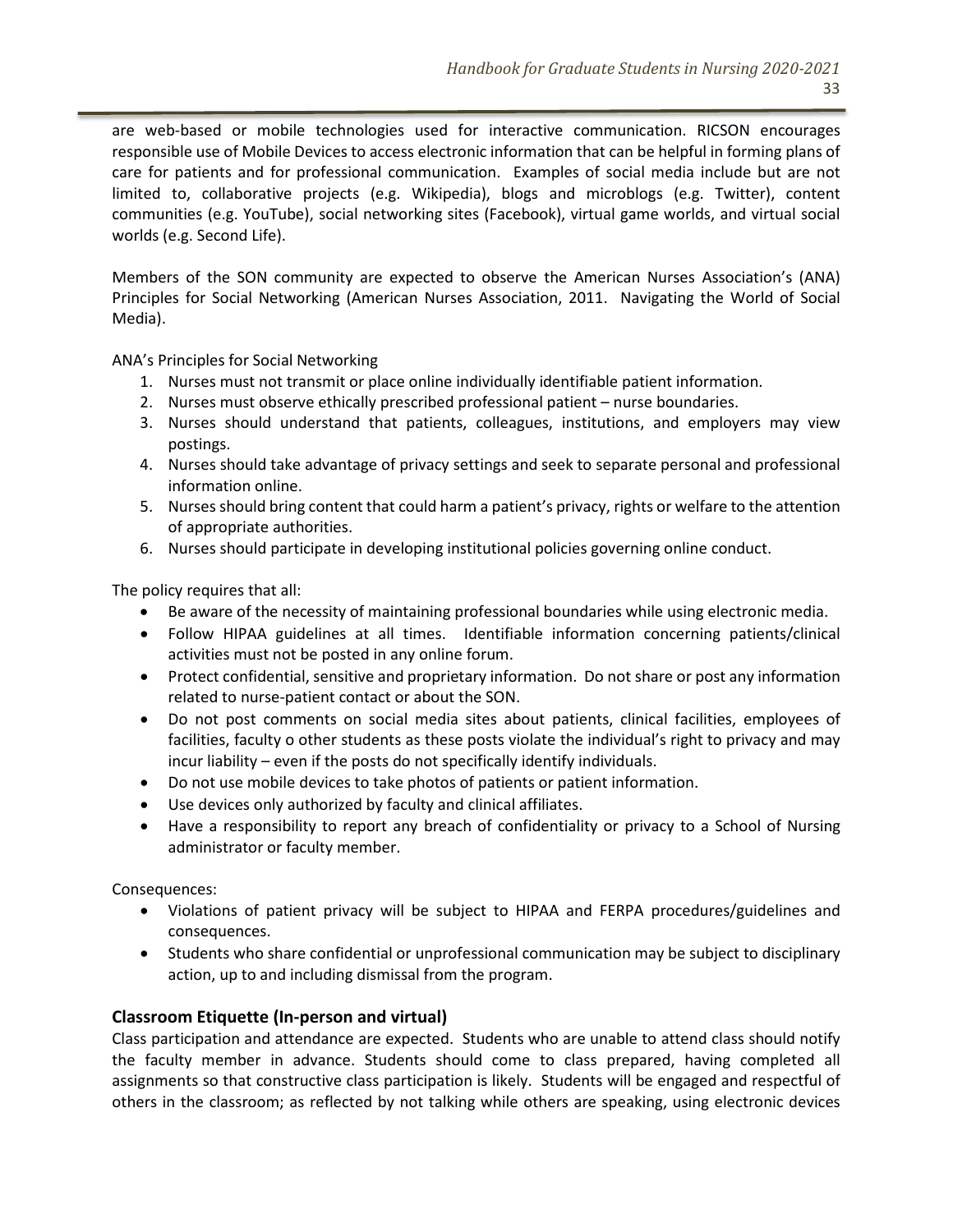only for class activities, being on time and staying until the class ends. Students who do not conform to expected classroom etiquette may be asked to leave the classroom.

#### **Cancellation of Classes**

Students are informed about cancellation of classes or clinical practice, e.g., snow days, by announcements on local radio stations, communications from individual instructors, or by visiting the College website. Calling the School of Nursing office is NOT APPROPRIATE. The current *Rhode Island College Student Handbook* contains complete information about policies and rules. and can be accessed here: *[\(http://www.ric.edu/studentlife/Documents/RIC-Student-Handbook-2019-2020.pdf\)](http://www.ric.edu/studentlife/Documents/RIC-Student-Handbook-2019-2020.pdf)*. Students in the nurse anesthesia option follow the SJHSNA Student Handbook during the clinical internship.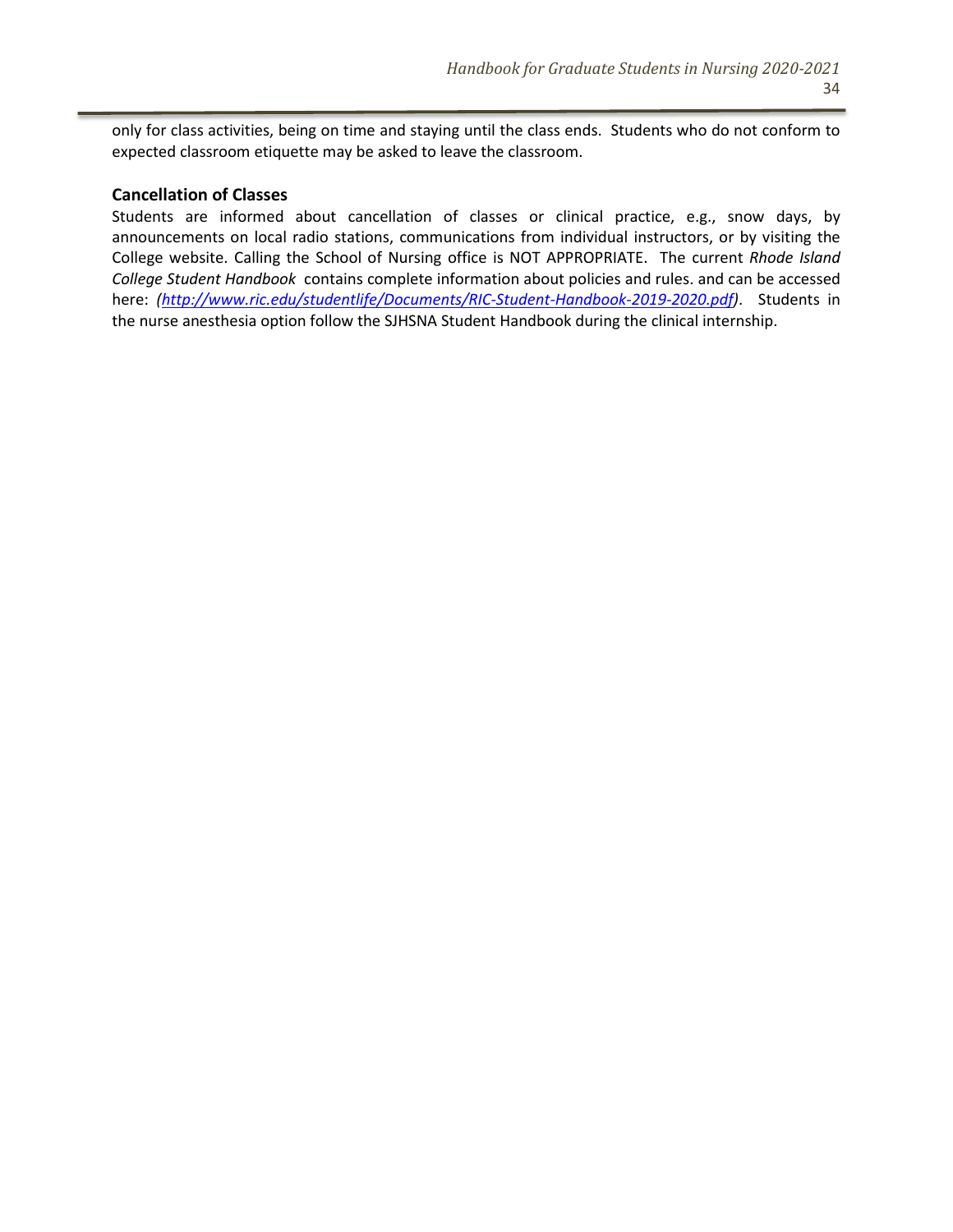# NURSING Simulation Lab

#### **Mission**

To prepare students for professional, safe, and equitable nursing practice through innovative, experiential learning in a simulation environment.

#### **Vision**

To be a regionally recognized leader of simulation-based learning, research, information and technology use for improving healthcare and outcomes.

# **Location**

The Nursing Education Center (NEC) is located at South Street Landing, 350 Eddy Street, Providence, RI. The NEC includes multiple high fidelity simulated rooms, health assessment laboratories, practice rooms, standardized patient rooms, and classrooms in a high tech setting. The various areas are used for both scheduled and independent learning and practice.

#### **The NEC**

Nursing is a profession of practitioners. As nursing faculty, we are committed to preparing students to practice the art and science of professional nursing. The Nursing Simulation Lab plays a vital role in enhancing students' preparedness to practice through a multimedia approach that combines facultydirected and independent learning. Students learn the rationale for nursing actions, and correctly and safely practice many of the cognitive and psychomotor skills needed to work with clients to promote, maintain and restore health. The laboratory also serves as a resource to faculty. Multimedia and audiovisuals including videos, models, and computers contribute to faculty development and enhance and facilitate teaching.

# **RESOURCES**

The faculty of the School of nursing recognizes that students generally have a need to work. However, to succeed in the Graduate program, caution should be used in scheduling work hours. This recommendation is based on the belief that an excessive employment commitment interferes with the educational experience of the students, including opportunities for participation in cultural, social and other activities. Students engaged in the clinical internship of the nurse anesthesia option must adhere to the Council on Accreditation Standard for reasonable time commitment requiring a ten-hour rest period between scheduled clinical duty periods.

# **Assistantships**

Opportunities are available for students to apply for graduate assistantships; details are available on the RIC website. For further information contact the Graduate Department Chairperson.

**Financial Aid**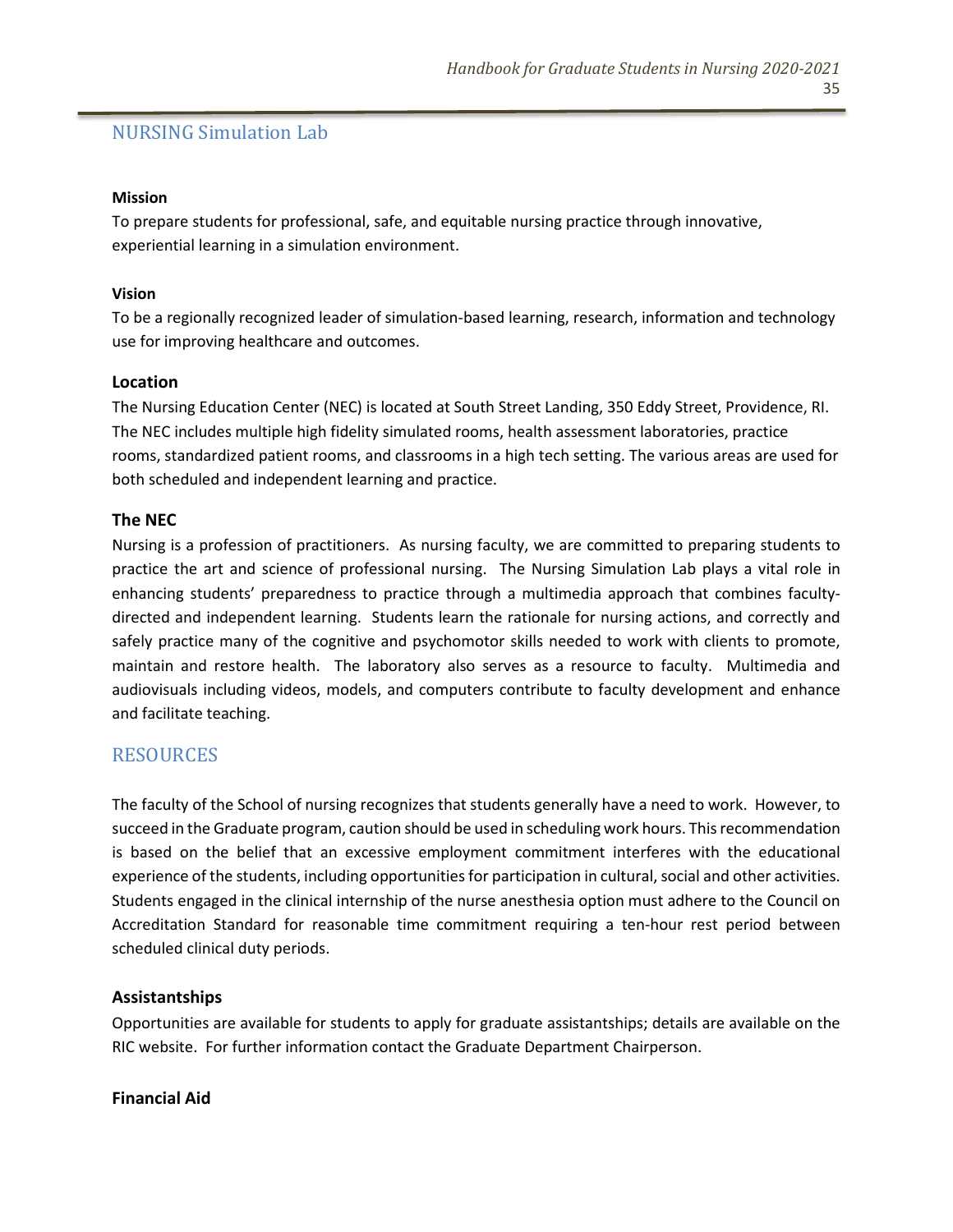The Office of Student Financial Aid (Craig Lee 050) at the College administers a program of grants, loans and part-time employment opportunities for students who require financial assistance. Their phone number is 456-8033.

#### **Bulletin Boards**

The Graduate student bulletin board is located in the Graduate Student Lounge. Information related to Graduate students' activities, such as certification information and relevant professional publications are posted on the bulletin board.

# **Graduate Student Manual, College Catalog, and Student Handbook**

*The Graduate Studies Policies and Procedures Manual*

*http://www.ric.edu/graduatestudies/Documents/GraduateStudiesManual.pdf,* and *The Rhode Island College Student Handbook http://www.ric.edu/studentlife/Documents/RIC-Student-Handbook-2019- 2020.pdf* are important sources of information for students. These publications may be obtained from the College's website: [www.ric.edu.](http://www.ric.edu/) Students in the nurse anesthesia option will receive the SJHSNA Student Handbook at the start of clinical Practicum I.

#### **Additional Resources include:**

- **The Writing Center**in the Adams Library Lower Level on the RIC campus and by appointment at the NEC; contact Lauren via rinec-writing@ric.edu. There is a graduate assistant assigned to the Writing Center specifically to work with MSN students.
- **The Counseling Center** in Brown Hall Suite 100; phone number 456-8094 http://www.ric.edu/counseling-center/Pages/default.aspx
- **The Office of Academic Support** in Adams Library Lower Level Mall Area; phone number 456- 8083 - http://www.ric.edu/oasis/Pages/default.aspx
- **Disability Services** in Fogarty Life Science Room 137; phone number 456-2776
- **The Technology Help Center** in Gaige Hall basement; phone number 456-8803
- **The Whipple Computer Lab** in Whipple Hall Room 102; phone 456-9113
- **Adams Library** phone number 456-8126/8125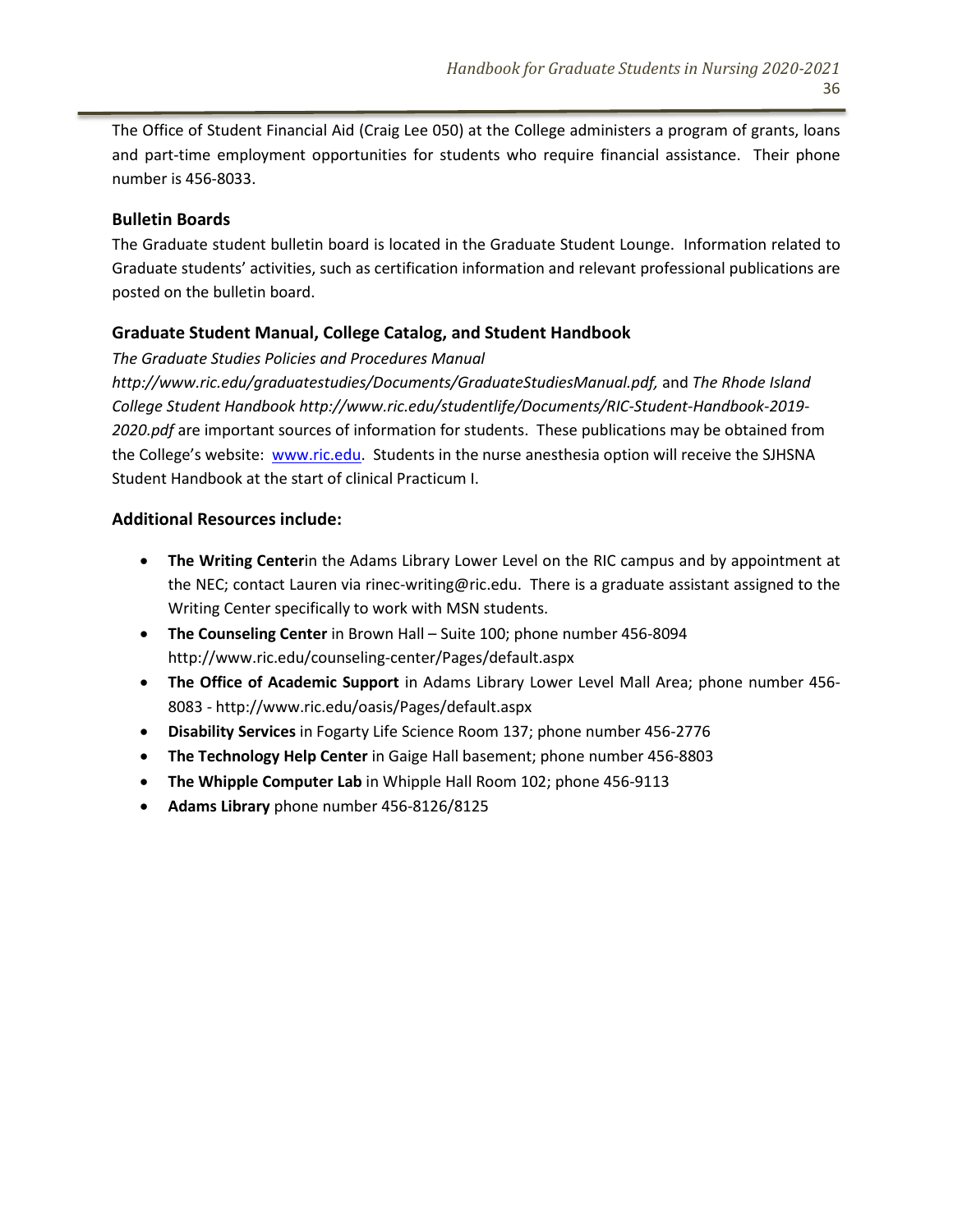# AWARDS & SCHOLARSHIPS

#### **Caring Award**

The Caring Award is given to one graduate student each year. The award recipient will be selected by the Graduate Committee with nominations solicited from faculty teaching master's courses. Requirements of this award include: full or part-time enrollment in the Master of Science in Nursing program. The award recipient will receive an award certificate and a check for \$500.00.

# **Scholarships**

Information about scholarships is available on the School of Nursing website and upon request through the nursing office. The Program Director regularly sends notification related to scholarship opportunities via the graduate student listserv.

#### **STUDENT ORGANIZATIONS/COMMITTEES**

#### **Sigma Theta Tau International - Honor Society of Nursing**

Sigma Theta Tau, Inc., the International Honor Society of Nursing, has established Delta Upsilon Chapterat-Large with the University of Rhode Island, Rhode Island College, and Salve Regina University. The purposes of Sigma Theta Tau are to: recognize superior achievement and scholarship; recognize the development of leadership qualities; foster high professional standards; encourage creative work; and strengthen commitment to the ideals and purposes of the profession. Qualifications for membership include: must be enrolled in an accredited institution, have completed at least ¼ of the nursing curriculum, and have mastered excellence by achieving at least 3.5 grade point average on a 4.0 grade point average system. Students who are notified of their eligibility should complete required application materials by the required due date. Induction takes place in the spring.

# **American Nurses Association (ANARI)**

Graduate students are encouraged to apply to ANARI for membership. Note: the reduced student rate is for undergraduates only. For more information, go to the website at [www.risna.org.](http://www.risna.org/)

# **American Association of Nurse Anesthetists (AANA)**

Students in the nurse anesthesia option will be enrolled as Associate members. The reduced student rate is \$200. Enrollment in the Rhode Island Association of Nurse Anesthetists (RIANA) is also included.

# **NP Alliance of Rhode Island (NPARI)**

Students in the NP option are encouraged to join as a student member. The mission of the Nurse Practitioner Alliance of Rhode Island is to promote the profession of nurse practitioners through education of the public, other health professionals and legislators. The intent is to improve the professional and business environments for nurse practitioners and the educational support of NP students. Membership provides information on educational opportunities and scholarships as well as developing professional relationships.